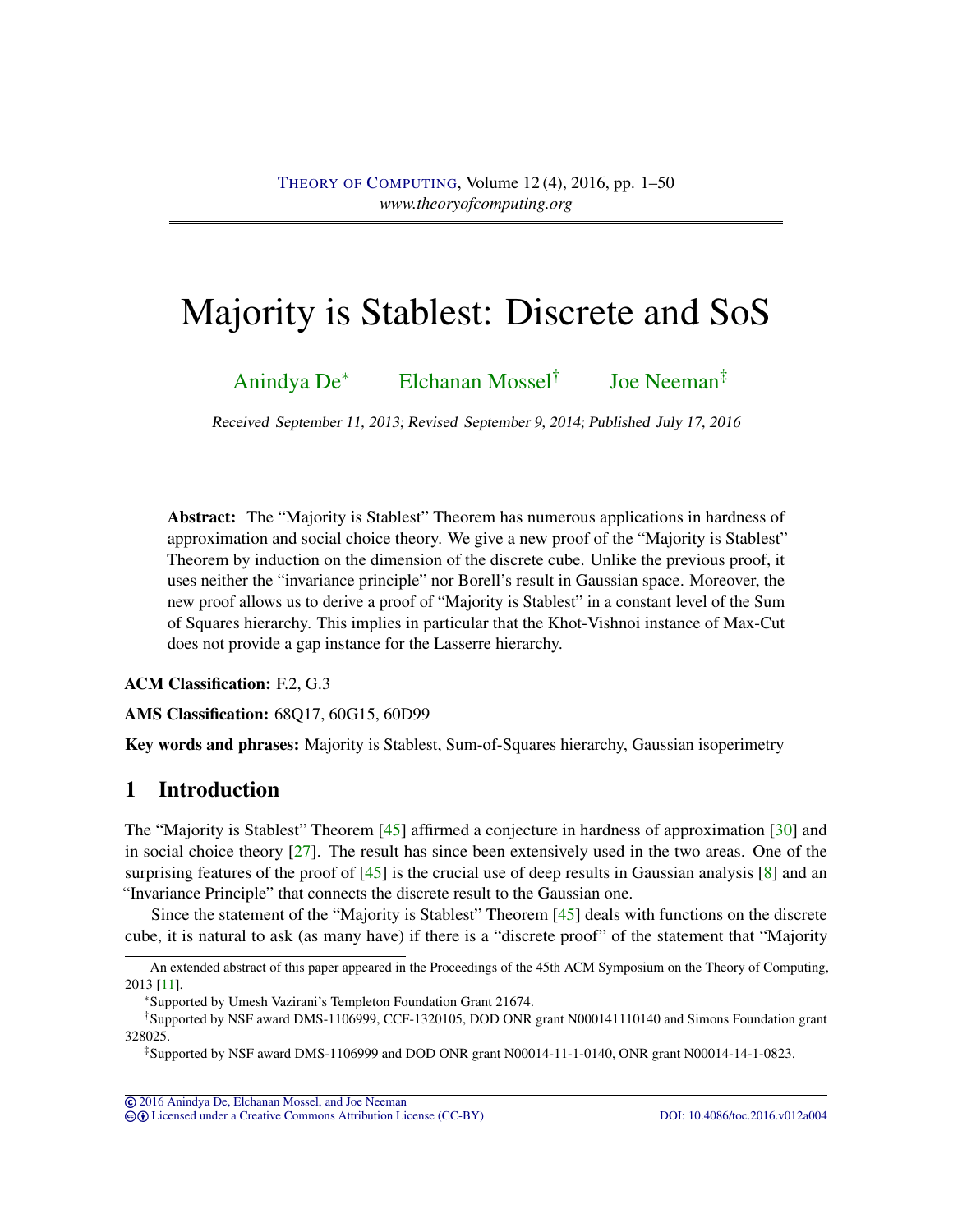<span id="page-1-0"></span>is Stablest." In this paper we answer this question affirmatively and provide a short general proof of the "Majority is Stablest" Theorem. The proof does not rely on Borell's result, nor does it rely on the "Invariance Principle." One advantage of our new proof of "Majority is Stablest" is that it can be turned into a constant level "Sum of Squares" proof [\[3\]](#page-45-2). This shows that Khot-Vishnoi instance of MAX-CUT [\[33\]](#page-47-1) does not provide an integrality gap instance for MAX-CUT in the Lasserre hierarchy [\[36\]](#page-47-2).

#### 1.1 Functions with low-influence variables

In discrete Fourier analysis, special attention is devoted to functions  $f: \{-1,1\}^n \to \{0,1\}$  with low influences. The *i*th influence of *f* is defined by

$$
\mathrm{Inf}_i(f) = \mathbf{P}[f(x_1, \ldots, x_{i-1}, x_i, x_{i+1}, \ldots, x_n) \neq f(x_1, \ldots, x_{i-1}, -x_i, x_{i+1}, \ldots, x_n)],\tag{1.1}
$$

where the probability is taken over the uniform distribution on the discrete cube.

Functions with low influences have played a crucial role in the development of the theory of discrete Fourier analysis. Starting with Kahn, Kalai, and Linial [\[26\]](#page-46-1), the use of hyper-contractive estimates applied to low-influence variables has become one of the main techniques in discrete Fourier analysis [\[57,](#page-48-1) [17\]](#page-46-2).

Of particular interest are functions all of whose influences are low. The work of Friedgut and Kalai [\[17\]](#page-46-2) shows that such functions have sharp thresholds. Central work in theoretical computer science [\[9,](#page-45-3) [14,](#page-45-4) [52\]](#page-48-2) also pointed to the importance of low-influence functions, including in the context of the "Unique Games Conjecture" [\[29,](#page-46-3) [30\]](#page-47-0). Such functions have also attracted much interest in the theory of social choice, see, e. g., [\[16,](#page-46-4) [28\]](#page-46-5).

In the context of voting it is natural to exclude voting schemes that give individual voters too much power. The same is true in the theory of hardness of approximation where a central concept is to distinguish between functions that really depend on many variables versus those which have a strong dependency on a small number of variables, see, e. g., [\[22,](#page-46-6) [29,](#page-46-3) [14\]](#page-45-4). In this context, it is helpful to recall the definitions of two standard families of Boolean functions. The dictator functions  $\{f_i\}_{i \in [n]}$  are defined as  $f_i(x) = x_i$ . On the other hand the majority function,  $MAJ(x) = SIGN(\sum x_i)$ . The dictator functions are at one end of the spectrum where any of these functions depend on exactly one variable. On the other end is the majority function, where all variables have  $o(1)$  influence.

The "Majority is Stablest" Theorem considers the correlation between  $f(x)$  and  $f(y)$  where  $x, y \in$  $\{-1,1\}^n$  are *ρ*-correlated vectors with  $\rho > 0$ . Assuming  $\mathbf{E}[f] = 1/2$ , the function that maximizes  $\mathbf{E}[f(x)f(y)]$  is a dictator function. The "Majority is Stablest" theorem states that for functions with low influences the value of  $\mathbf{E}[f(x)f(y)]$  cannot be much larger than the corresponding value for the majority function. More formally,

**Definition 1.1.** For  $\rho \in (-1,1)$ , the *noise stability* of  $f: \{-1,1\}^n \to \mathbb{R}$  at  $\rho$  is defined to be

$$
Stab_{\rho}(f) := \mathbf{E}[f(x)f(y)],
$$

when  $(x, y) \in \{-1, 1\}^n \times \{-1, 1\}^n$  is chosen so that  $(x_i, y_i) \in \{-1, 1\}^2$  are independent random variables with  $\mathbf{E}[x_i] = \mathbf{E}[y_i] = 0$  and  $\mathbf{E}[x_i y_i] = \rho$ .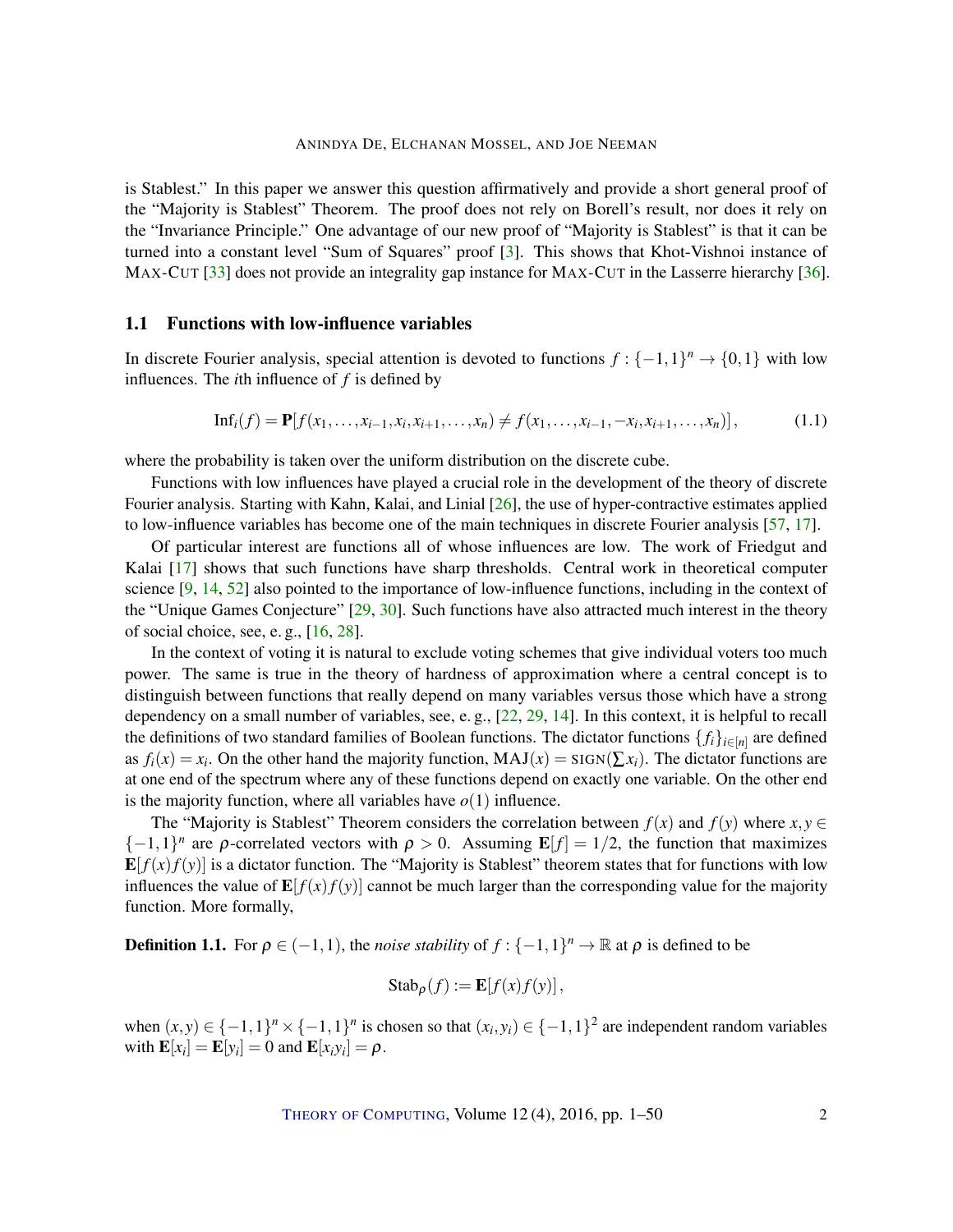<span id="page-2-1"></span><span id="page-2-0"></span>**Theorem 1.2** ("Majority Is Stablest" [\[45\]](#page-48-0)). *Let*  $0 \le \rho \le 1$  *and*  $\varepsilon > 0$  *be given. Then there exists*  $\tau > 0$ *such that if*  $f : \{-1,1\}^n \to [0,1]$  *satisfies*  $\mathbf{E}[f] = 1/2$  *and*  $\text{Inf}_i(f) \leq \tau$  *for all i, then* 

$$
Stab_{\rho}(f) \leq 1 - \frac{\arccos \rho}{\pi} + \varepsilon.
$$

By Sheppard's Formula [\[54\]](#page-48-3), the quantity

$$
1-\frac{\arccos\rho}{\pi}
$$

is precisely  $\lim_{n\to\infty} \text{Stab}_{\rho}(\text{Maj}_n)$ , where

$$
\mathrm{Maj}_n(x_1,\ldots,x_n)=\mathrm{sign}\Big(\sum_{i=1}^n x_i\Big).
$$

In particular, the "Majority is Stablest" Theorem shows that no low-influence function can be much more noise stable than the majority function.

We also remark here that [Theorem](#page-2-0) [1.2](#page-2-0) readily generalizes to the case when  $\mathbf{E}[f] \neq 1/2$ , with the right hand side replaced by the corresponding quantity for the shifted majority with the same expectation. This statement of "Majority is Stablest" was conjectured in [\[30\]](#page-47-0) in the context of hardness of approximation for MAX-CUT. By assuming that [Theorem](#page-2-0) [1.2](#page-2-0) holds, the authors showed that it is UNIQUE-GAMES hard<sup>1</sup> to approximate the maximum cut in graphs to within a factor greater than .87856.... This result is optimal, since the efficient algorithm of Goemans and Williamson [\[19\]](#page-46-7) is guaranteed to find partitions that cut a .87856... fraction of the maximum. A closely related conjecture (for  $\rho = -1/3$ ) was made by Kalai in the context of Arrow's Impossibility Theorem [\[27\]](#page-46-0). The results of [\[45\]](#page-48-0) imply Kalai's conjecture and show that Majority minimizes the probability of Arrow's paradox in ranking 3 alternatives using a balanced ranking function  $f$ . See  $[27, 45]$  $[27, 45]$  $[27, 45]$  for more details.

The *statement* of [Theorem](#page-2-0) [1.2](#page-2-0) deals with Boolean functions, yet *the proof* of [\[45\]](#page-48-0) crucially relies on Gaussian analysis as (a) it uses a deep result of Borell [\[8\]](#page-45-0) on noise stability in Gaussian space and (b) it uses the invariance principle developed in [\[45\]](#page-48-0) that allows to deduce discrete statements from Gaussian statements. This raises the following natural (informal) question:

Question: Is there a "discrete" proof of "Majority is Stablest"?

In other words, does there exist a proof of "Majority is Stablest" not using Borell's result? or any other result in Gaussian space? We note that almost all prior results in discrete Fourier analysis do not use Gaussian results. In particular, the classical hyper-contractive estimates [\[7,](#page-45-5) [5\]](#page-45-6) are proved by induction on dimension in the discrete cube. Moreover, most of the results in the area starting from KKL including [\[26,](#page-46-1) [57,](#page-48-1) [17,](#page-46-2) [9\]](#page-45-3) do not require sophisticated results in Gaussian geometry.

In our main result we provide a positive answer to the question above. Informally we show that

<sup>&</sup>lt;sup>1</sup>A decision problem P is said to be UNIQUE-GAMES hard, if given an instance G of Unique Games, the problem of deciding whether  $\text{VAL}(G) \leq \varepsilon$  or  $\text{VAL}(G) \geq 1 - \varepsilon$  reduces to P for any  $\varepsilon > 0$ .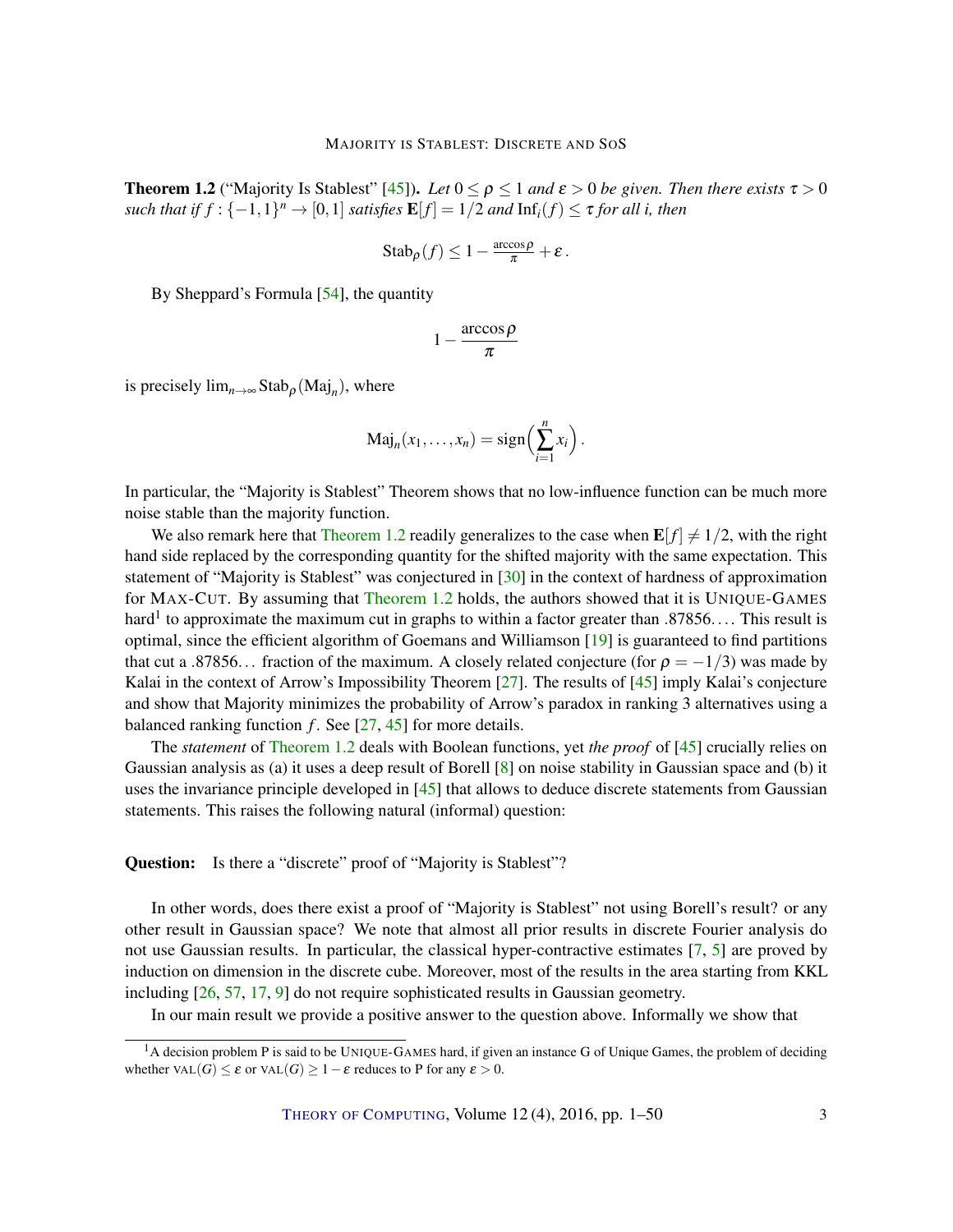<span id="page-3-0"></span>Main Result: There is a proof of "Majority is Stablest" by induction on dimension.

Our proof is short and elegant and involves only elementary calculus and hyper-contractivity. The main difficulty in the proof is finding the right statement to prove by induction. The induction statement involves a certain function *J*, which was recently used in the derivation of a robust version of Borell's result and "Majority is Stablest" [\[44\]](#page-48-4) using Gaussian techniques and the invariance principle.

In a way, our results here are an analogue of Bobkov's famous inequality in the discrete cube [\[6\]](#page-45-7). Bobkov proved by induction a discrete functional inequality that at the limit becomes the Gaussian isoperimetric inequality. Moreover, the functional that Bobkov studied was later used by Bakry and Ledoux [\[2\]](#page-44-0) to give a semi-group proof of the Gaussian isoperimetric inequality. Moving from isoperimetry to noise sensitivity, the order is reversed: [\[44\]](#page-48-4) developed a certain functional in order to give a semi-group proof of Borell's result. Here we use the same functional to give a discrete proof by induction.

It is well known that the "Majority is Stablest" Theorem implies Borell's result. Here we show how this can be done by elementary methods only (our proof of Borell's result does not even require hyper-contractivity!). Our proof of Borell's result joins a number of recent proofs of the result including using spherical symmetrization [\[24\]](#page-46-8), sub-additivity [\[34\]](#page-47-3) and a semi-group proof  $[44]$ . It is the simplest proof of Borell's result using elementary arguments only ([\[24\]](#page-46-8) uses sophisticated spherical re-arrangement inequalities,  $[34]$  only works for sets of measure  $1/2$  and certain noise values and  $[44]$  requires basic facts on the Orenstein-Uhlenbeck process).

Since it was proved, [Theorem](#page-2-0) [1.2](#page-2-0) was generalized a number of times including in [\[13,](#page-45-8) [42\]](#page-47-4). The results and their generalization have been used numerous times in hardness of approximation and social choice theory including in [\[1,](#page-44-1) [48,](#page-48-5) [43,](#page-47-5) [18\]](#page-46-9). Our simple proof extends to cover all of the generalizations above. It also enables to prove a Sum-of-Squares version of the statement of "Majority is Stablest," thus answering the main open problem of [\[49\]](#page-48-6) as we discuss next.

#### 1.2 Sum of Squares proof system

We now discuss an application of our new proof of "Majority is Stablest" to hardness of approximation. To discuss the application, we will first need to introduce the "Sum of Squares" (SoS) proof system. In a nutshell, the SoS proof system is an algebraic proof system where constraints are encoded by polynomial (in)equalities and the deduction rules are specified by a restricted class of polynomial operations. Viewing this proof system as a refutation system for polynomial inequalities, the goal is to show that the given system of constraints is infeasible by using the allowed polynomial operations to arrive at a polynomial constraint which is "obviously" infeasible.

Without further ado, we introduce the following notation: let  $X = (X_1, \ldots, X_n)$  be a sequence of variables and let  $\mathbb{R}[X]$  be the ring of polynomials on *X*. For polynomials  $p_1, \ldots, p_m \in \mathbb{R}[X]$ , let  $A =$  ${p_1 \geq 0, \ldots, p_m \geq 0}$  be a set of constraints (on  $X = (X_1, \ldots, X_n)$ ). Also, let  $\mathbb{M}[X] \subset \mathbb{R}[X]$  be the set of polynomials which can be expressed as sums-of-squares. In other words,  $q \in M[X]$  if and only if  $q = r_1^2 + \cdots + r_\ell^2$  for some  $r_1, \ldots, r_\ell \in \mathbb{R}[X]$ . For  $S \subseteq [m]$ , we use  $p_S$  to denote  $\prod_{i \in S} p_i$  with  $p_\emptyset = 1$ . Now, suppose that there exists  $\{q_S\}_{S \subseteq [m]}$  such that for all  $S \subseteq [m]$ ,  $q_S \in M[X]$  and

$$
-1=\sum_{S\subseteq [m]}p_S\cdot q_S.
$$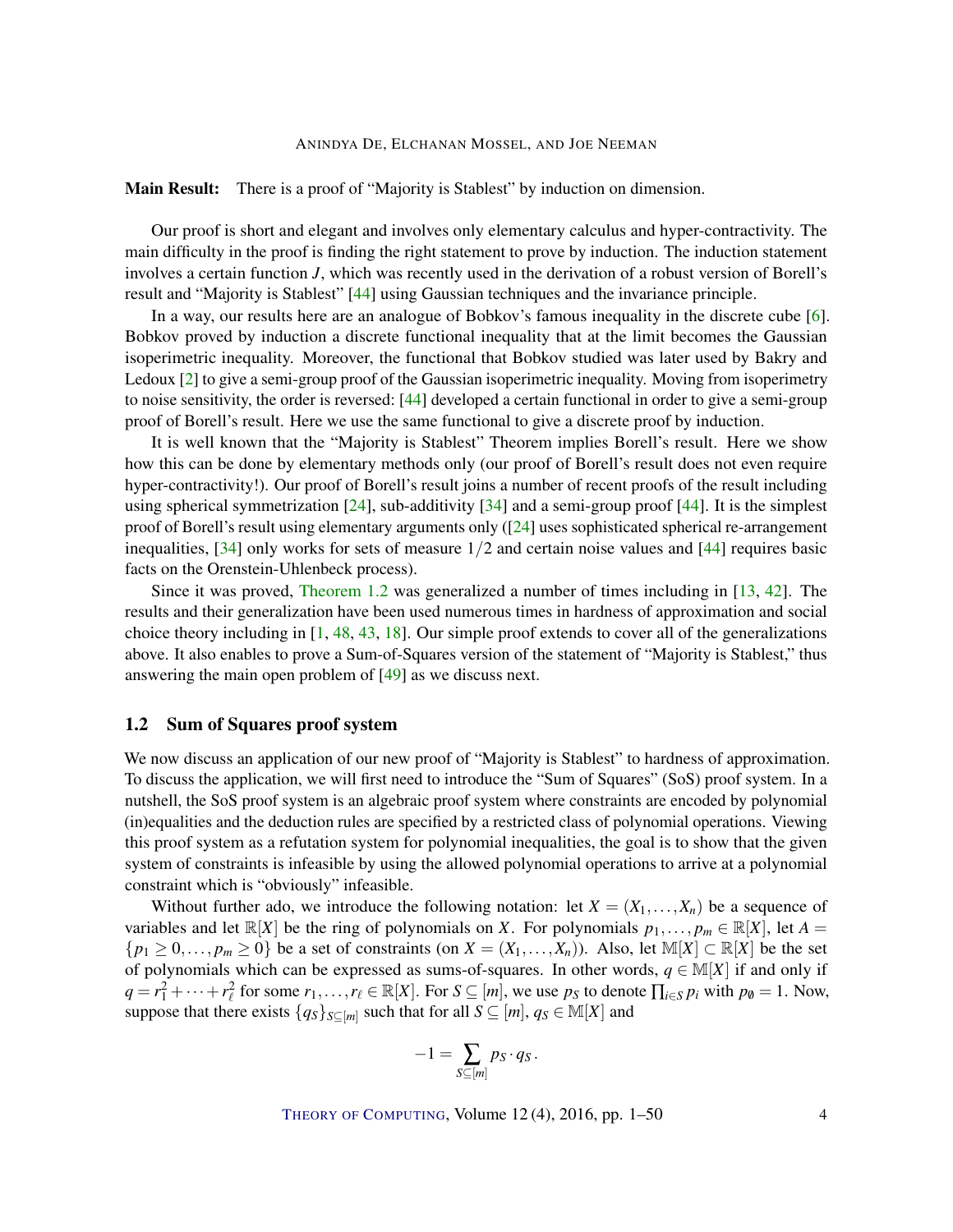<span id="page-4-0"></span>Then, it is clear that the constraint set *A* is infeasible over  $\mathbb{R}^n$ . The surprisingly powerful theorem of Stengle [\[56\]](#page-48-7) (and a slightly weaker version proven earlier by Krivine [\[35\]](#page-47-6)) shows that whenever *A* is infeasible, such a certificate of infeasibility always exists. This theorem is known as Stengle's Positivstellensatz. Hence, given an infeasible system of constraints *A*, we can consider a proof system where the proof of infeasibility is given by the set  $\{q_S : S \subseteq [m]\}\)$ . We shall refer to this as the Sum of Squares (SoS) proof system. In fact, provided a certain compactness condition holds, the certificate of infeasibility (i. e., the set  $\{q_S : S \subseteq [m]\}\)$  can always be assumed to have  $q_S = 0$  for  $|S| > 1$ ; this is due to Putinar [\[25\]](#page-46-10).

While the results in [\[35,](#page-47-6) [56,](#page-48-7) [25\]](#page-46-10) were well-known in the algebraic geometry community and are intimately tied to Hilbert's seventeenth problem [\[23\]](#page-46-11), the interest in the theoretical computer science community is relatively new. In the late 1980s, Shor [\[55\]](#page-48-8) introduced the idea of replacing "positivity constraints" by "sum-of-squares constraints" in optimization problems and also noted that the latter type of constraints (for a fixed degree *d*) can be enforced using semidefinite programming. Subsequently, this idea appeared in other works in optimization (for example, see Nesterov [\[46\]](#page-48-9)). The first paper to view Stengle's Positivstellensatz as a proof system for refutation was Grigoriev and Vorobjov [\[21\]](#page-46-12). It should be mentioned that an earlier paper by Lombardi, Mnev and Roy [\[38\]](#page-47-7) also considered the proof theoretic aspects of Positivstellensatz but no attempt was made to quantify the complexity of such proofs. While the degree of the proofs in the SoS proof system can be potentially unbounded, from the point of view of complexity theory, it is also interesting to consider a restricted form of the SoS proof system where one only looks at proofs of refutation where max deg( $p_S \cdot q_S$ )  $\leq d$ . The resulting hierarchy of proof systems where level *d* corresponds to proofs of refutation of degree at most *d*, is referred to as the SoS hierarchy.

Besides the obvious motivation from proof complexity, another reason to consider this restricted version is that while one loses completeness (i. e., infeasible constraint sets *A* may not have a proof of refutation in the degree-*d* SoS hierarchy for any fixed *d*), for any fixed *d*, the restricted proof system is *effective* in the following sense: If the set *A* has a proof of infeasibility of degree *d*, then it can be found in time  $O(m \cdot n^{O(d)})$  using semidefinite programming. As we have mentioned, while Shor [\[55\]](#page-48-8) was the first to observe this, the hierarchy was first systematically treated as a tool for optimization by two concurrent but independent works by Jean Lasserre [\[36\]](#page-47-2) and by Pablo Parrilo (in his Ph. D. thesis) [\[50\]](#page-48-10). Strictly speaking, the semidefinite programming hierarchy considered by Lasserre is the dual of the SoS hierarchy considered by Parrilo. Roughly, the dual of the *d th* level of the Lasserre hierarchy corresponds to the 2*d th* level of the SoS hierarchy. However, in this paper, we will be mainly concerned with the hierarchy at level  $d = O(1)$  vs.  $d = \omega(1)$  and hence we will interchangeably use the terms "SoS hierarchy" and "Lasserre hierarchy." We remark that while the works of Lasserre and Parrilo were concurrent, Lasserre was the first to connect this hierarchy with the existing lift-and-project hierarchies such as the Lovász-Schrijver hierarchy [\[40\]](#page-47-8).

Given that the degree-*d* SoS hierarchy is automatizable, several researchers have tried to understand the limitations of its power. Grigoriev [\[20\]](#page-46-13) showed linear lower bounds for proofs of refutation of Tseitin tautologies and the *mod* 2 principle. The latter result was essentially rediscovered by Schoenebeck in the Lasserre world independently [\[53\]](#page-48-11).

Applications to hardness of approximation. While the results of Parillo [\[50\]](#page-48-10) and Lasserre [\[36\]](#page-47-2) have been known for more than a decade, there were only a few works in the theoretical computer science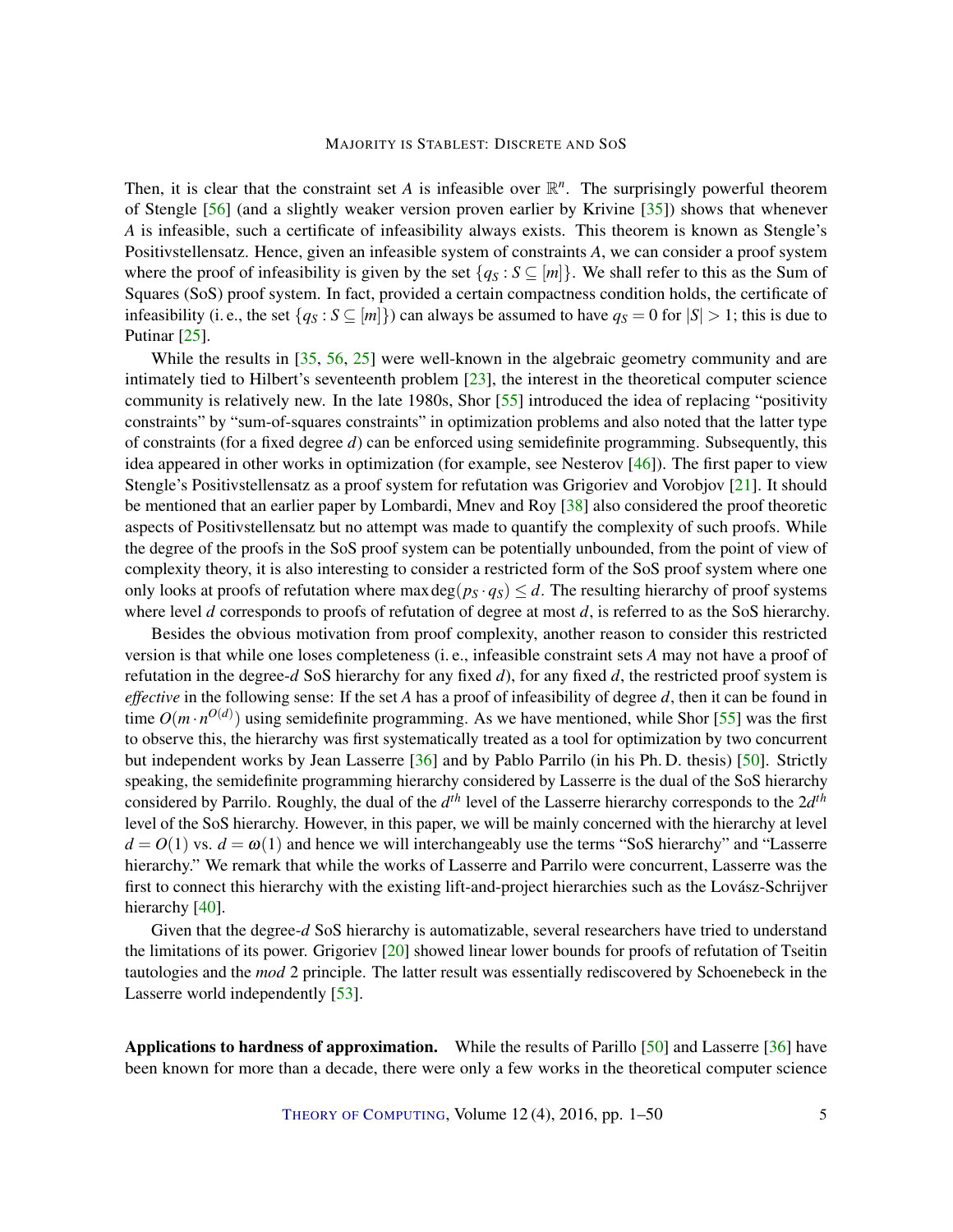<span id="page-5-0"></span>community which harnessed the algorithmic power of  $[50, 36]$  $[50, 36]$  $[50, 36]$  (see  $[4, 10]$  $[4, 10]$  $[4, 10]$ ). In fact, for the results which did use Lasserre hierarchy, it was not clear if the full power of Lasserre hierarchy was required, or whether weaker hierarchies, like the one of Lovász and Schrijver [\[40\]](#page-47-8), would have sufficed.

However, in a recent exciting paper, Barak *et al.* [\[3\]](#page-45-2) used the degree-8 SoS hierarchy to refute the known integrality gap instances for Unique Games [\[33,](#page-47-1) [51,](#page-48-12) [31\]](#page-47-9). In other words, there are degree-8 SoS proofs which can be used to certify that the true value of the integrality gap instances is  $o(1)$ . This is interesting for two reasons. The first is that even after a decade of intense investigation, these integrality gaps remained one of the strongest evidence towards the truth of the Unique Games Conjecture (UGC). Thus, the SoS hierarchy discredits these instances as evidence towards the truth of the UGC. The second reason is that these integrality gaps were known to survive  $\Omega((\log \log n)^{1/4})$  rounds of weaker hierarchies like "SDP + Sherali Adams" [\[51\]](#page-48-12) or "Approximate Lasserre" [\[32\]](#page-47-10). Thus, this showed a big gap between the Lasserre/SoS hierarchy and the weaker hierarchies like "SDP+Sherali Adams" or "Approximate Lasserre."

We now mention the main idea behind showing that the degree-8 SoS hierarchy refutes the known integrality gap instances for Unique Games [\[33,](#page-47-1) [51,](#page-48-12) [31\]](#page-47-9). Analyzing the true optimum of these instances uses tools from analysis like hypercontractivity  $[7, 5]$  $[7, 5]$  $[7, 5]$ , the KKL theorem  $[26]$  etc. Hence, to show that the degree *d*-SoS hierarchy can refute these instances, one essentially needs to prove SoS versions of these statements in the degree-*d* SoS hierarchy. Note that so far we have only viewed the SoS as a refutation system, but in fact, as we will see later in the paper, there is an easy extension of the earlier definition, which formalizes the notion of proving a statement in the degree *d*-SoS hierarchy. In particular, [\[3\]](#page-45-2) prove SoS versions of results like hypercontractivity, small-set expansion etc.

Extending the results of [\[3\]](#page-45-2), O'Donnell and Zhou [\[49\]](#page-48-6) analyze the problems "upward" of unique games (i. e., problems such that Unique Games reduces to these) like MAX-CUT and BALANCED-SEPARATOR. In particular, [\[49\]](#page-48-6) refutes the integrality gap instances of balanced separator from [\[12\]](#page-45-11). Since the key to analyzing the optimum of the BALANCED-SEPARATOR instances in [\[12\]](#page-45-11) is the KKL theorem [\[26\]](#page-46-1), the authors provide a proof of the KKL theorem in the degree-4 SoS hierarchy. For MAX-CUT, their results are somewhat less powerful. Again, here they analyze the instances of MAX-CUT from [\[33\]](#page-47-1). More precisely, for any  $\rho \in (-1,0)$ , [33] construct gap-instances of Max-Cut where the true optimum is arccos $\rho/\pi + o(1)$  whereas the basic SDP-optimum is  $(1 - \rho)/2 + o(1)$ . The key to analyzing the true optimum is the "Majority is Stablest" theorem of [\[45\]](#page-48-0). Thus, to refute these instances completely—i. e., to show that the true optimum is arccos  $\rho/\pi + o(1)$ —requires proving the "Majority is Stablest" theorem in some constant degree-*d* SoS hierarchy. While O'Donnell and Zhou did not prove that, they did prove the weaker " $2/\pi$ " theorem from [\[30\]](#page-47-0) in some constant degree of the SoS hierarchy. The  $2/\pi$  theorem states that for any balanced function whose maximum influence is  $o(1)$ , the sum of squares of degree-1 Fourier coefficients is bounded by  $2/\pi + o(1)$ . This implies that the SoS hierarchy can certify that the true optimum is at most  $(1/2 - \rho/\pi) - (1/2 - 1/\pi)\rho^3$ . They left open the problem of refuting this gap instances optimally, i. e., showing that constant number of rounds of the SoS hierarchy can certify that the true optimum of these gap instances is  $\arccos \rho/\pi + o(1)$ . In this paper, as the main application of the new proof of "Majority is Stablest," we resolve this problem.

It should be mentioned here that while the new proof of "Majority is Stablest" is more suitable for the SoS hierarchy, several powerful theorems and techniques are needed to achieve this adaptation. For example we use results from approximation theory [\[39\]](#page-47-11) and a powerful matrix version of Putinar's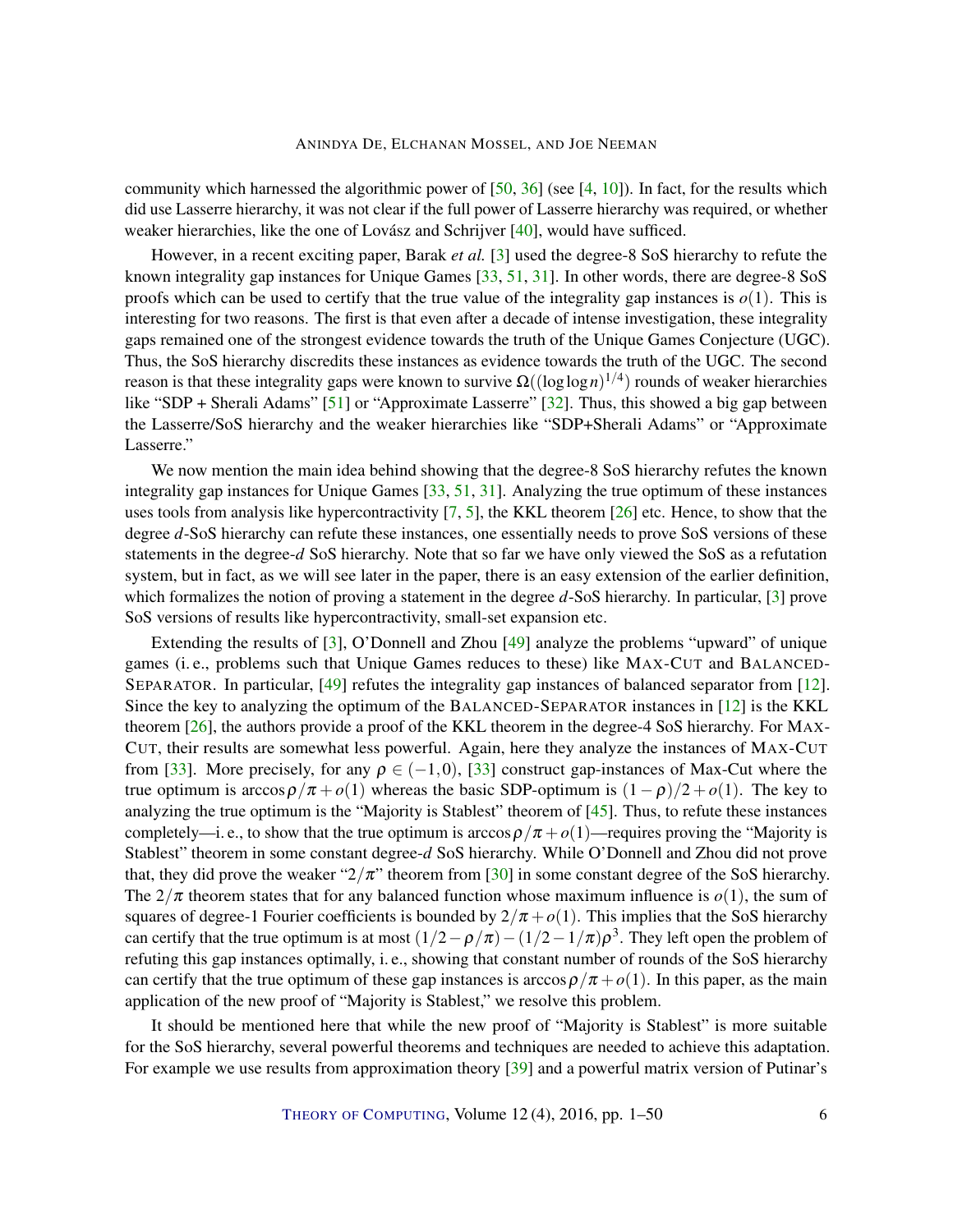<span id="page-6-0"></span>Positivstellensatz [\[37\]](#page-47-12) to prove that a certain polynomial approximation preserves positiveness. We mention here that unlike the previous two papers [\[3,](#page-45-2) [49\]](#page-48-6) connecting SoS hierarchy with hardness of approximation, we make essential use of Putinar's Positivstellensatz (essentially, the completeness of the SoS hierarchy). The next theorem shows the power of the SoS hierarchy on the instances of MAX-CUT from [\[33\]](#page-47-1).

**Theorem** (SoS-version of Max-Cut). *For every*  $\delta \in (0,1)$  *and*  $\rho \in (-1,0)$ *, there exists*  $d = d(\delta, \rho)$  *such that the degree-d SoS hierarchy can certify that the* MAX-CUT *instances from [\[33\]](#page-47-1) with noise* ρ *have true optimum less than*  $\arccos \rho / \pi + \delta$ .

Note that the true optimum for these instances is known to be at least  $\arccos \rho/\pi$  and hence the degree-*d* SoS hierarchy refutes these instances optimally. Also, as a key intermediate step, we establish a SoS version of the "Majority is Stablest" theorem.

**Theorem** (SoS-version of "Majority is Stablest"). *For every*  $\delta \in (0,1)$  *and*  $\rho \in (-1,0)$ *, there are constants*  $c = c(\delta, \rho)$  and  $d = d(\delta, \rho)$  such that the following is true: let  $0 \le f(x) \le 1$  for all  $x \in \{-1,1\}^n$ *and*  $\max_i \text{Inf}_i(f) \leq \tau$ . *There is a degree-d SoS proof of the statement* 

$$
Stab_{\rho}(f) \ge 1 - \arccos \rho/\pi - \delta - c \cdot \tau.
$$

Our proof can be easily modified to give the analogous statement of "Majority is Stablest" when  $\rho \in (0,1)$ . Of course, we have to change the direction of the inequality as well as impose the condition that  $\mathbf{E}[f] = 1/2$  (this condition is not required when  $\rho \in (-1,0)$ ).

As the reader can see, the theorem is stated very informally. This is because SoS proofs are heavy in notation and it is difficult to express the precise statement without having the proper notation. However, we do remark that the SoS version of MAX-CUT follows easily by composing the proof of refutation of UNIQUE-GAMES instances of [\[33\]](#page-47-1) (done in [\[3\]](#page-45-2)) along with the [\[30\]](#page-47-0) reduction (the proof of soundness of this reduction is the step where we require the SoS version of "Majority is Stablest").

### 2 Our tensorization theorem

In this section, we will prove our main tensorization inequality on the cube. In subsequent sections, we will use it to give new proofs of the "Majority is Stablest" theorem of Mossel, O'Donnell and Oleszkiewicz [\[45\]](#page-48-0) and the Gaussian stability inequality of Borell [\[8\]](#page-45-0). We begin by recalling a function from [\[44\]](#page-48-4): first, let  $\Phi : \mathbb{R} \to (0,1)$  denote the cumulative distribution function of a standard normal variable:

$$
\Phi(x) = \frac{1}{\sqrt{2\pi}} \int_{-\infty}^{x} e^{-y^2/2} dy.
$$

Next, for every  $\rho \in [-1,1]$ , define  $J_{\rho} : (0,1)^2 \to [0,1]$  as

$$
J_{\rho}(x,y) = \mathbf{Pr}_{X,Y}[X \leq \Phi^{-1}(x), Y \leq \Phi^{-1}(y)].
$$

Here *X*,*Y* are jointly normally distributed random variables with the covariance matrix

$$
Cov(X,Y) = \left(\begin{array}{cc} 1 & \rho \\ \rho & 1 \end{array}\right).
$$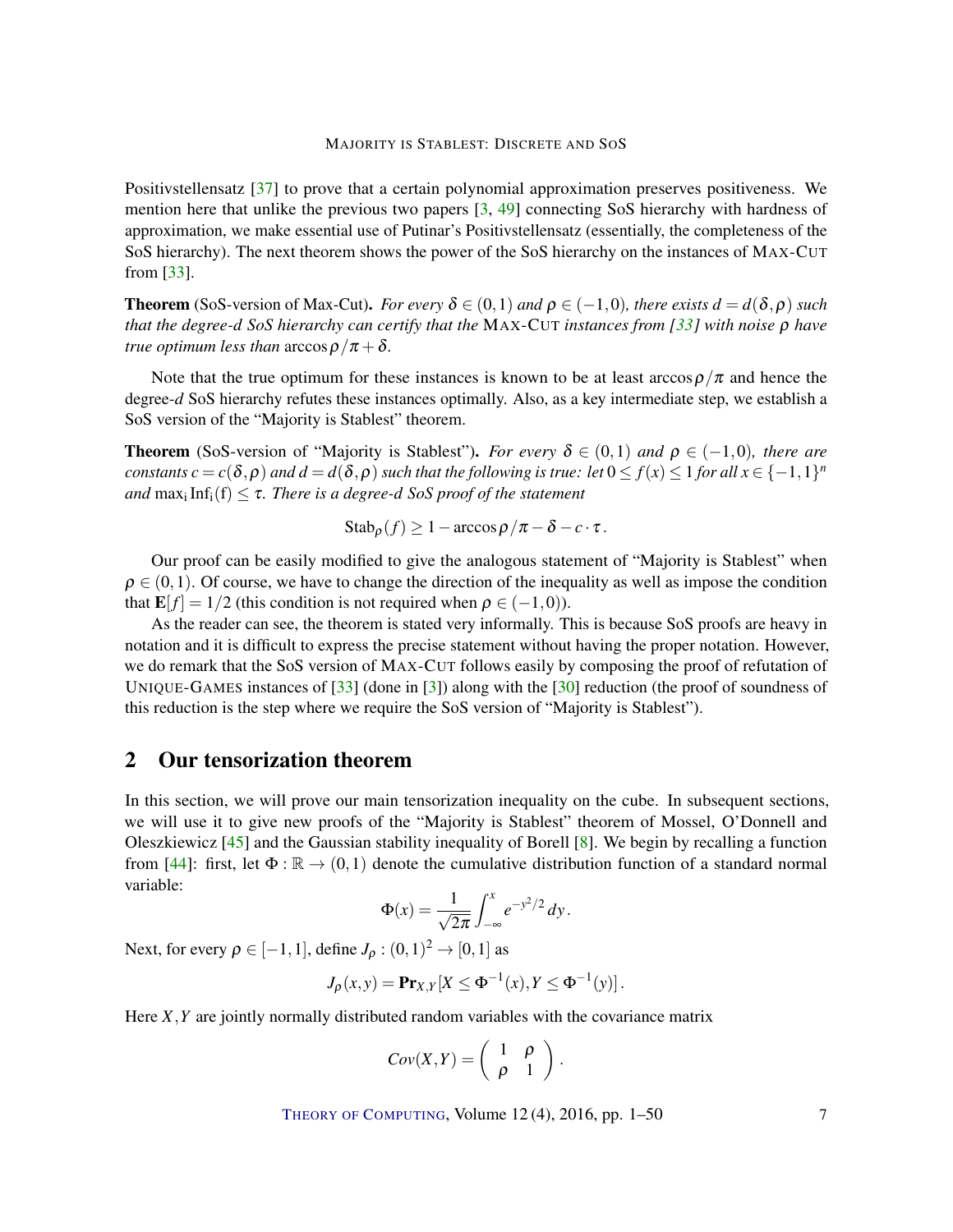<span id="page-7-3"></span>We note that [\[44\]](#page-48-4) proved that in the Gaussian setup where  $f, g : \mathbb{R}^n \to [0, 1]$ , and *X*, *Y* are jointly normal random variables with covariance

$$
\left(\begin{array}{cc}I_n&\rho I_n\\ \rho I_n&I_n\end{array}\right),
$$

then

<span id="page-7-0"></span>
$$
\mathbf{E}J_{\rho}(f(X), g(Y)) \le J_{\rho}(\mathbf{E}f, \mathbf{E}g). \tag{2.1}
$$

Applied to indicator functions, this reduces to Borell's inequality [\[8\]](#page-45-0). To prove "Majority is Stablest," we would like to show an analogous inequality on the cube, with  $f, g: \{-1, 1\}^n \to [0, 1]$  and *X*, *Y* correlated points on  $\{-1,1\}^n$ . Unfortunately, the inequality [\(2.1\)](#page-7-0) is not true in this setup, but it is true with some extra error terms on the right hand side. First, let us define the error term:

<span id="page-7-2"></span>**Definition 2.1.** If  $\Omega$  is a probability space and  $f : \Omega^n \to \mathbb{R}$ , then for  $X \in \Omega$ , we define  $f_X : \Omega^{n-1} \to \mathbb{R}$  by

$$
f_X(X_1,\ldots,X_{n-1})=f(X_1,\ldots,X_{n-1},X).
$$

**Definition 2.2.** For a function  $f : \Omega \to \mathbb{R}$ , define

$$
\Delta_1(f) = \mathbf{E} |f - \mathbf{E} f|^3.
$$

For a function  $f : \Omega^n \to \mathbb{R}$ , define  $\Delta_n(f)$  recursively by

$$
\Delta_n(f) = \mathbf{E}_{X_n}[\Delta_{n-1}(f_{X_n})] + \Delta_1(\mathbf{E}[f_{X_n} | X_n]),
$$

where  $\mathbf{E}[f_{X_n} | X_n] : \Omega \to \mathbb{R}$  is defined as

$$
\mathbf{E}[f_{X_n} | X_n](x_n) = \mathbf{E}_{x_1,...,x_{n-1}}[f(x_1,...,x_n)].
$$

Note that the definition of ∆*n*(*f*) measures the "Lipschitzness" of the function *f* . For example, if *f* is *L*-Lipschitz in the sense that changing any one of the coordinates of input changes the output by at most *L*, then  $\Delta_n(f)$  is bounded by  $n \cdot L^3$ . Next, we recall the notion of Rényi correlation. This definition will allow us to state a result that applies somewhat more generally than just to correlated points on  $\{-1,1\}^n$ .

**Definition 2.3.** Let  $\Omega_1$  and  $\Omega_2$  be two sets and  $\mu$  be a probability measure on  $\Omega_1 \times \Omega_2$ . We say that  $\mu$  has Rényi correlation at most  $\rho$  if for every measurable (w. r. t.  $\mu$ )  $f : \Omega_1 \to \mathbb{R}$  and  $g : \Omega_2 \to \mathbb{R}$  with  $E_{\mu} f = E_{\mu} g = 0,$ 

$$
\mathbf{E}_{\mu}[fg] \leq \rho \sqrt{\mathbf{E}_{\mu}[f^2]\,\mathbf{E}_{\mu}[g^2]}.
$$

For example, suppose that  $\Omega_1 = \Omega_2$  and suppose  $(X, Y)$  are generated by the following procedure: first choose *X* according to some distribution *v*. Then, with probability  $\rho$ , we set  $Y = X$ , and with probability  $1-\rho$ , *Y* is chosen to be an independent sample from v. If  $\mu$  is the distribution of  $(X, Y)$ , then it is easy to check that  $\mu$  has Rényi correlation  $\rho$ .

We prove the following general theorem, which we will later use to derive both Borell's inequality and the "Majority is Stablest" theorem.

<span id="page-7-1"></span>**Theorem 2.4.** *For any*  $\varepsilon > 0$  *and*  $0 < \rho < 1$ *, there is*  $C(\rho) > 0$  *such that the following holds. Let*  $\mu$  *be a*  $\rho$ -correlated measure on  $\Omega_1\times\Omega_2$  and let  $(X_i,Y_i)_{i=1}^n$  be i. i. d. variables with distribution  $\mu$ . Then for any *measurable functions*  $f : \Omega_1^n \to [\varepsilon, 1-\varepsilon]$  *and*  $g : \Omega_2^n \to [\varepsilon, 1-\varepsilon]$ *,* 

$$
\mathbf{E}J_{\rho}(f(X),g(Y)) \leq J_{\rho}(\mathbf{E}f,\mathbf{E}g) + C(\rho)\varepsilon^{-C(\rho)}(\Delta_n(f) + \Delta_n(g)).
$$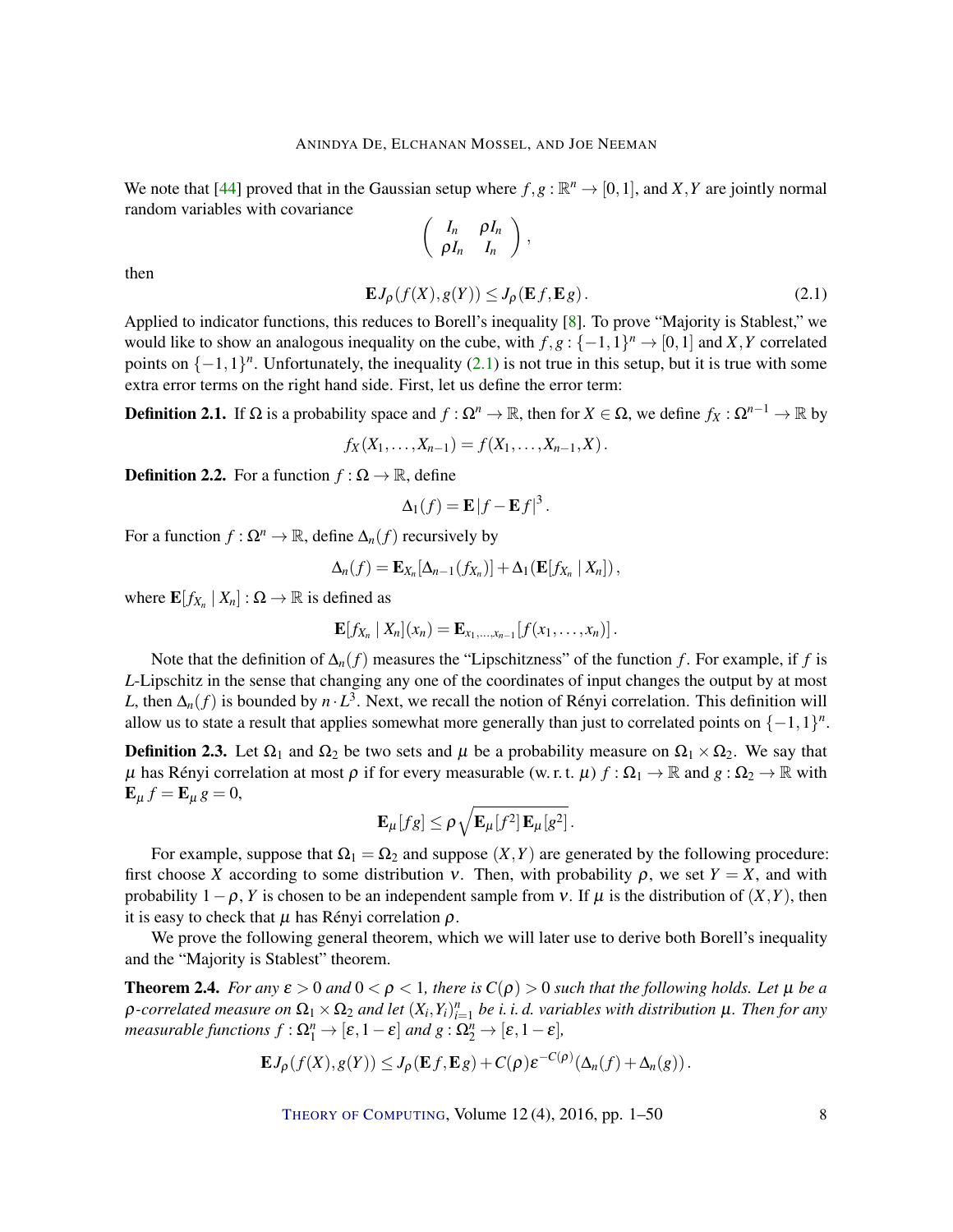#### <span id="page-8-4"></span>2.1 The base case

We prove [Theorem](#page-7-1) [2.4](#page-7-1) by induction on *n*. In this section, we will prove the base case  $n = 1$ :

<span id="page-8-0"></span>**Claim 2.5.** *For any*  $\varepsilon > 0$  *and*  $0 < \rho < 1$ *, there is a*  $C(\rho)$  *such that for any two random variables*  $X, Y \in [\varepsilon, 1-\varepsilon]$  *with correlation in* [0, $\rho$ ]*,* 

$$
\mathbf{E}J_{\rho}(X,Y) \leq J_{\rho}(\mathbf{E}X,\mathbf{E}Y) + C(\rho)\varepsilon^{-C(\rho)}(\mathbf{E}|X-\mathbf{E}X|^3 + \mathbf{E}|Y-\mathbf{E}Y|^3).
$$

The proof of [Claim](#page-8-0) [2.5](#page-8-0) essentially follows from Taylor's theorem applied to the function  $J_\rho$ ; the crucial point is that  $J_\rho$  satisfies a certain differential equation. Define the matrix  $M_{\rho\sigma}(x, y)$  by

$$
M_{\rho\sigma}(x,y) = \begin{pmatrix} \frac{\partial^2 J_{\rho}(x,y)}{\partial x^2} & \sigma \frac{\partial^2 J_{\rho}(x,y)}{\partial x \partial y} \\ \sigma \frac{\partial^2 J_{\rho}(x,y)}{\partial x \partial y} & \frac{\partial^2 J_{\rho}(x,y)}{\partial y^2} \end{pmatrix}.
$$

<span id="page-8-1"></span>**Claim 2.6.** For any  $(x, y) \in (0, 1)^2$  and  $0 \le \sigma \le \rho$ ,  $M_{\rho\sigma}(x, y)$  is a negative semidefinite matrix. Likewise, *if*  $\rho \le \sigma \le 0$ *, then*  $M_{\rho\sigma}(x, y)$  *is a positive semidefinite matrix.* 

We will also use the fact that the third derivatives of  $J_\rho$  are bounded (at least, away from the boundary of  $[0,1]^2$ ).

<span id="page-8-2"></span>**Claim 2.7.** *For any*  $-1 < \rho < 1$ *, there exists*  $C(\rho) > 0$  *such that for any*  $i, j \ge 0$ *,*  $i + j = 3$ *,* 

<span id="page-8-3"></span>
$$
\left|\frac{\partial^3 J_{\rho}(x,y)}{\partial x^i \partial y^j}\right| \leq C(\rho) (xy(1-x)(1-y))^{-C(\rho)}.
$$

*Further, the function*  $C(\rho)$  *can be chosen so that it is continuous for*  $\rho \in (-1,1)$ *.* 

Claims [2.6](#page-8-1) and [2.7](#page-8-2) follow from elementary calculus, and we defer their proofs to the appendix (in fact, [Claim](#page-8-1) [2.6](#page-8-1) is implicit in [\[44\]](#page-48-4) and we include the proof here for the sake of completeness). Now we will use them with Taylor's theorem to prove [Claim](#page-8-0) [2.5.](#page-8-0)

*Proof of [Claim](#page-8-0) [2.5.](#page-8-0)* Fix  $\varepsilon > 0$  and  $\rho \in (0,1)$ . Now let  $C(\rho)$  be large enough so that all third derivatives of  $J_\rho$  are uniformly bounded by  $C(\rho) \varepsilon^{-C(\rho)}$  on the square  $[\varepsilon, 1-\varepsilon]^2$  (such a  $C(\rho)$  exists by [Claim](#page-8-2) [2.7\)](#page-8-2). Taylor's theorem then implies that for any  $a, b, a + x, b + y \in [\varepsilon, 1 - \varepsilon]$ ,

$$
J_{\rho}(a+x,b+y) \le J_{\rho}(a,b) + x \frac{\partial J_{\rho}}{\partial x}(a,b) + y \frac{\partial J_{\rho}}{\partial y}(a,b)
$$
  
+ 
$$
\frac{1}{2}(x \ y) \begin{pmatrix} \frac{\partial^2 J_{\rho}}{\partial x^2}(a,b) & \frac{\partial^2 J_{\rho}}{\partial x \partial y}(a,b) \\ \frac{\partial^2 J_{\rho}}{\partial x \partial y}(a,b) & \frac{\partial^2 J_{\rho}}{\partial y^2}(a,b) \end{pmatrix} \begin{pmatrix} x \\ y \end{pmatrix} + C(\rho) \varepsilon^{-C(\rho)} (|x|^3 + |y|^3). \quad (2.2)
$$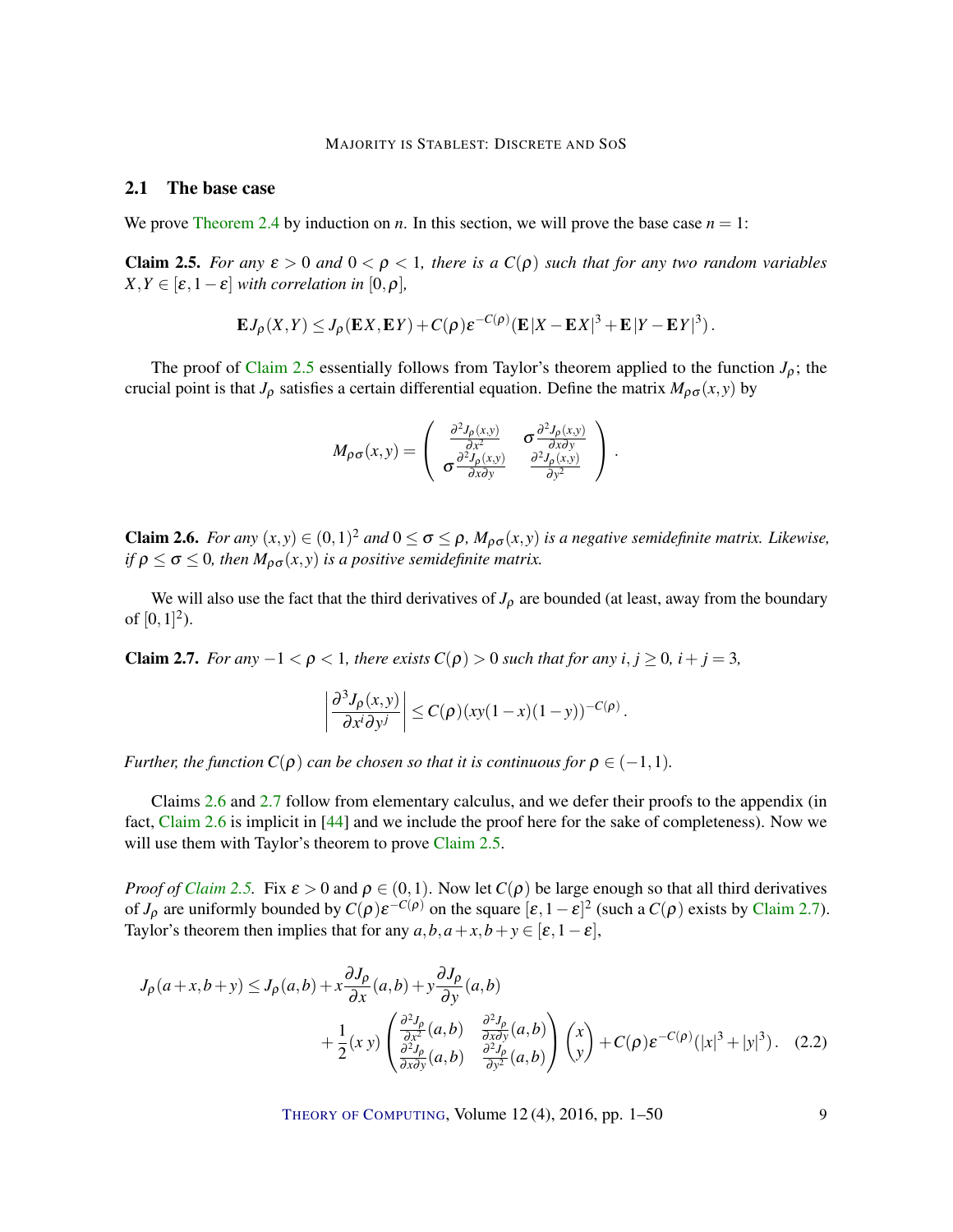Now suppose that *X* and *Y* are random variables taking values in  $[\varepsilon, 1-\varepsilon]$ . If we apply [\(2.2\)](#page-8-3) with  $a = EX$ ,  $b = EY$ ,  $x = X - EX$ , and  $y = Y - EY$ , and then take expectations of both sides, we obtain

$$
\mathbf{E}J_{\rho}(X,Y) \le J_{\rho}(\mathbf{E}X,\mathbf{E}Y) + \frac{1}{2}\mathbf{E}\left[ (\tilde{X}\,\tilde{Y}) \begin{pmatrix} \frac{\partial^2 J_{\rho}}{\partial x^2}(a,b) & \frac{\partial^2 J_{\rho}}{\partial x \partial y}(a,b) \\ \frac{\partial^2 J_{\rho}}{\partial x \partial y}(a,b) & \frac{\partial^2 J_{\rho}}{\partial y^2}(a,b) \end{pmatrix} \begin{pmatrix} \tilde{X} \\ \tilde{Y} \end{pmatrix} \right] + C(\rho)\varepsilon^{-C(\rho)}(\mathbf{E}|\tilde{X}|^3 + \mathbf{E}|\tilde{Y}|^3), \quad (2.3)
$$

where  $\tilde{X} = X - \mathbf{E}X$  and  $\tilde{Y} = Y - \mathbf{E}Y$ . Now, if *X* and *Y* have correlation  $\sigma \in [0, \rho]$  then

<span id="page-9-0"></span>
$$
\mathbf{E}\tilde{X}\tilde{Y}=\sigma\sqrt{\mathbf{E}\tilde{X}^2\mathbf{E}\tilde{Y}^2},
$$

and so

$$
\mathbf{E}\left[ (\tilde{X}\,\tilde{Y}) \begin{pmatrix} \frac{\partial^2 J_{\rho}}{\partial x^2}(a,b) & \frac{\partial^2 J_{\rho}}{\partial x \partial y}(a,b) \\ \frac{\partial^2 J_{\rho}}{\partial x \partial y}(a,b) & \frac{\partial^2 J_{\rho}}{\partial y^2}(a,b) \end{pmatrix} (\tilde{X}) \right] = (\sigma_X \sigma_Y) \begin{pmatrix} \frac{\partial^2 J_{\rho}}{\partial x^2}(a,b) & \sigma \frac{\partial^2 J_{\rho}}{\partial x \partial y}(a,b) \\ \sigma \frac{\partial^2 J_{\rho}}{\partial x \partial y}(a,b) & \frac{\partial^2 J_{\rho}}{\partial y^2}(a,b) \end{pmatrix} (\sigma_X),
$$

where  $\sigma_X =$  $\overline{\mathbf{E}\tilde{X}^2}$  and  $\sigma_Y =$  $\overline{\mathbf{E}\tilde{Y}^2}$ . By [Claim](#page-8-1) [2.6.](#page-8-1)

$$
(\sigma_X \sigma_Y) \begin{pmatrix} \frac{\partial^2 J_{\rho}}{\partial x^2}(a,b) & \sigma \frac{\partial^2 J_{\rho}}{\partial x \partial y}(a,b) \\ \sigma \frac{\partial^2 J_{\rho}}{\partial x \partial y}(a,b) & \frac{\partial^2 J_{\rho}}{\partial y^2}(a,b) \end{pmatrix} \begin{pmatrix} \sigma_X \\ \sigma_Y \end{pmatrix} = (\sigma_X \sigma_Y) M_{\rho \sigma}(a,b) \begin{pmatrix} \sigma_X \\ \sigma_Y \end{pmatrix} \leq 0.
$$

Applying this to  $(2.3)$ , we obtain

$$
\mathbf{E}J_{\rho}(X,Y) \leq J_{\rho}(\mathbf{E}X,\mathbf{E}Y) + C(\rho)\varepsilon^{-C(\rho)}(\mathbf{E}|\tilde{X}|^{3} + \mathbf{E}|\tilde{Y}|^{3}).
$$

#### 2.2 The inductive step

Next, we prove [Theorem](#page-7-1) [2.4](#page-7-1) by induction.

*Proof of [Theorem](#page-7-1) [2.4.](#page-7-1)* [Claim](#page-8-0) [2.5](#page-8-0) proves the base case of the induction. Only the inductive case remains to be proven. Assume that the theorem holds with *n* replaced by  $n-1$ . Consider  $f : \Omega_1^n \to [\varepsilon, 1-\varepsilon]$  and  $g:\Omega_2^n\to[\varepsilon,1-\varepsilon].$ 

Conditioning on  $(X_n, Y_n)$  and writing  $\tilde{X} = (X_1, \ldots, X_{n-1}), \tilde{Y} = (Y_1, \ldots, Y_{n-1}),$  we have

$$
\mathbf{E} J_{\rho}(f(X),g(Y)) = \mathbf{E}_{X_n,Y_n} \mathbf{E}_{\tilde{X},\tilde{Y}} J_{\rho}(f_{X_n}(\tilde{X}),g_{Y_n}(\tilde{Y})).
$$

Applying the inductive hypothesis for  $n-1$  conditionally on  $X_n$  and  $Y_n$ ,

<span id="page-9-1"></span>
$$
\mathbf{E}_{\tilde{X},\tilde{Y}}J_{\rho}(f_{X_n}(\tilde{X}),g_{Y_n}(\tilde{Y}))\leq J_{\rho}(\mathbf{E}[f_{X_n}\mid X_n],\mathbf{E}[g_{Y_n}\mid Y_n])+C(\rho)\varepsilon^{-C(\rho)}(\Delta_{n-1}(f_{X_n})+\Delta_{n-1}(f_{Y_n})).\tag{2.4}
$$

On the other hand, the base case for  $n = 1$  implies that

<span id="page-9-2"></span>
$$
\mathbf{E}_{X_n,Y_n}J_{\rho}(\mathbf{E}[f_{X_n} | X_n],\mathbf{E}[g_{Y_n} | Y_n]) \leq J_{\rho}(\mathbf{E}f,\mathbf{E}g) + C(\rho)\varepsilon^{-C(\rho)}(\Delta_1(\mathbf{E}[f_{X_n} | X_n]) + \Delta_1(\mathbf{E}[g_{Y_n} | Y_n]))
$$
 (2.5)

THEORY OF C[OMPUTING](http://dx.doi.org/10.4086/toc), Volume 12(4), 2016, pp. 1–50 10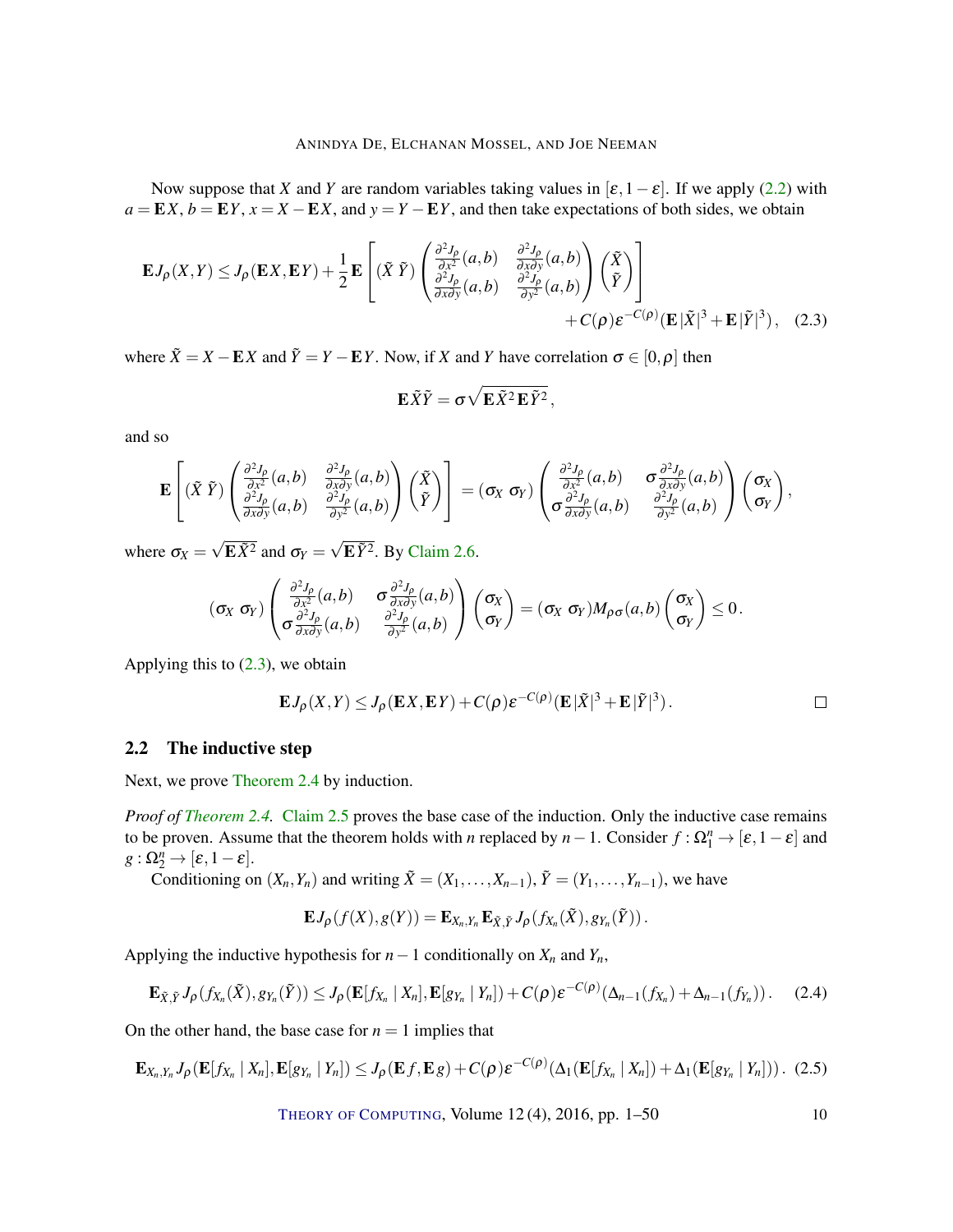<span id="page-10-2"></span>Taking the expectation of  $(2.4)$  over  $X_n$  and  $Y_n$  and combining it with  $(2.5)$ , we obtain

$$
\mathbf{E}J_{\rho}(f(X),g(Y)) \leq J_{\rho}(\mathbf{E}f,\mathbf{E}g) + C(\rho)\varepsilon^{-C(\rho)}\big(\mathbf{E}_{X_n}\Delta_{n-1}(f_{X_n}) + \mathbf{E}_{Y_n}\Delta_{n-1}(f_{Y_n})\big) \n+ C(\rho)\varepsilon^{-C(\rho)}\big(\Delta_1(\mathbf{E}[f_{X_n} | X_n]) + \Delta_1(\mathbf{E}[g_{Y_n} | Y_n])\big).
$$

Finally, note that the definition of  $\Delta_n$  implies that the right-hand side above is just

$$
J_{\rho}(\mathbf{E} f, \mathbf{E} g) + C(\rho) \varepsilon^{-C(\rho)} (\Delta_n(f) + \Delta_n(g)). \square
$$

### 3 Borell's inequality

The most interesting special case of [Theorem](#page-7-1) [2.4](#page-7-1) is when  $\Omega_1 = \Omega_2 = \{-1,1\}$  and the distributions of  $X_i$ ,  $Y_i$  satisfy  $\mathbf{E} X_i = \mathbf{E} Y_i = 0$ ,  $\mathbf{E} X_i Y_i = \rho$ . In this section and the next, we will focus on this special case. As we will see in this section, even proving very crude bounds for this case implies Borell's Gaussian stability inequality. First, let us recall the functional version of Borell's inequality that was given in [\[44\]](#page-48-4).

<span id="page-10-0"></span>**Theorem 3.1.** Let  $\rho \geq 0$  and  $G_1$  and  $G_2$  are Gaussian vectors with joint distribution

$$
(G_1, G_2) \sim \mathcal{N}\left(0, \begin{pmatrix} I_d & \rho I_d \\ \rho I_d & I_d \end{pmatrix}\right).
$$

*For any measurable*  $f_1, f_2 : \mathbb{R}^d \to [0,1]$ *,* 

$$
\mathbf{E}J_{\rho}(f_1(G_1), f_2(G_2)) \leq J_{\rho}(\mathbf{E}f_1, \mathbf{E}f_2).
$$

We will prove [Theorem](#page-7-1) [3.1](#page-10-0) using Theorem [2.4](#page-7-1) and a crude bound on  $\Delta_n(f)$  (in the next section, we will need a much better bound on  $\Delta_n(f)$  to prove that "Majority is Stablest").

<span id="page-10-1"></span>**Claim 3.2.** *For*  $X \in \{-1, 1\}^n$ *, define* 

$$
X^{-i} = (X_1, \ldots, X_{i-1}, -X_i, X_{i+1}, \ldots, X_n).
$$

*Then*

$$
\Delta_n(f) \leq \sum_{i=1}^n \frac{\mathbf{E} |f(X) - f(X^{-i})|^3}{8}.
$$

*Proof.* The proof is by induction: the base case is trivial. The inductive step follows by conditioning on *Xn*:

$$
\Delta_n(f) = \mathbf{E}_{X_n}[\Delta_{n-1}(f_{X_n})] + \mathbf{E}_{X_n} |\mathbf{E}[f_{X_n} | X_n] - \mathbf{E} f|^3
$$
  
\n
$$
\leq \sum_{i=1}^{n-1} \frac{\mathbf{E} |f(X) - f(X^{-i})|^3}{8} + \frac{\mathbf{E}_{X_n} |\mathbf{E}[f_{X_n} | X_n] - \mathbf{E}[f_{-X_n} | X_n]]^3}{8}
$$
  
\n
$$
\leq \sum_{i=1}^{n-1} \frac{\mathbf{E} |f(X) - f(X^{-i})|^3 + \mathbf{E} |f(X) - f(X^{-n})|^3}{8}.
$$

Here the first inequality uses the induction hypothesis while the second inequality uses Jensen's inequality.  $\Box$ 

THEORY OF C[OMPUTING](http://dx.doi.org/10.4086/toc), Volume 12(4), 2016, pp. 1–50 11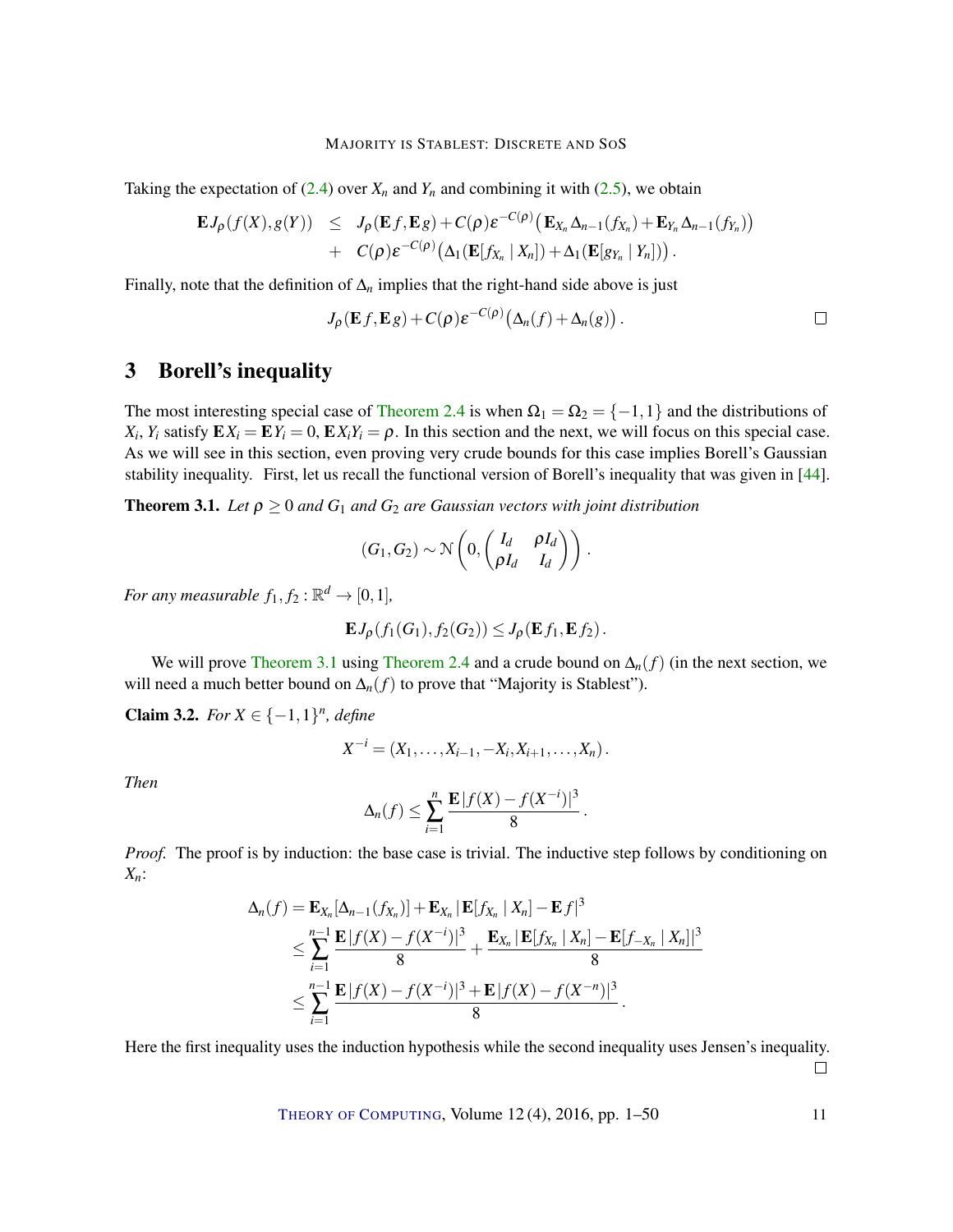<span id="page-11-2"></span>*Proof of [Theorem](#page-10-0) [3.1.](#page-10-0)* Let  $n = md$  and define

$$
G_{1,n} = \frac{1}{\sqrt{m}} \left( \sum_{i=1}^{m} X_i, \sum_{i=m+1}^{2m} X_i, \dots, \sum_{i=(d-1)m+1}^{md} X_i \right).
$$

Define  $G_{2,n}$  similarly by using *Y* instead of *X*. In other words,  $G_{1,n}$  and  $G_{2,n}$  are vectors obtained by averaging the vectors *X* and *Y* over consecutive blocks of size *m*. Define *Z* as

$$
Z=(X_1,X_{m+1},\ldots,X_{(d-1)m+1},Y_1,Y_{m+1},\ldots,Y_{(d-1)m+1}).
$$

Observe that  $(G_{1,n}, G_{2,n})$  is distributed as sum of *m* independent copies of *Z* scaled by  $1/\sqrt{2}$ *m*. Applying the Lindeberg-Feller central limit theorem [\[15\]](#page-46-14), we obtain  $(G_{1,n}, G_{2,n}) \stackrel{d}{\to} (G_1, G_2)$  as  $m \to \infty$ .

Suppose first that  $f_1$  and  $f_2$  are *L*-Lipschitz functions taking values in  $[\varepsilon, 1 - \varepsilon]$ . Define  $g_1, g_2$ :  $\{-1,1\}^n \to \mathbb{R}$  as

$$
g_j(z) = f_j\left(\frac{1}{\sqrt{m}}\left(\sum_{i=1}^m z_i, \sum_{i=m+1}^{2m} z_i, \dots, \sum_{i=(d-1)m+1}^{md} z_i\right)\right).
$$

By [Theorem](#page-7-1) [2.4,](#page-7-1)

<span id="page-11-0"></span>
$$
\mathbf{E}J_{\rho}(g_1(X), g_2(Y)) \le J_{\rho}(\mathbf{E}g_1, \mathbf{E}g_2) + C(\rho)\varepsilon^{-C(\rho)}(\Delta_n(g_1) + \Delta_n(g_2)). \tag{3.1}
$$

.

Since *f<sup>i</sup>* is *L*-Lipschitz,

$$
|g_i(X)-g_i(X^{-j})| \leq \frac{2L}{\sqrt{m}},
$$

for every *j*, and so [Claim](#page-10-1) [3.2](#page-10-1) implies that

$$
\Delta_n(g_i) \leq \frac{L^3 n}{m^{3/2}} = \frac{L^3 d}{\sqrt{m}}
$$

Applying this to [\(3.1\)](#page-11-0),

$$
\mathbf{E} J_{\boldsymbol{\rho}}(g_1(X),g_2(Y)) \leq J_{\boldsymbol{\rho}}(\mathbf{E} g_1,\mathbf{E} g_2) + C(\boldsymbol{\rho})\varepsilon^{-C(\boldsymbol{\rho})}\frac{2L^3d}{\sqrt{m}}\,,
$$

and so the definition of  $g_i$  implies

$$
\mathbf{E} J_{\rho}(f_1(G_{1,n}), f_2(G_{2,n})) \leq J_{\rho}(\mathbf{E} f_1(G_{1,n}), \mathbf{E} f_2(G_{2,n})) + C(\rho) \varepsilon^{-C(\rho)} \frac{2L^3 d}{\sqrt{m}}.
$$

Taking  $m \to \infty$ , the multivariate central limit theorem implies that

<span id="page-11-1"></span>
$$
\mathbf{E}J_{\rho}(f_1(G_1), f_2(G_2)) \le J_{\rho}(\mathbf{E}f_1(G_1), \mathbf{E}f_2(G_2)).
$$
\n(3.2)

This establishes the theorem for functions  $f_1$  and  $f_2$  which are Lipschitz and take values in  $[\varepsilon, 1-\varepsilon]$ . But any measurable  $f_1, f_2 : \mathbb{R}^d \to [0, 1]$  can be approximated (say in  $L^p(\mathbb{R}^d, \gamma_d)$ ) by Lipschitz functions with values in  $[\varepsilon, 1-\varepsilon]$ . Since neither the Lipschitz constant nor  $\varepsilon$  appears in [\(3.2\)](#page-11-1), the general statement of the theorem follows from the dominated convergence theorem.  $\Box$ 

THEORY OF C[OMPUTING](http://dx.doi.org/10.4086/toc), Volume 12 (4), 2016, pp. 1–50 12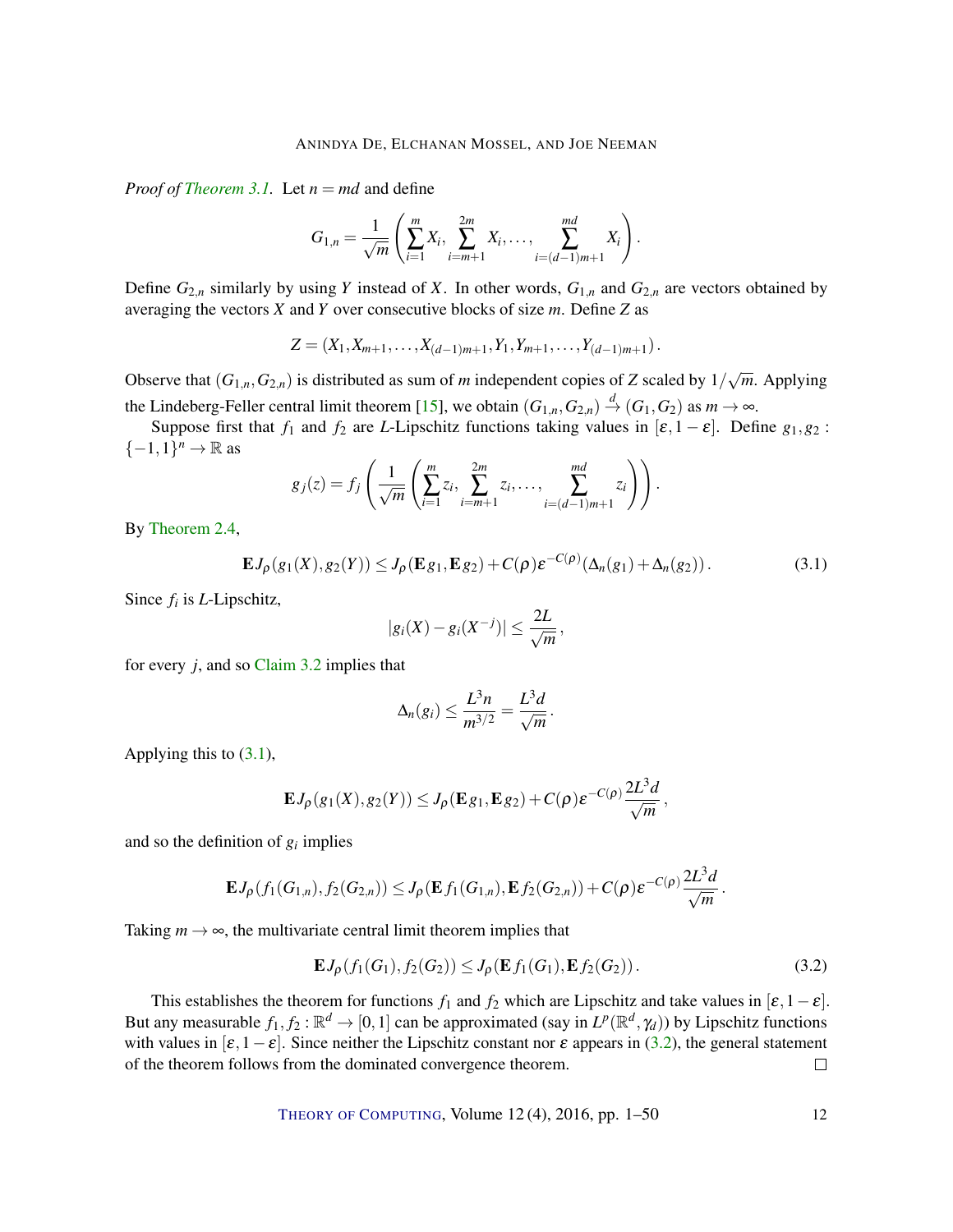## <span id="page-12-0"></span>4 "Majority is Stablest"

By giving a bound on  $\Delta_n(f)$  that is better than [Claim](#page-10-1) [3.2,](#page-10-1) we can derive the "Majority is Stablest" theorem from [Theorem](#page-7-1) [2.4.](#page-7-1) Indeed, we can express  $\Delta_n(f)$  in terms of the Fourier coefficients of f, and we can bound  $\Delta_n(f)$  in terms of the maximum influence of any variable in *f*. For this, we will introduce some very basic Fourier analytic preliminaries below.

#### Fourier analysis

Consider the domain  $\{-1,1\}$ <sup>*n*</sup> equipped with the uniform measure. We start by defining the "character" functions, i. e., for every  $S \subseteq [n]$ , define  $\chi_S(x) : \{-1,1\}^n \to \mathbb{R}$  as  $\chi_S(x) = \prod_{i \in S} x_i$ . Now, every function  $f: \{-1, 1\}^n \to \mathbb{R}$  can be expressed as

$$
f(x) = \sum_{S \subseteq [n]} \widehat{f}(S) \chi_S(x) \quad \text{where} \quad \widehat{f}(S) = \mathop{\mathbf{E}}_{x \in \{-1,1\}^n} [f(x) \cdot \chi_S(x)].
$$

The coefficients  $\hat{f}(S)$  are called the Fourier coefficients of *f* and the expansion of *f* in terms of  $\hat{f}(S)$  is called the Fourier expansion of  $f$ . It is easy to show that

$$
\sum_{S \subseteq [n]} \widehat{f}^2(S) = \mathop{\mathbf{E}}_{x \in \{-1,1\}^n} [f^2(x)].
$$

This is known in the literature as Parseval's identity. For the sake of conciseness, we use  $\hat{f}(i)$  to denote  $\hat{f}(\{i\})$  for  $1 \le i \le n$ . Similarly, for any  $\rho \in [-1,1]$  and  $x \in \{-1,1\}^n$ , we define  $y \sim_\rho x$  as the distribution over  $\{-1,1\}^n$  where every bit of *y* is independent and  $\mathbf{E}[x_i y_i] = \rho$ . This immediately lets us define the noise operator  $T_{\rho}$  as follows: for any function  $f: \{-1,1\}^n \to \mathbb{R}$ ,

$$
T_{\rho}f(x) = \mathop{\mathbf{E}}_{y \sim_{\rho} x} [f(y)].
$$

The effect of the noise operator  $T_\rho$  is particularly simple to describe on the Fourier spectrum:  $\widehat{T_\rho f}(S)$  =  $\rho^{|S|}\hat{f}(S)$ . The reader is referred to the excellent set of lecture notes by Ryan O'Donnell [\[47\]](#page-48-13) for an extensive reference on this topic.

It is also important to remark here that while we prove the "Majority is Stablest" theorem for the hypercube with the uniform measure, one can easily derive analogues of this theorem for more general product spaces by extending our machinery. Instead of using the Fourier expansion of the function, one has to use the Efron-Stein decomposition (see the lecture notes by Mossel [\[41\]](#page-47-13) for an extensive reference on the Efron-Stein decomposition). All the statements that we prove here have analogues in the Efron-Stein world. We leave it to the expert reader to fill in the details.

We start by extending the notation of [Definition](#page-7-2) [2.1:](#page-7-2)

**Definition 4.1.** For disjoint sets  $S, T \subset [n]$ , and elements  $x \in \{-1, 1\}^S$ ,  $y \in \{-1, 1\}^T$ , we write  $x \cdot y$  for their concatenation in  $\{-1,1\}^{S\cup T}$ .

For a function  $f: \{-1,1\}^n \to \mathbb{R}$ , a set  $S \subset [n]$ , and an element  $x \in \{-1,1\}^S$ , we define  $f_x$ :  $\{-1, 1\}^{[n] \setminus S} \to \mathbb{R}$  by  $f_x(y) = f(x \cdot y)$ .

THEORY OF C[OMPUTING](http://dx.doi.org/10.4086/toc), Volume  $12(4)$ ,  $2016$ , pp.  $1-50$  13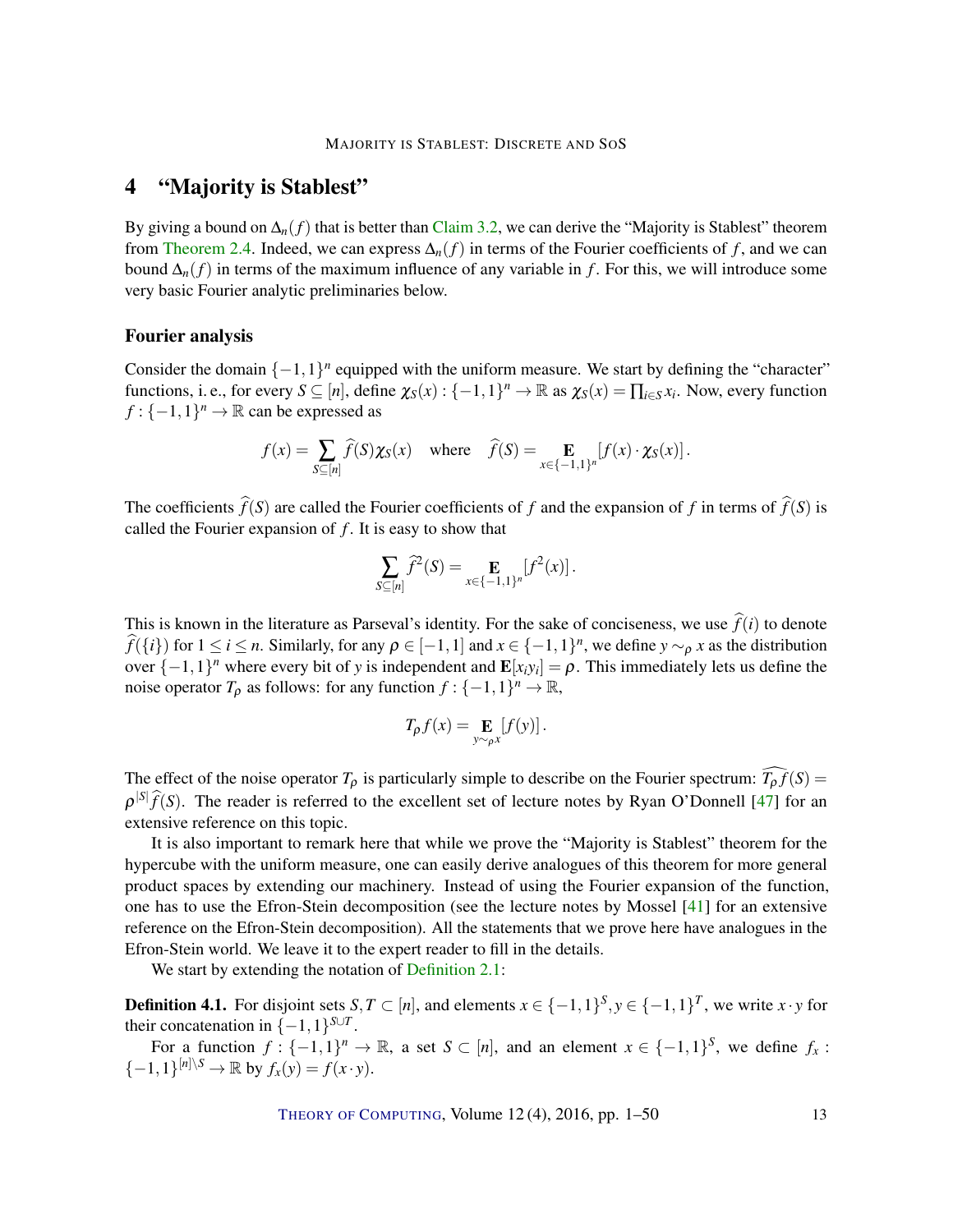Our first observation is that ∆*n*(*f*) can be written in terms of Fourier coefficients of random restrictions of *f* .

<span id="page-13-1"></span>**Claim 4.2.** Let  $S_i$  be defined as  $S_i = \{i+1,\ldots,n\}$ , then

$$
\Delta_n(f) = \sum_{i=1}^n \mathbf{E}_{X \in \{-1,1\}^{S_i}} |\widehat{f_X}(i)|^3.
$$

*Proof.* The proof is by induction. The base case is just the fact that for a function  $f : \{-1,1\} \to \mathbb{R}$ ,

$$
|\widehat{f}(1)|^3 = \left|\frac{f(1) - f(-1)}{2}\right|^3 = (\mathbf{E}|f - \mathbf{E}f|)^3.
$$

For the inductive step, we have

$$
\Delta_n(f) = \mathbf{E}_{X_n}[\Delta_{n-1}(f_{X_n})] + \Delta_1(\mathbf{E}[f_{X_n} | X_n]) = \mathbf{E}_{X_n}[\Delta_{n-1}(f_{X_n})] + |\widehat{f}(n)|^3
$$
  
=  $\mathbf{E}_{X_n} \left[ \sum_{i=1}^{n-1} \mathbf{E}_{X_{i+1},...,X_{n-1}} \middle| \widehat{f}_X(i)|^3 \right] + |\widehat{f}(n)|^3 = \sum_{i=1}^n \mathbf{E}_{X \in \{-1,1\}^{S_i}} |\widehat{f}_X(i)|^3.$ 

The first equality uses the definition of ∆*n*(*f*) and the third equality uses the induction hypothesis. The second equality follows simply from the definition of  $\mathbf{E}[f_{X_n} | X_n].$  $\Box$ 

In order to control the Fourier coefficients of restrictions of  $f$ , we first express them in terms of the Fourier coefficients of *f* :

<span id="page-13-0"></span>**Claim 4.3.** *For any disjoint S and U and any*  $x \in \{-1,1\}^S$ ,

$$
\widehat{f}_x(U) = \sum_{T \subset S} \chi_T(x) \widehat{f}(T \cup U).
$$

*Proof.* Fix *S* and *x*. Let  $g: \{-1,1\}^n \to \mathbb{R}$  be the function such that  $g(y) = 1$  when  $y_i = x_i$  for all  $i \in S$ , and  $g(y) = 0$  otherwise. It is easy to check that the Fourier expansion of *g* is

$$
g(y) = 2^{-|S|} \sum_{T \subset S} \chi_T(x) \chi_T(y).
$$

Then

$$
\widehat{f}_x(U) = \mathbf{E}_{X_{[n]\setminus S}}[f_x(X_{[n]\setminus S}) \cdot \chi_U(X_{[n]\setminus S})] = 2^{|S|} \mathbf{E}_X[f(X)g(X)\chi_U(X)]
$$
  
= 
$$
\mathbf{E}_X\Big[f(X)\sum_{T \subset S} \chi_T(x)\chi_T(X)\chi_U(X)\Big] = \sum_{T \subset S} \chi_T(x)\widehat{f}(T \cup U).
$$

In particular, the identity of [Claim](#page-13-0) [4.3](#page-13-0) allows us to compute second moments of  $\hat{f}_X$ :

<span id="page-13-2"></span>**Claim 4.4.** *For any function*  $f: \{-1, 1\}^n \to \mathbb{R}$ *, any*  $x \in \{-1, 1\}^S$  *and any*  $i \in U \subset [n]$ *,* 

$$
\mathbf{E}_{X\in\{-1,1\}^S}|\widehat{f_X}(U)|^2\leq \text{Inf}_i(f).
$$

*Moreover, if*  $S_i = \{i+1, \ldots, n\}$  *then* 

$$
\sum_{i=1}^n \mathbf{E}_{X \in \{-1,1\}^{S_i}} |\widehat{f_X}(i)|^2 = \text{Var}(f).
$$

THEORY OF C[OMPUTING](http://dx.doi.org/10.4086/toc), Volume 12(4), 2016, pp. 1–50 14

 $\Box$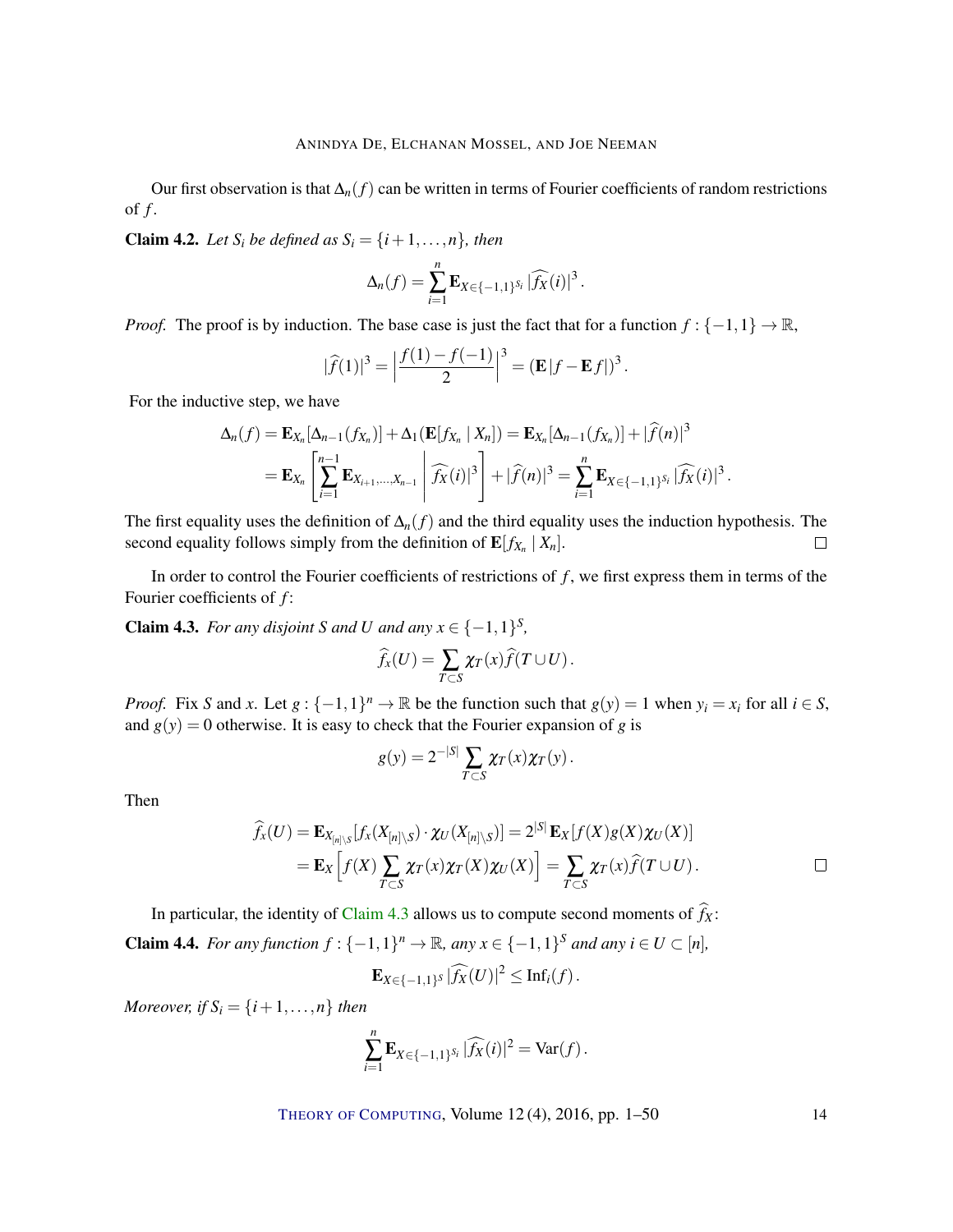<span id="page-14-3"></span>*Proof.* In view of [Claim](#page-13-0) [4.3,](#page-13-0) we can write

$$
|\widehat{f_X}(U)|^2 = \sum_{T,T'\subset S} \chi_T(X)\chi_{T'}(X)\widehat{f}(T\cup U)\widehat{f}(T'\cup U).
$$

When we take the expectation with respect to  $X_S$ ,  $\mathbf{E}\chi_T(X)\chi_{T'}(X) = \delta_{T,T'}$  (where  $\delta_{T,T'}$  denotes the indicator for the event  $T = T'$  and so the cross-terms vanish:

$$
\mathbf{E}_{X_S} |\widehat{f_X}(U)|^2 = \sum_{T \subset S} \widehat{f}^2(T \cup U).
$$
 (4.1)

Since Inf<sub>*i*</sub>(*f*) =  $\sum_{T \ni i} \hat{f}^2(T)$ , the first part of the claim follows.

For the second part,

<span id="page-14-0"></span>
$$
\sum_{i=1}^{n} \mathbf{E}_{X \in \{-1,1\}^{S_i}} |\widehat{f_X}(i)|^2 = \sum_{i=1}^{n} \sum_{T \subset S_i} \widehat{f}^2(T \cup \{i\}) = \sum_{U \subset [n], U \neq \emptyset} \widehat{f}^2(U), \tag{4.2}
$$

where the last equality used the fact that every non-empty  $U \subset [n]$  can be written uniquely in the form *T* ∪ {*i*} for some *T* ⊂ {*i* + 1, ...,*n*}. But of course the right-hand side of [\(4.2\)](#page-14-0) is just Var(*f*).  $\Box$ 

Next, we will consider  $\hat{f}_x(n-i)$  as a polynomial in *x* and apply hypercontractivity to the right hand side of [Claim](#page-13-1) [4.2.](#page-13-1) First, note that  $T_{\sigma}$  commutes (up to a multiplicative factor) with restriction:

<span id="page-14-2"></span>**Claim 4.5.** *For any*  $0 < \sigma < 1$ *, if*  $S, U \subset [n]$  *are disjoint then, as polynomials in*  $x = (x_i)_{i \in S}$ *,* 

$$
\widehat{(T_{\sigma}f)_x}(U)=\sigma^{|U|}T_{\sigma}(\widehat{f}_x(U)).
$$

*Proof.* By [Claim](#page-13-0) [4.3,](#page-13-0)

$$
\widehat{f}_x(U) = \sum_{T \subset S} \chi_T(x) \widehat{f}(T \cup U).
$$

Since  $\widehat{T_{\sigma}f}(T \cup U) = \sigma^{|T|+|U|} \widehat{f}(S)$  and  $T_{\sigma} \chi_T(x) = \sigma^{|T|} \chi_T$ , it follows that

$$
\widehat{(T_{\sigma}f)_x}(U) = \sum_{T \subset S} \sigma^{|T|+|U|} \chi_T(x) \widehat{f}(T \cup U) = \sigma^{|U|} T_{\sigma}(\widehat{f}_x(U)).
$$

At this point, we recall the well-known Bonami-Beckner hypercontractive inequality:

<span id="page-14-1"></span>**Theorem 4.6** ([\[7,](#page-45-5) [5\]](#page-45-6)). Let  $f: \{-1,1\}^n \to \mathbb{R}$  and  $1 \leq q \leq p$ . Then, for any  $\rho \leq \sqrt{(q-1)/(p-1)}$ ,

$$
||T_{\rho}f||_p\leq ||f||_q.
$$

Now, set  $q = 2$  and  $p = 1 + \sigma^{-2}$  for some  $0 < \sigma < 1$ . Let *S* and *U* be disjoint subsets of [*n*]. Defining the function  $g: \{-1,1\}^S \to \mathbb{R}$  as  $g(x) = \hat{f}_x(U)$ , we apply [Theorem](#page-14-1) [4.6](#page-14-1) to get

$$
\mathbf{E}_{X \in \{-1,1\}^S} |T_{\sigma}(\widehat{f_X}(U))|^p \leq (\mathbf{E}_{X \in \{-1,1\}^S} |\widehat{f_X}(U)|^2)^{p/2}.
$$

THEORY OF C[OMPUTING](http://dx.doi.org/10.4086/toc), Volume 12(4), 2016, pp. 1–50 15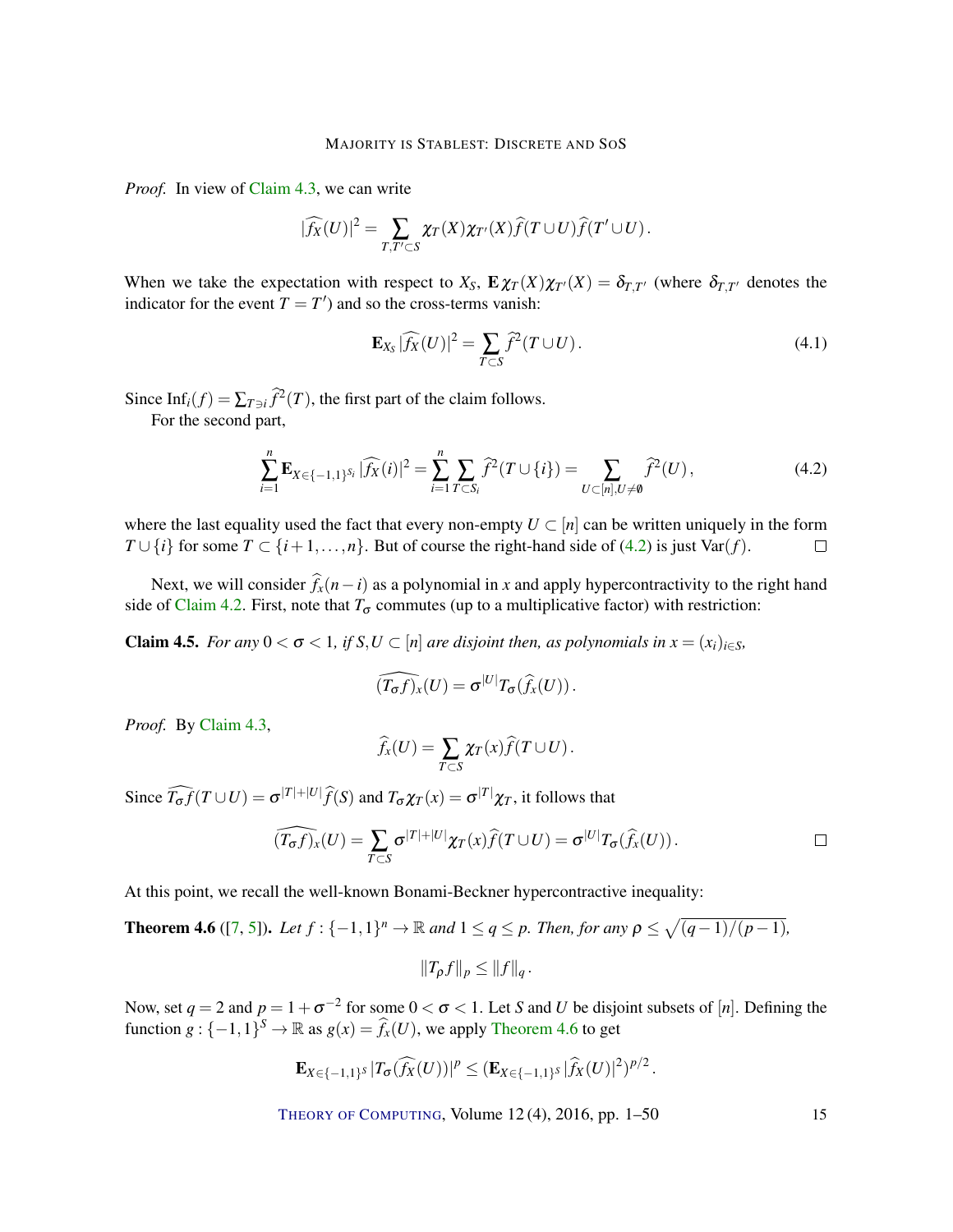[Claim](#page-14-2) [4.5](#page-14-2) then implies that

$$
\frac{1}{\sigma^{p|U|}}\cdot\mathbf{E}_{X\in\{-1,1\}^S}|\widehat{(T_{\sigma}f)_X}(U)|^p\leq (\mathbf{E}_{X\in\{-1,1\}^S}|\widehat{f}_X(U)|^2)^{p/2},
$$

and since  $0 \le \sigma \le 1$ , we may remove it from the left hand side:

$$
\mathbf{E}_{X \in \{-1,1\}^S} | \widehat{(T_{\sigma}f)_X}(U)|^p \leq (\mathbf{E}_{X \in \{-1,1\}^S} |\widehat{f}_X}(U)|^2)^{p/2}.
$$

Specializing this to  $S = S_i = \{i+1,\ldots,n\}$  and  $U = U_i = \{i\}$  (for any  $1 \le i \le n$ ), we obtain

$$
\mathbf{E}_{X \in \{-1,1\}^{S_i}} | \widehat{(T_{\sigma}f)_X}(i)|^p \leq (\mathbf{E}_{X \in \{-1,1\}^{S_i}} |\widehat{f}_X}(i)|^2)^{p/2}
$$

.

Applying [Claim](#page-13-2) [4.4](#page-13-2) to the right hand side, we get

$$
\mathbf{E}_{X \in \{-1,1\}^{S_i}} | \widehat{(T_{\sigma}f)_X}(i)|^p \leq \mathrm{Inf}_i(f)^{\frac{p-2}{2}} \cdot (\mathbf{E}_{X \in \{-1,1\}^{S_i}} |\widehat{f}_X(i)|^2).
$$

Summing over from  $i = 1$  to *n*, we get

<span id="page-15-0"></span>
$$
\sum_{i=1}^{n} \mathbf{E}_{X \in \{-1,1\}^{S_i}} |\widehat{(T_{\sigma}f)_X}(i)|^p \le \sum_{i=1}^{n} \mathrm{Inf}_i(f)^{\frac{p-2}{2}} \cdot (\mathbf{E}_{X \in \{-1,1\}^{S_i}} |\widehat{f}_X(i)|^2) \le (\max_i \mathrm{Inf}_i(f))^{\frac{p-2}{2}} \cdot \mathrm{Var}(f), \tag{4.3}
$$

where the last inequality uses the fact that

$$
\sum_{i=1}^n (\mathbf{E}_{X \in \{-1,1\}^{S_i}} | \widehat{f}_X(i) |^2) = \sum_{S \neq \emptyset} \widehat{f}^2(S) = \text{Var}(f).
$$

As a consequence, we have the following claim:

<span id="page-15-2"></span>**Claim 4.7.** *If*  $1 + \sigma^{-2} \leq 3$  *then* 

$$
\Delta_n(T_{\sigma}f) \leq (\max_i \text{Inf}_i(f))^{\frac{1-\sigma^2}{2\sigma^2}}.
$$

*Proof.* Using  $Range(f) \subseteq [-1, 1]$ , we get that for any  $X \in \{-1, 1\}^{S_i}$  and  $|(\widehat{T_{\sigma} f})_X(i)| \leq 1$ . As a conse-quence, using [Claim](#page-13-1) [4.2,](#page-13-1) we get that for  $2 \le p \le 3$ ,

$$
\Delta_n(T_{\sigma}f) \leq \left(\sum_{i=1}^n \mathbf{E}_{X \in \{-1,1\}^{S_i}}|\widehat{(T_{\sigma}f)_X}(i)|^p\right).
$$

Finally, using [\(4.3\)](#page-15-0), we get the desired conclusion.

Now we are ready to prove the "Majority is Stablest" theorem. For this, we define  $\mathcal{S}_{\rho}(f)$  as

$$
\mathbb{S}_{\rho}(f) = \mathbf{E}_{x \in \{-1,1\}^n, y \sim_{\rho} x} [f(x)f(y)].
$$

<span id="page-15-1"></span>**Theorem 4.8.** *For any*  $0 < \rho < 1$ *, there are constants*  $0 < c(\rho)$ *,*  $C(\rho) < \infty$  *such that for any function*  $f: \{-1, 1\}^n \to [0, 1]$  *with*  $\max_i \text{Inf}_i(f) \leq \tau$ ,

$$
\mathbb{S}_{\rho}(f) \leq J_{\rho}(\mathbf{E} f, \mathbf{E} f) + C(\rho) \frac{\log \log(1/\tau)}{\log(1/\tau)}.
$$

THEORY OF C[OMPUTING](http://dx.doi.org/10.4086/toc), Volume 12(4), 2016, pp. 1–50 16

 $\Box$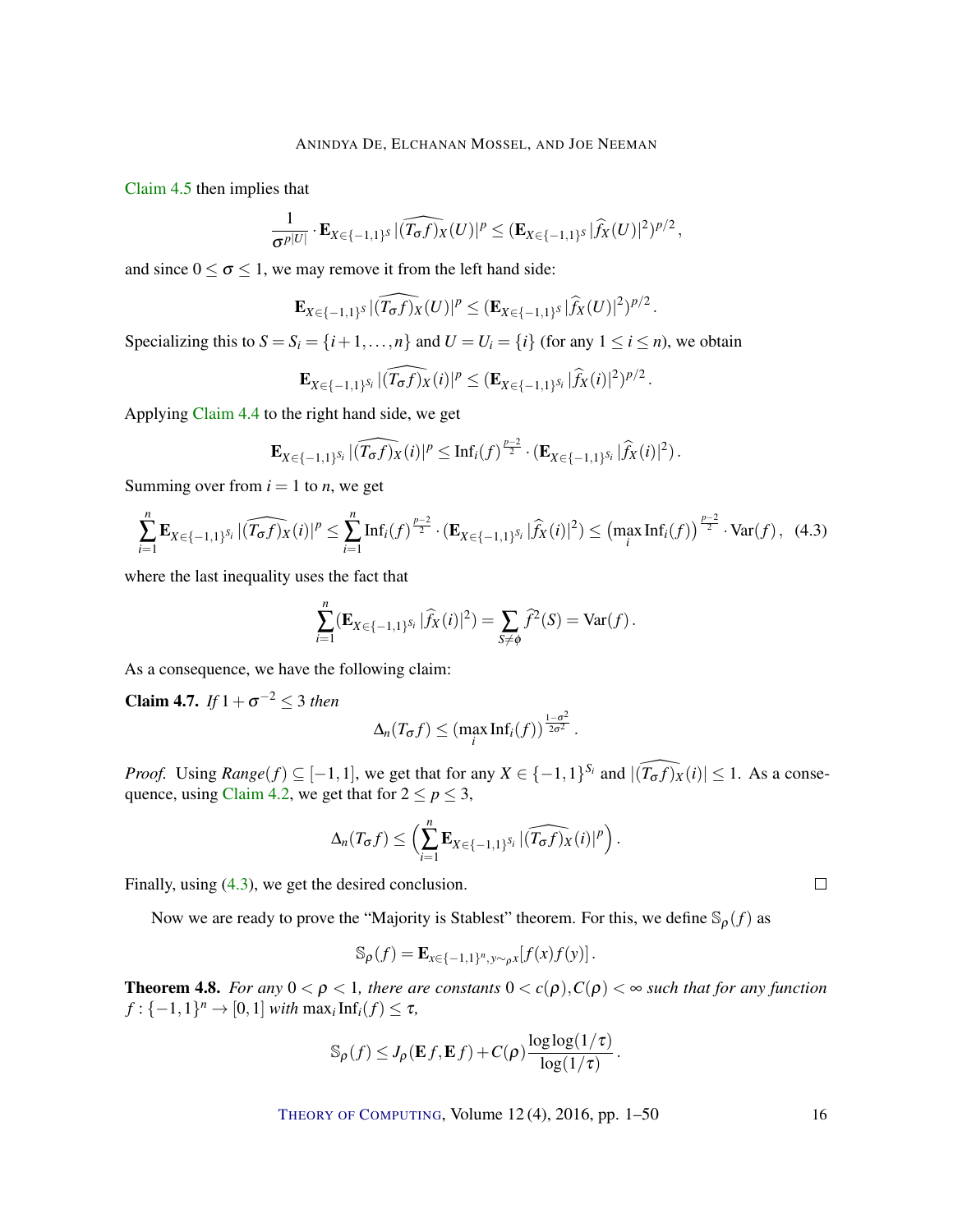<span id="page-16-1"></span>As remarked earlier, our proof extends to the generalizations of [Theorem](#page-15-1) [4.8](#page-15-1) such as those presented by [\[42\]](#page-47-4). The extension of the proof uses the Efron-Stein decomposition instead of the Fourier decomposition. The only difference is that the hyper-contractivity parameter will now depend on the underlying space. See [\[42\]](#page-47-4) for more details.

*Proof.* Suppose  $f: \{-1,1\}^n \to [\varepsilon, 1-\varepsilon]$  satisfies  $\max_i \text{Inf}_i(f) \leq \tau$ , and let *X*, *Y* be uniformly random elements of  $\{-1,1\}^n$  with  $\mathbf{E} X_i Y_i = \rho$ . By setting  $\sigma = 1 - \eta$  for sufficiently small  $\eta > 0$ , [Claim](#page-15-2) [4.7](#page-15-2) implies that

$$
\Delta_n(T_{1-\eta}f)\leq \tau^{\eta/2}.
$$

Note that the range of  $T_{1-\eta}f$  belongs to  $[\varepsilon, 1-\varepsilon]$  because the range of f does. Hence, [Theorem](#page-7-1) [2.4](#page-7-1) applied to  $T_{1-\eta} f$  implies that

$$
\mathbf{E} J_{\rho}(T_{1-\eta}f(X),T_{1-\eta}f(Y)) \leq J_{\rho}(\mathbf{E} T_{1-\eta}f,\mathbf{E} T_{1-\eta}f) + \Delta_n(T_{1-\eta}f) \leq J_{\rho}(\mathbf{E} f,\mathbf{E} f) + C(\rho)\varepsilon^{-C(\rho)}\tau^{c\eta}.
$$

Since  $J_{\rho}(x, y) \geq xy$ , it follows that

$$
\mathbb{S}_{\rho(1-\eta)^2}(f) = \mathbf{E}T_{1-\eta}f(X)T_{1-\eta}f(Y) \le J_\rho(\mathbf{E}f, \mathbf{E}f) + C\epsilon^{-C(\rho)}\tau^{c\eta}
$$

This inequality holds for any  $0 < \rho < 1$ ; hence we can replace  $\rho (1 - \eta)^2$  by  $\rho$  to obtain

<span id="page-16-0"></span>
$$
\mathbb{S}_{\rho}(f) = \mathbf{E}T_{1-\eta}f(X)T_{1-\eta}f(Y) \le J_{\rho(1-\eta)^{-2}}(\mathbf{E}f, \mathbf{E}f) + C\varepsilon^{-C(\rho)}\tau^{c\eta}
$$
(4.4)

.

for any  $\rho \leq (1 - \eta)^2$ .

Now, [\(4.4\)](#page-16-0) holds for any  $f: \{-1,1\}^n \to [\varepsilon, 1-\varepsilon]$ . For a function *f* taking values in  $[-1,1]$ , let  $f^{\varepsilon}$  be *f* truncated to  $[\varepsilon, 1 - \varepsilon]$ . Since  $|\mathbf{E} f^{\varepsilon} - \mathbf{E} f| \le \varepsilon$  and (by the proof of [Claim](#page-8-1) [2.6\)](#page-8-1)

$$
\frac{\partial J_{\rho}(x, y)}{\partial x} \le 1
$$

for any  $\rho$ ,

$$
J_{\rho(1-\eta)^{-2}}(\mathbf{E} f^{\varepsilon}, \mathbf{E} f^{\varepsilon}) \leq J_{\rho(1-\eta)^{-2}}(\mathbf{E} f, \mathbf{E} f) + 2\varepsilon.
$$

On the other hand,  $|f - f^{\varepsilon}| \leq \varepsilon$  and so

$$
\mathbb{S}_{\rho}(f) = \mathbf{E} f(X)f(Y) \geq \mathbb{S}_{\rho}(f^{\varepsilon}) - 2\varepsilon.
$$

Thus, [\(4.4\)](#page-16-0) applied to  $f^{\varepsilon}$  implies that for any  $\rho \leq (1 - \eta)^2$  and any  $\varepsilon > 0$ ,

$$
\mathbb{S}_{\rho}(f) \leq J_{\rho(1-\eta)^{-2}}(\mathbf{E} f, \mathbf{E} f) + 2\varepsilon + C\varepsilon^{-C(\rho)} \tau^{c\eta}.
$$

If we set  $\varepsilon = \tau^{c\eta/(2C(\rho))}$  then

$$
\mathbb{S}_{\rho}(f) \leq J_{\rho(1-\eta)^{-2}}(\mathbf{E} f, \mathbf{E} f) + C\tau^{c(\rho)\eta}.
$$

Finally, some calculus on  $J_\rho$  (see [Claim](#page-42-0) [A.1\)](#page-42-0) shows that

$$
\left|\frac{\partial J_{\rho}(x,y)}{\partial \rho}\right| \leq \left(\sqrt{1-\rho^2}\right)^{-3/2}
$$

THEORY OF C[OMPUTING](http://dx.doi.org/10.4086/toc), Volume 12(4), 2016, pp. 1–50 17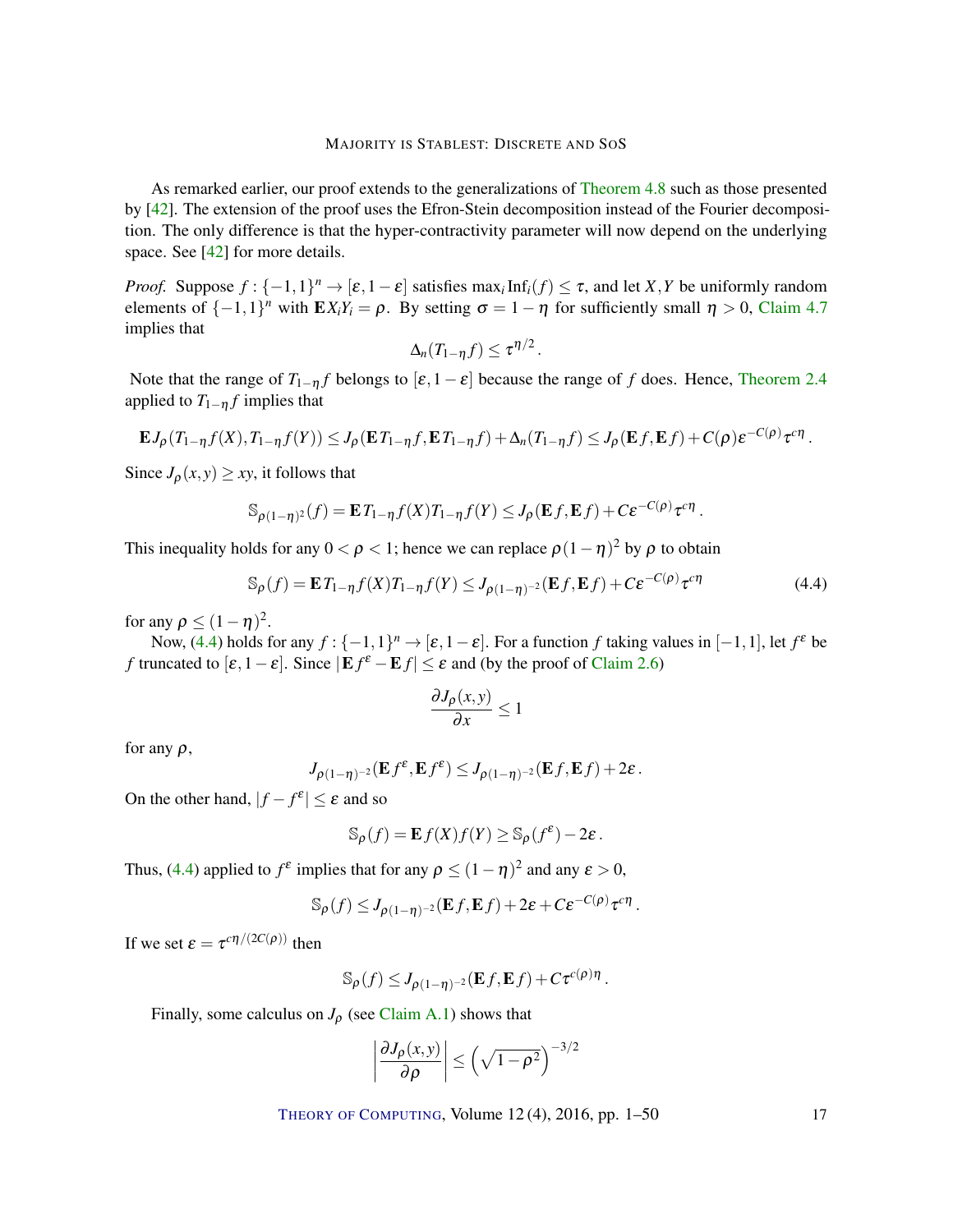for any *x*, *y*; hence

$$
\mathbb{S}_{\rho}(f) \leq J_{\rho(1-\eta)^{-2}}(\mathbf{E} f, \mathbf{E} f) + \frac{(1-\eta)^{-2}-1}{(1-\rho^2)^{3/2}} + C\tau^{c(\rho)\eta} \leq J_{\rho}(\mathbf{E} f, \mathbf{E} f) + C(\rho)(\eta + \tau^{c(\rho)\eta}).
$$

Choosing

$$
\eta = C(\rho) \frac{\log \log(1/\tau)}{\log(1/\tau)}
$$

completes the proof as long as  $\rho \le (1 - \eta)^2$ . However, we can trivially make the theorem true for  $(1 - \eta)^2 \le \rho$  by choosing  $C(\rho)$  and  $c(\rho)$  appropriately.  $\Box$ 

### 5 Sum of Squares hierarchy

In this section, we formally give an introduction to the Sum of Squares (hereafter abbreviated as SoS) hierarchy. To define the SoS hierarchy, let  $X = (x_1, \ldots, x_n)$  and let  $\mathbb{R}[X]$  be the ring of real polynomials over these variables. We also let  $\mathbb{R}_{< d}[X]$  denote the subset of  $\mathbb{R}[X]$  consisting of polynomials of total degree bounded by *d*. As before, let  $M[X] \subset \mathbb{R}[X]$  be the set of polynomials which can be expressed as sums-of-squares. For polynomials  $p_1, \ldots, p_m$  and  $q_1, \ldots, q_\ell$ , consider two sets of constraints,

•  $A_e = \{p_1(X) = 0, p_2(X) = 0, \ldots, p_m(X) = 0\};$ 

• 
$$
A_g = \{q_1(X) \ge 0, q_2(X) \ge 0, \ldots, q_\ell(X) \ge 0\}.
$$

Before we go ahead, we define the set  $\mathcal{M}_{n,d}[X]$  as the set of monomials over  $x_1,\ldots,x_n$  of degree bounded by *d*. Also, let M≤*d*[*X*] denote the subset of M[*X*] of polynomials of degree bounded by *d*. Further, if  $A = A_e \cup A_g$ , define  $\mathbb{V}(A) = \{ X \in \mathbb{R}^n : A \text{ holds on } X \}$ . We next define the (degree *d*) closure of these constraints:

$$
C_d(A_e) = \{p_s(X) \cdot p(X) : s \in [m], p(X) \in M_{n,d}[X] \text{ and } \deg(p) + \deg(p_s) \le d\};
$$
  

$$
C_d(A_g) = \left\{ \prod_{i=1}^m q_i^{a_i}(X) : a_1, \dots, a_m \in \mathbb{Z}^+ \text{ and } \sum_{i=1}^m a_i \cdot \deg(q_i) \le d \right\}.
$$

Note that  $\mathcal{C}_d(A_g)$  includes  $1 \in \mathbb{R}$ . Also, it is obvious that the following constraints are implied by  $A_e \cup A_g$ : For  $p(X) \in \mathcal{C}_d(A_e)$ ,  $p(X) = 0$  and for  $q(X) \in \mathcal{C}_d(A_g)$ ,  $q(X) \ge 0$ . We also observe that the sets  $\mathcal{C}_d(A_e)$ and  $\mathcal{C}_d(A_g)$  can be computed from  $A_e$  and  $A_g$  in time  $n^{O(d)} \cdot \max\{\ell,m\}.$ 

<span id="page-17-0"></span>**Definition 5.1.** For the constraint set  $A = A_e \cup A_g$  defined above and  $h(X) \in \mathbb{R}[X]$ , we say  $A \vdash_d h(X) \ge 0$ if and only if

$$
h(X) = \sum_{p(X) \in \mathcal{C}_d(A_e)} \alpha_p \cdot p(X) + \sum_{q(X) \in \mathcal{C}_d(A_g)} r_q(X) \cdot q(X),
$$

where  $\alpha_p \in \mathbb{R}$ ,  $r_q \in \mathbb{M}[X]$  and for all  $q(X) \in \mathcal{C}_d(A_g)$ ,  $\deg(r_q) + \deg(q) \leq d$ . In this case, we say that *A* degree-*d* SoS proves  $h(X) \geq 0$ .

THEORY OF C[OMPUTING](http://dx.doi.org/10.4086/toc), Volume  $12(4)$ ,  $2016$ , pp.  $1-50$  18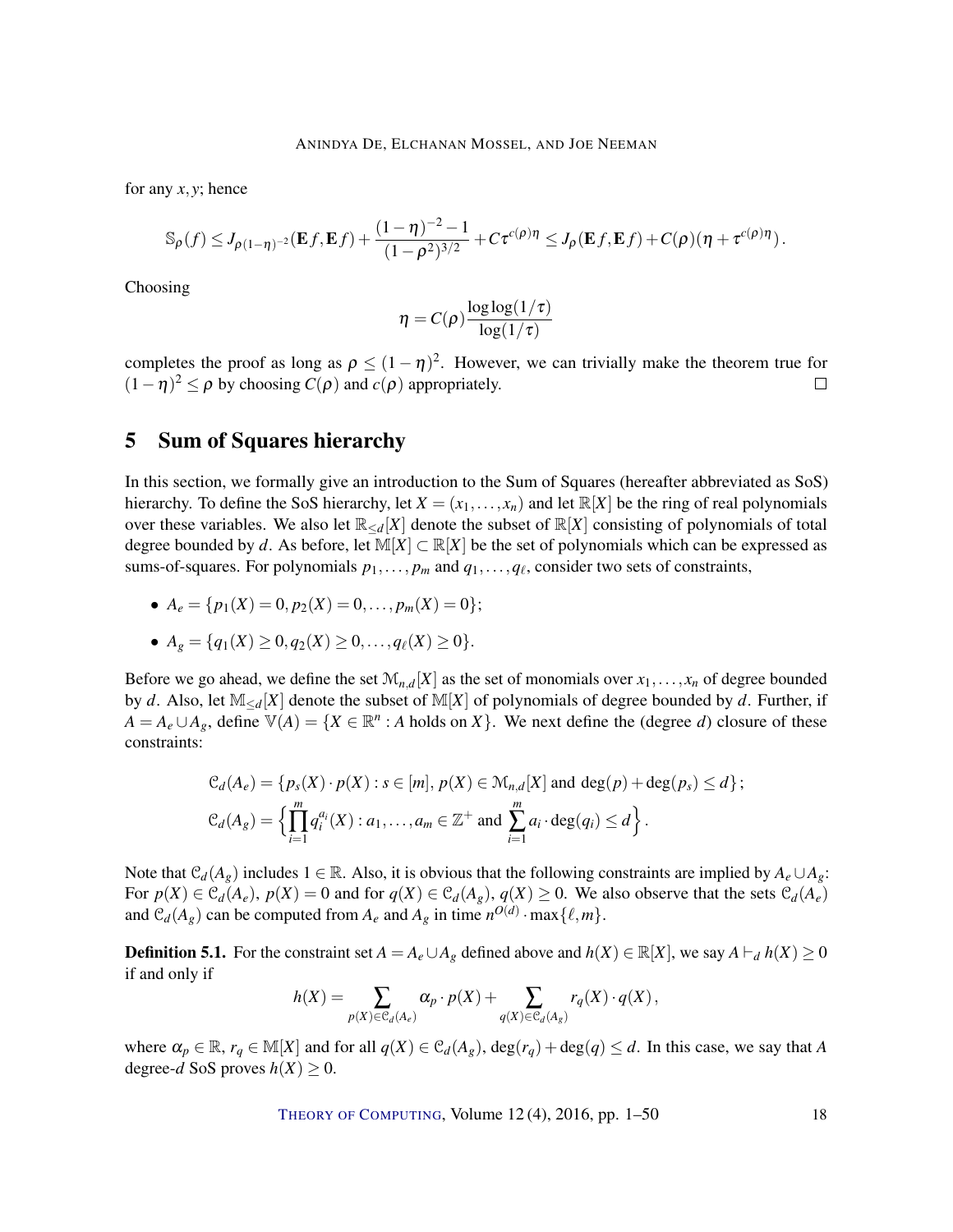<span id="page-18-1"></span>For the constraint set *A*, we say that  $A \vdash d -1 \geq 0$  if and only if there exists

$$
-1 = \sum_{p(X) \in \mathcal{C}_d(A_e)} \alpha_p \cdot p(X) + \sum_{q(X) \in \mathcal{C}_d(A_g)} r_q(X) \cdot q(X)
$$

with the same constraints on  $\alpha_p$  and  $r_q$  as above. In this case, we say that there is a degree-*d* SoS refutation of the constraint set *A*.

Note that we are adopting the same notation as in [\[49\]](#page-48-6). The reason we are interested in [Definition](#page-17-0) [5.1](#page-17-0) is because one can efficiently decide if  $A \vdash d -1 \geq 0$  using semidefinite programming. This is because deciding if  $A \vdash_d -1 \geq 0$  is equivalent to refuting the existence of a map  $E : \mathbb{R}_{\leq d}[X] \to \mathbb{R}$  satisfying the following conditions (see  $[50]$  for more details):

- $\widetilde{E}(1) = 1$ .
- It is a linear map, i. e., for every  $g, h \in \mathbb{R}_{\le d}[X]$  and  $\alpha, \beta \in \mathbb{R}$ ,  $\widetilde{E}(\alpha g + \beta h) = \alpha \widetilde{E}(g) + \beta \widetilde{E}(h)$ .
- For every  $h \in \mathcal{C}_d(A_e)$ ,  $\widetilde{E}(h) = 0$ .
- For every  $h \in \mathcal{C}_d(A_g)$  and  $g \in \mathbb{M}_{\leq d}[X]$ , such that deg( $g \cdot h$ )  $\leq d$ ,  $\widetilde{E}(g \cdot h) \geq 0$ .

A map  $\widetilde{E}$  which satisfies all the above constraints is called a degree- $d$  SoS consistent map for the constraint set  $A = A_e \cup A_g$ . Lasserre [\[36\]](#page-47-2) and Parillo [\[50\]](#page-48-10) have shown that using semidefinite programming, it is possible to decide the feasibility of such a map  $\widetilde{E}$  in time  $m \cdot n^{O(d)}$ . In fact, if there exists such a map  $\widetilde{E}$ , then the algorithm outputs one in the same time. It is important to mention that since the domain of  $\vec{E}$  is not finite, it is not obvious what one means by outputting the map. To see why this makes sense, note that *E* is a linear map and hence it suffices to give to specify *E* on the set  $\mathcal{M}_{n,d}[X]$ . We also remark here that the notion of finding a mapping  $\tilde{E}$  is close to the viewpoint taken by Barak *et al.* [\[3\]](#page-45-2).

To get started with SoS proof systems, we state a few facts (which are very easy to prove):

#### <span id="page-18-0"></span>Fact 5.2.

- *If*  $A \vdash_d p \geq 0$  *and*  $A' \vdash_{d'} q \geq 0$ *, then*  $A \cup A' \vdash_{\max\{d,d'\}} p + q \geq 0$ *.*
- If  $A \vdash_d p \geq 0$  and  $A \vdash_{d'} q \geq 0$ , then  $A \vdash_{d+d'} p \cdot q \geq 0$ .
- If  $A \vdash_d \{p_1 \geq 0, p_2 \geq 0, \ldots, p_m \geq 0\}$  and  $\{p_1 \geq 0, p_2 \geq 0, \ldots, p_m \geq 0\} \vdash_{d'} q \geq 0$ ,  $A \vdash_{d \cdot d'} q \geq 0$ .

We next prove several other propositions in the SoS proof system. It will be helpful for the uninitiated reader to look at these proofs in order to get familiar with the SoS proof system. For rest of the paper, we set the following convention for indeterminates appearing in SoS proofs: capital letters *X*, *Y* and *Z* will be used to denote a sequence of indeterminates (i. e.,  $X = (x_1, \ldots, x_n)$ ) while small letters *x*, *y* and *z* will be used to indicate single indeterminates. This convention is however only for indeterminates in the SoS proofs. For other variables, both capital and small letters will be used. Also, we will consider polynomials on the indeterminates occurring in the SoS proofs. Whenever we refer to such polynomials without an explicit reference to the underlying indeterminates, the set of indeterminates will be clear from the context.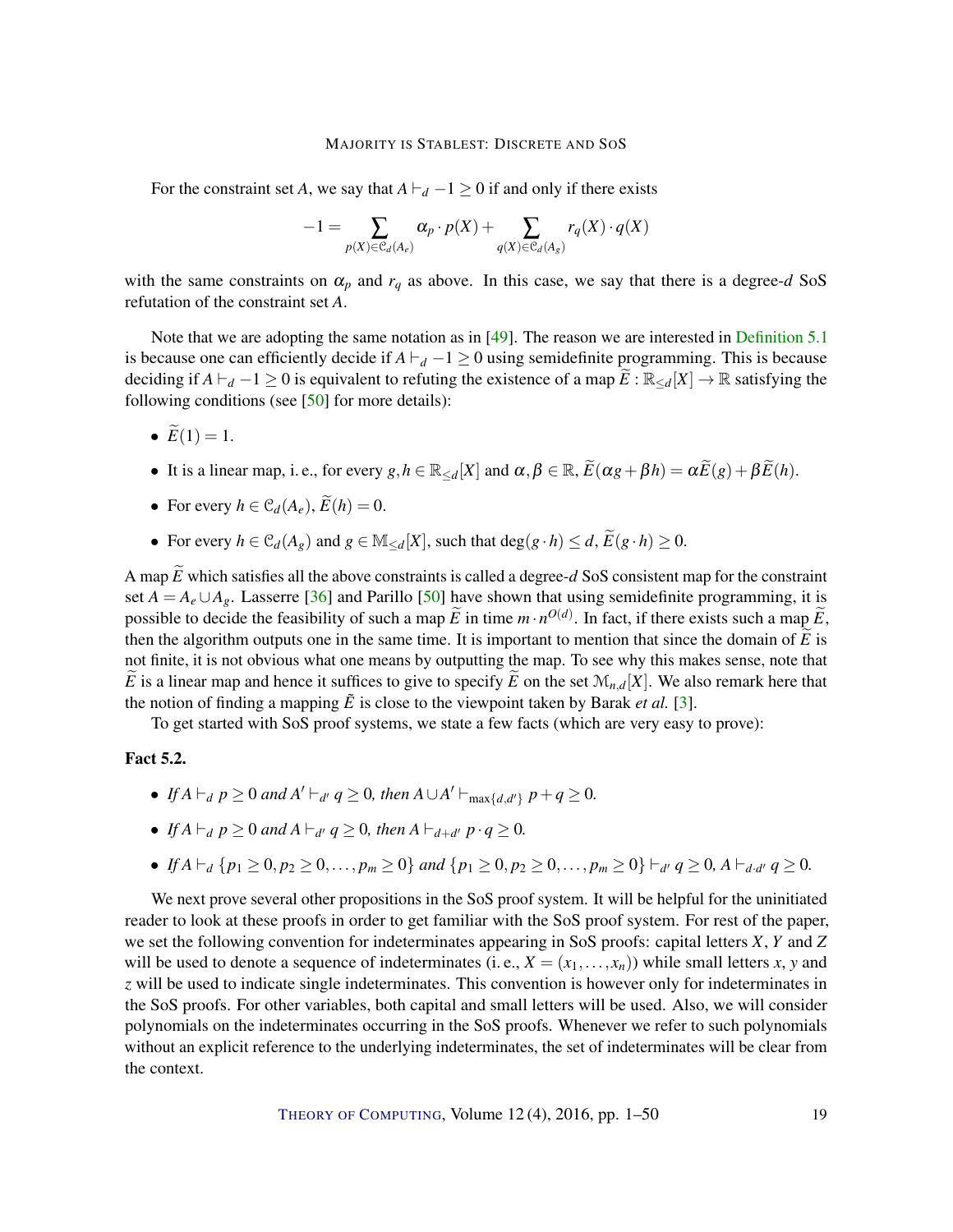#### <span id="page-19-3"></span>5.1 Useful facts in SoS hierarchy

**Fact 5.3.** *If*  $A \vdash_d p \ge 0$  *and*  $A \vdash_d q \ge 0$ *, then*  $A \vdash_d p + q \ge 0$ *.* 

<span id="page-19-1"></span>Fact 5.4. *If*  $A = \{-1 \le y \le 1\}$ *,* 

- *if k is an even integer,*  $A \vdash_{k+1} 0 \leq y^k \leq 1$ ,
- *if k is an odd integer,*  $A \vdash_k -1 \leq y^k \leq 1$ *.*

*Proof.* Note that for  $k = 0, 1$ , the conclusion is trivially true. For  $k = 2$ , note that trivially,  $y^2 \ge 0$ . So, we begin by observing that (from [\[49\]](#page-48-6))

$$
1 - y^2 = \frac{1}{2}(1 + y)^2(1 - y) + \frac{1}{2}(1 + y)(1 - y)^2,
$$

and hence  $0 \le y \le 1 \vdash_3 y^2 \le 1$ . This finishes the case for  $k = 2$ . For the remaining cases, we use induction. We first consider the case when  $k > 2$  is even. Then, trivially, we have  $y^k \geq 0$ . Also, observe that 1 − *y*<sup>k</sup> = *y*<sup>2</sup>(1 − *y*<sup>k-2</sup>) + (1 − *y*<sup>2</sup>). Hence, by induction hypothesis, we have  $A \vdash_{k+1} y^k \le 1$ .

Next, consider the case when  $k > 2$  is odd. Again, as  $1 - y^k = y^2(1 - y^{k-2}) + (1 - y^2)$ , hence by induction hypothesis, we get  $A \vdash_k y^k \leq 1$ . Also, note that  $1 + y^k = y^2(1 + y^{k-2}) + (1 - y^2)$ . Hence, again, by induction hypothesis, we get  $A \vdash_k -1 \leq y^k$  $\Box$ 

<span id="page-19-2"></span>Fact 5.5.  $-1 \le y \le 1 \vdash_5 y^4 \le y^2$ .

*Proof.*

$$
y^{2} - y^{4} = \frac{1}{2}y^{2}(1+y)^{2}(1-y) + \frac{1}{2}(1+y)(1-y)^{2}y^{2}.
$$

As the largest degree appearing is 5, this finishes the proof.

**Fact 5.6.** Let  $a \le y \le b \vdash_d p(y) \ge 0$ . Then, for  $\lambda_1, \ldots, \lambda_k \in \mathbb{R}$  such that  $\forall i \in [k]$ ,  $\lambda_i \ge 0$  and  $\sum_{i=1}^k \lambda_i = 1$ , *we have that*

$$
\left\{\bigcup_{i=1}^k a \leq z_i \leq b\right\} \vdash_d p\Big(\sum_{i=1}^k \lambda_i z_i\Big) \geq 0.
$$

*Proof.* In the SoS proof of  $p(y) \ge 0$ , whenever the term  $(b - y)$  appears, we simply substitute it by  $\sum_{i=1}^{k} \lambda_i (b - z_i)$ . Likewise, whenever the term  $(y - a)$  appears, we substitute it by  $\sum_{i=1}^{k} \lambda_i (a - z_i)$ . It is easy to see that this substitution shows that

$$
\left\{\bigcup_{i=1}^k a \leq z_i \leq b\right\} \vdash_d p\Big(\sum_{i=1}^k \lambda_i z_i\Big) \geq 0.
$$

 $\Box$ 

<span id="page-19-0"></span>**Fact 5.7.** *For*  $k \geq 3$ ,  $-1 \leq y \leq 1 \vdash_{2k+1} 0 \leq y^{2k} \leq y^4$ .

*Proof.*  $1 - y^2 = (1/2)(1 + y)^2(1 - y) + (1/2)(1 + y)(1 - y)^2$  and hence  $-1 \le y \le 1$  +  $y^2 \le 1$ . As a consequence, for any  $j \ge 1$ . we can get that  $-1 \le y \le 1 \vdash_{2j+1} y^{2j} \le y^{2j-2}$ . Summing all the inequalities as *j* variables from  $j = 3$  to  $j = k$ , we get the stated inequalities.  $\Box$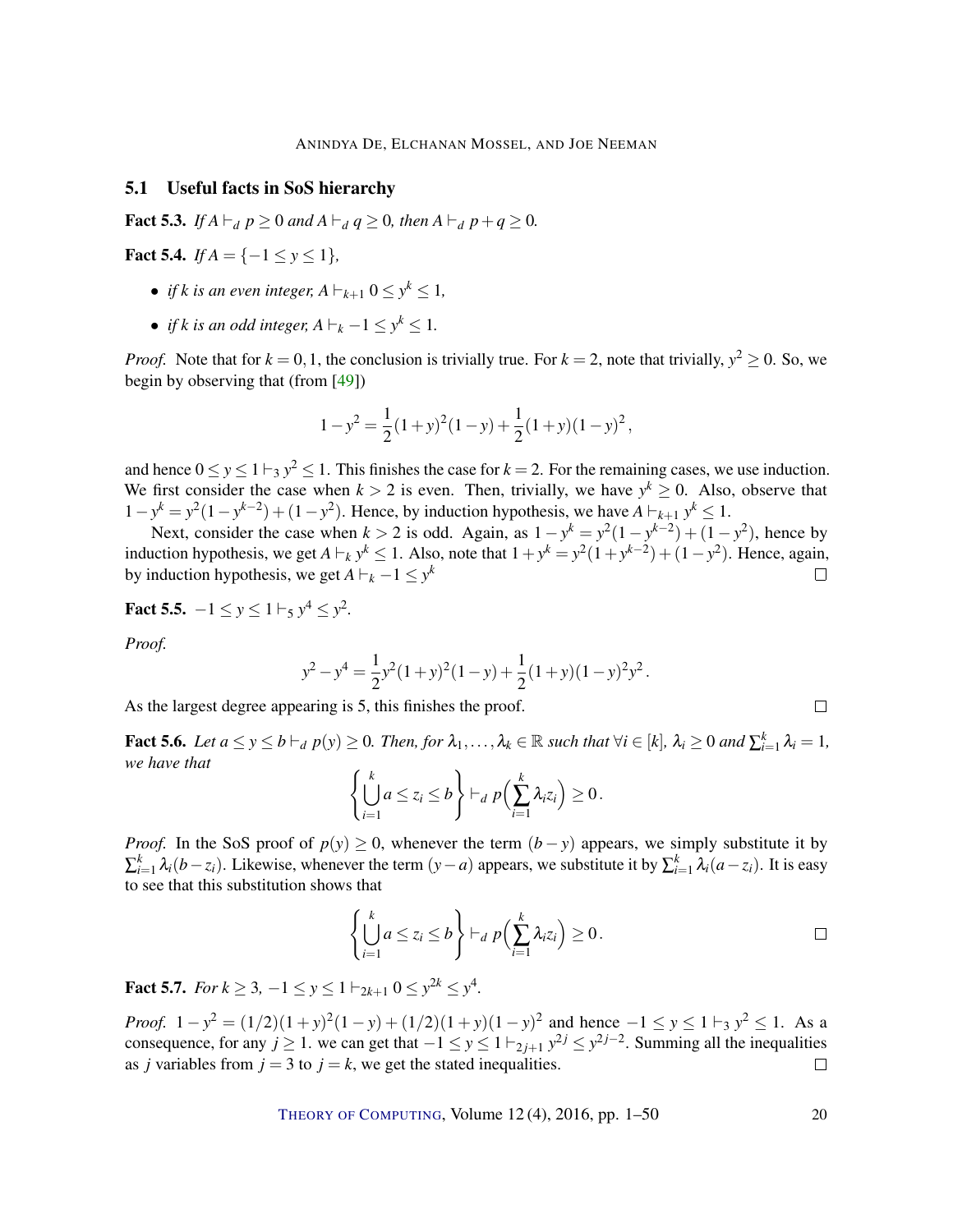<span id="page-20-4"></span><span id="page-20-0"></span>**Fact 5.8.** *For integers m, n*  $\geq$  2*,* 

$$
\{-1 \le y \le 1, -1 \le z \le 1\} \vdash_{1+\max\{2m,2n\}} -(y^4 + z^4) \le y^m z^n \le (y^4 + z^4).
$$

*Proof.*  $\vdash_{\text{max}\{2m, 2n\}} y^{2m} + z^{2n} \geq y^m z^n$ . Also, using [Fact](#page-19-0) [5.7,](#page-19-0)  $-1 \leq y \leq 1 \vdash_{2m+1} y^4 \geq y^{2m}$ . Similarly, we have  $-1 \le z \le 1 \vdash_{2n+1} z^4 \ge z^{2n}$ . Combining these, we have

 $\{-1 \leq y \leq 1, -1 \leq z \leq 1\} \vdash_{1+\max\{2m,2n\}} y^m z^n \leq (y^4 + z^4).$ 

Replacing *y* by  $-y$  and *z* by  $-z$ , we can similarly get

$$
\{-1 \le y \le 1, -1 \le z \le 1\} \vdash_{1+\max\{2m,2n\}} -y^m z^n \le (y^4 + z^4).
$$

This completes the proof.

<span id="page-20-1"></span>**Fact 5.9.** *For any odd integer*  $n > 3$ *,* 

$$
\{-1 \le y \le 1, -1 \le z \le 1\} \vdash_{n+2} -(y^4 + z^4) \le yz^n \le (y^4 + z^4).
$$

*Proof.* We use *A* to denote  $\{-1 \le y \le 1, -1 \le z \le 1\}$ . We begin with the case *n* = 3. We first use Fact 3.10 from [\[49\]](#page-48-6) which states that  $A \vdash_4 yz^3 \leq y^4 + z^4$ . This replaces one side of the inequality. We can replace *y* by  $-y$  to get the other inequality. This proves the case  $n = 3$ . For  $n > 3$ , we begin by observing that the case  $n = 1$  implies  $A \vdash_{n+1} yz^n \leq y^4z^{n-3} + z^{n+1}$ . Now, using [Fact](#page-19-1) [5.4](#page-19-1) (Item 1), we get  $A \vdash_{n+2} z^{n+1} \leq z^4$ . And similarly, we get  $A \vdash_{n-2} z^{n-3} \leq 1$  and hence  $A \vdash_{n+2} z^{n-3} y^4 \leq y^4$ . Combining these, we get that  $A \vdash_{n+2} yz^n \leq y^4 + z^4$ . Replacing *y* by  $-y$ , we get the other side.  $\Box$ 

<span id="page-20-2"></span>**Fact 5.10.** Let  $A \vdash_{d_1} 0 \le x \le 1$  and  $A \vdash_{d_2} -z \le y \le z$  where  $z \in M_{\le d_3}[X]$ . Then,

$$
A\vdash_{d_1+\max\{d_2,d_3\}} -z\leq xy\leq z.
$$

*Proof.* Note that  $z - xy = z(1 - x) + x(z - y)$ . Now,  $A \vdash_{d_1 + d_2} x(z - y) \ge 0$  and  $A \vdash_{d_3 + d_1} z(1 - x) \ge 0$ . Combining these, we get that  $A \vdash_{d_1+\max\{d_2,d_3\}} xy \leq z$ . Flipping *y* to −*y*, we get the other inequality.  $\square$ 

Moving on from elementary inequalities, we have a bounded-degree hypercontractive inequality due to Barak *et al*. This inequality will be used in place of the Bonami-Beckner hypercontractive inequality [\(Theorem](#page-14-1) [4.6\)](#page-14-1) in the SoS version of the error analysis.

<span id="page-20-3"></span>**Fact 5.11.** [\[3\]](#page-45-2) Let  $n, d \in \mathbb{N}$  and  $d \leq n$ . For every  $S \subseteq [n]$  such that  $|S| \leq d$ , we have an indeterminate  $\widehat{\ell}(S)$ *. For*  $x \in \{-1,1\}^n$ *, define* 

$$
\ell(x) = \sum_{S \subseteq [n]:|S| \leq d} \widehat{\ell}(S) \chi_S(x).
$$

*Then,*

$$
\vdash_4 \mathop{\mathbf{E}}_{x \in \{-1,1\}^n} [\ell^4(x)] \leq 9^d \left( \mathop{\mathbf{E}}_{x \in \{-1,1\}^n} [\ell^2(x)] \right)^2.
$$

We next state the following important theorem of Putinar [\[25\]](#page-46-10) which shall be repeatedly used in the SoS proof of "Majority is Stablest."

THEORY OF C[OMPUTING](http://dx.doi.org/10.4086/toc), Volume 12 (4), 2016, pp. 1–50 21

 $\Box$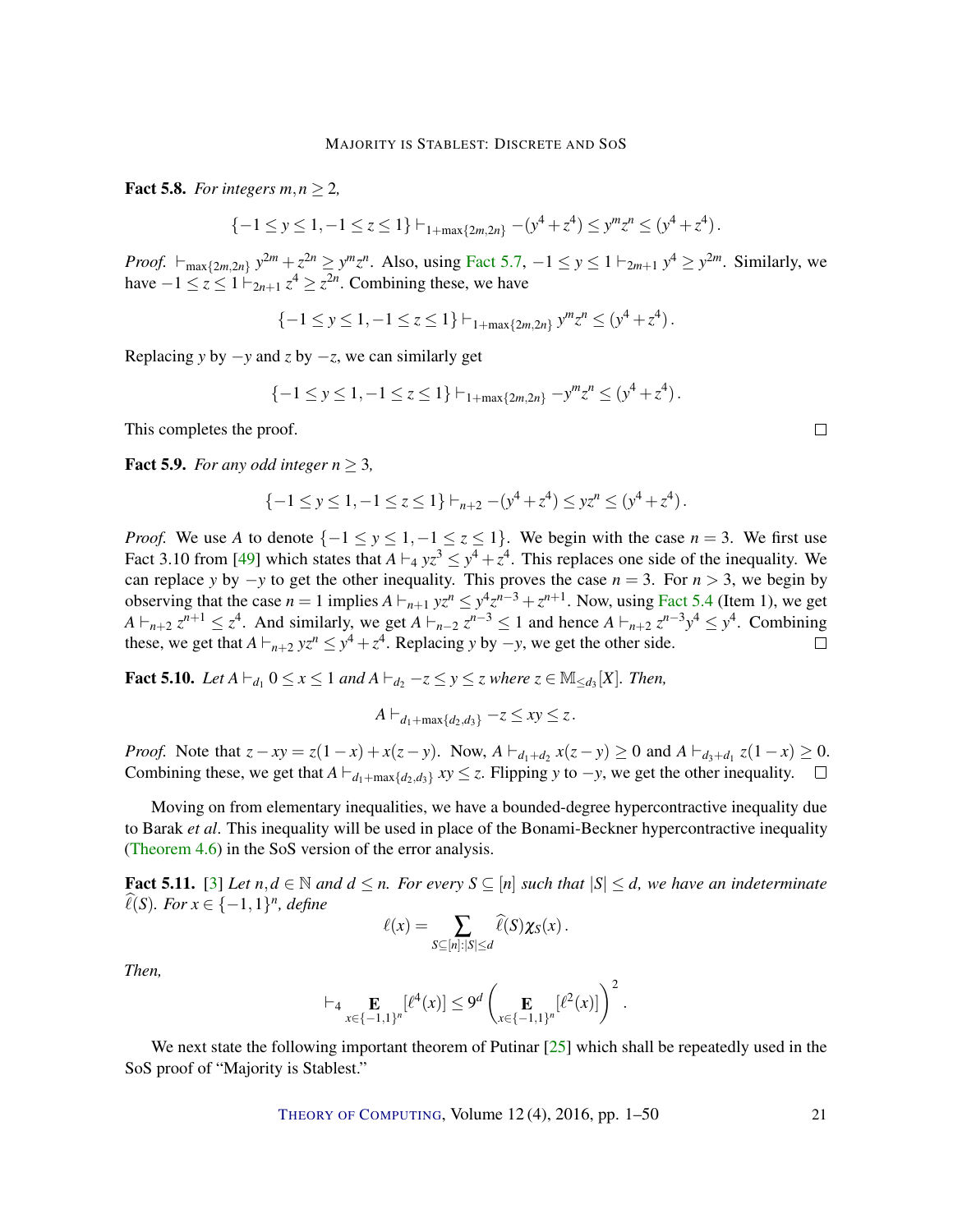<span id="page-21-4"></span><span id="page-21-0"></span>**Theorem 5.12.** [\[25\]](#page-46-10) Let  $A = \{p_1(X) \ge 0, \ldots, p_m(X) \ge 0\}$  *and define*  $\mathbb{M}(A)$  *to be the set of all polynomials* expressible as  $\sum_{i=1}^n r_i p_i + r_0$  where  $r_0, \ldots, r_m \in M[X]$ . Assume that  $\exists q \in M(A)$  such that the set  $\{X :$  $q(X) \ge 0$  *is compact. If*  $p > 0$  *on the set*  $\mathbb{V}(A)$ *, then*  $p \in \mathbb{M}(A)$ *.* 

In the SoS proof terminology, Putinar's theorem has the following consequence. For the convenience of the reader, we recall that  $\mathbb{V}(A)$  is the set of *x* where the constraints defined by *A* hold.

<span id="page-21-1"></span>Corollary 5.13. Let  $X = (x_1, x_2)$  and  $A = \{x_1 \ge \varepsilon, x_2 \ge \varepsilon, x_1 \le 1-\varepsilon, x_2 \le 1-\varepsilon\}$ . Then, for any  $p(X)$ *such that*  $p(X) \geq \varepsilon$  *for all*  $X \in V(A)$ *, there exists an integer*  $d = d(p)$  *such that*  $A \vdash_d p \geq \varepsilon/2$ *.* 

*Proof.* We can define the polynomials  $p_1 = x_1 - \varepsilon$ ,  $p_2 = 1 - \varepsilon - x_1$ ,  $p_3 = x_2 - \varepsilon$  and  $p_4 = 1 - \varepsilon - x_2$ . Now, note that  $q(x, y)$  defined as

$$
q(x_1,x_2) = (1 - \varepsilon - x_1)^2 \cdot p_1 + (x_1 - \varepsilon)^2 \cdot p_2 + (1 - \varepsilon - x_2)^2 \cdot p_3 + (x_2 - \varepsilon)^2 \cdot p_4
$$
  
= 
$$
(1 - 2\varepsilon) \left( -\left(x_1 - \frac{1}{2}\right)^2 - \left(x_2 - \frac{1}{2}\right)^2 + \frac{1}{4} - 2\varepsilon(1 - \varepsilon) \right).
$$

Clearly,  $q(x_1, x_2) \in M(A)$  and that the set  $\{(x_1, x_2) : q(x_1, x_2) \ge 0\}$  is a compact set. As a consequence, we can apply [Theorem](#page-21-0) [5.12](#page-21-0) to get that there is an integer  $d = d(p)$  such that  $A \vdash_d p - \varepsilon/2 \ge 0$ . This implies  $A \vdash p \geq \varepsilon/2$ .  $\Box$ 

As a key step in one of our proofs, we will also require a matrix version of Putinar's Positivstellensatz (see [\[37\]](#page-47-12) for details). A matrix  $\Gamma \in (\mathbb{R}[X])^{p \times p}$  is said to be a sum-of-squares if there exists  $B \in (\mathbb{R}[X])^{p \times q}$ (for some  $q \in \mathbb{N}$ ) such that  $B \cdot B^T = \Gamma$ .

<span id="page-21-2"></span>**Theorem 5.14.** Let  $A = \{p_1(X) \geq 0, \ldots, p_m(X) \geq 0\}$  be satisfying the conditions in the hypothesis of *[Theorem](#page-21-0) [5.12.](#page-21-0) Let*  $\Gamma \in (\mathbb{R}[X])^{p \times p}$  *be a symmetric matrix and*  $\delta > 0$  *be such that*  $\Gamma \succeq \delta I$  *on the set*  $\mathbb{V}(A)$ *. Then,*  $\Gamma = \Gamma_0(X) + \sum_{i=1}^m \Gamma_i(X) \cdot p_i(X)$  where  $\Gamma_0, \ldots, \Gamma_m$  are sum-of-squares.

In the same way that [Corollary](#page-21-1) [5.13](#page-21-1) followed from [Theorem](#page-21-0) [5.12,](#page-21-0) we have the following consequence of [Theorem](#page-21-2) [5.14.](#page-21-2)

<span id="page-21-3"></span>**Corollary 5.15.** Let  $X = (x_1, \ldots, x_n)$  and  $A = \{p_1(X) \geq 0, \ldots, p_m(X) \geq 0\}$  be satisfying the conditions in [Theorem](#page-21-0) [5.12.](#page-21-0) Let  $\Gamma \in (\mathbb{R}[X])^{p \times p}$  be such that for  $x \in \mathbb{V}(A)$ ,  $\Gamma \succeq \delta I$  for some  $\delta > 0$ . Let  $v \in (\mathbb{R}[X])^p$ . *Then, if*  $p = v^T \cdot \Gamma \cdot v$ *, then*  $p \in M(A)$ *.* 

*Proof.* First, by applying [Theorem](#page-21-2) [5.14,](#page-21-2) we get  $\Gamma = \Gamma_0(X) + \sum_{i=1}^m \Gamma_i(X) \cdot p_i(X)$ . Let us assume that  $\Gamma_i = B_i^T \cdot B_i$ . Then,

$$
p = v^T \cdot \Gamma \cdot v = v^T (\Gamma_0(X) + \sum_{i=1}^m \Gamma_i(X) \cdot p_i(X)) v = (B_0 \cdot v)^T \cdot (B_0 \cdot v) + \sum_{i=1}^m (B_0 \cdot v)^T \cdot (B_0 \cdot v) \cdot p_i(x).
$$

This proves the claim.

THEORY OF C[OMPUTING](http://dx.doi.org/10.4086/toc), Volume 12 (4), 2016, pp. 1–50 22

 $\Box$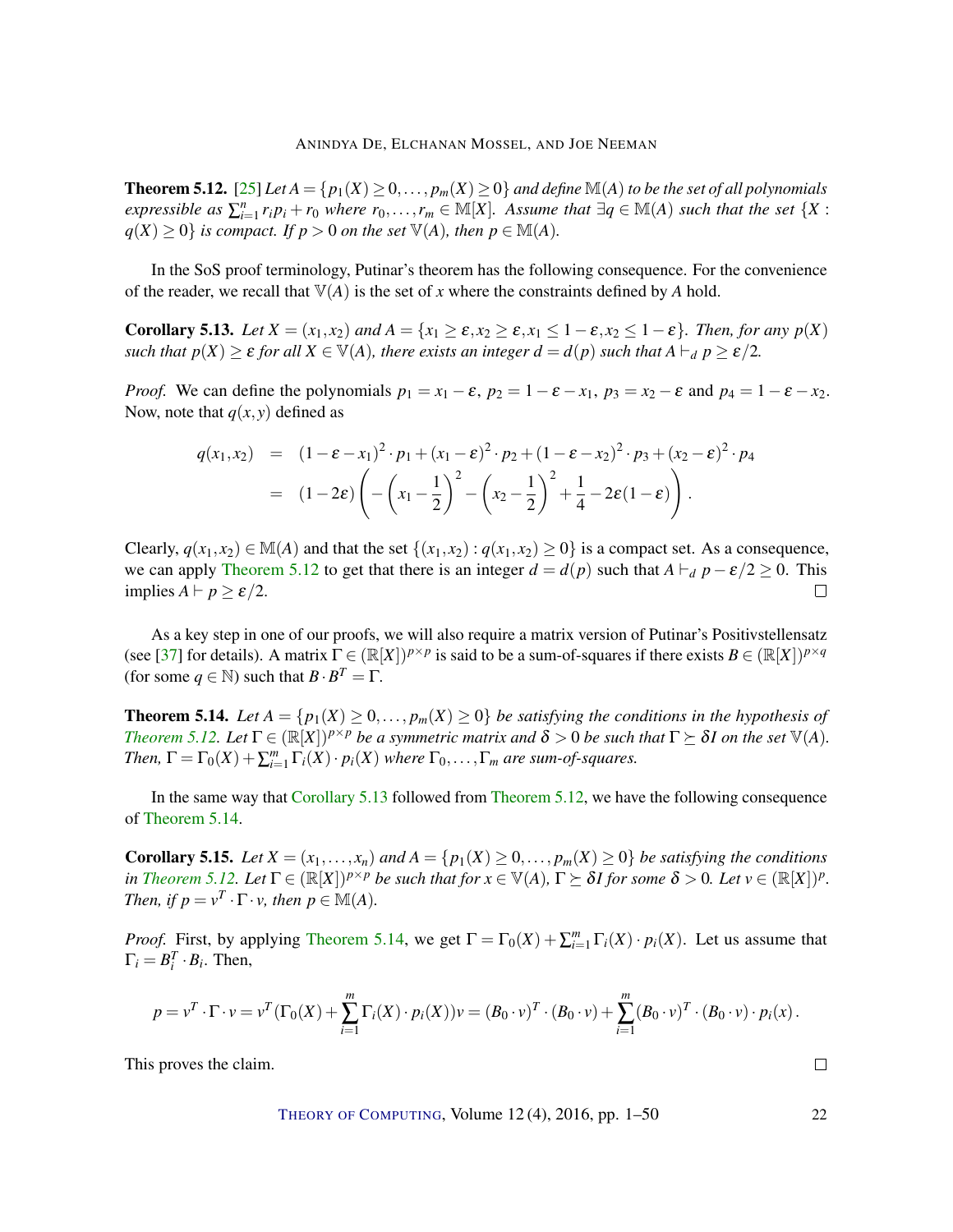### <span id="page-22-1"></span>6 SoS proof of "Majority is Stablest"

The principal theorem of this section is the SoS version of "Majority is Stablest" theorem of [\[45\]](#page-48-0). Before we state the theorem, we will need a few definitions. We will consider the indeterminates  $f(x)$  (for  $x \in \{-1, 1\}^n$ ). The constraints on these indeterminates is given by

$$
A_p = \{0 \le f(x) \le 1 : \text{ for all } x \in \{-1, 1\}^n\}.
$$

As is the case with the usual setting, its helpful to define the Fourier coefficients of *f* .

For 
$$
S \subseteq [n]
$$
,  $\widehat{f}(S) = \mathop{\mathbb{E}}_{x \in \{-1,1\}^n} f(x) \cdot \chi_S(x)$  and hence  $f(x) = \sum_{S \subseteq [n]} \widehat{f}(S) \chi_S(x)$ .

Note that  $\hat{f}(S)$  are nothing but linear forms in terms of the original indeterminates. It is also helpful to recall the notion of influences and low-degree influences in this context:

$$
\mathrm{Inf}_i(f) = \sum_{S \ni i} \widehat{f}^2(S), \qquad \mathrm{Inf}_i^{\le d}(f) = \sum_{S \ni i: |S| \le d} \widehat{f}^2(S).
$$

With this, we state the main theorem of this section.

<span id="page-22-0"></span>**Theorem 6.1.** *For any*  $\kappa > 0$  *and*  $\rho \in (-1,0)$ ,  $\exists d_0 = d_0(\kappa,\rho)$ ,  $d_1 = d_1(\kappa,\rho)$  *and*  $c = c(\kappa,\rho)$  *such that* 

$$
A_p \vdash_{d_0} \mathop{\mathbf{E}}_{\substack{x \in \{-1,1\}^n \\ y \sim \rho x}} [f(x) \cdot f(y) + (1 - f(x)) \cdot (1 - f(y))] \ge 1 - \frac{1}{\pi} \arccos \rho - \kappa - c \cdot \left( \sum_{i=1}^n (\mathrm{Inf}_i^{\le d_1} f)^2 \right).
$$

This is easily seen to be equivalent to the statement of the "Majority is Stablest" theorem of [\[45\]](#page-48-0). Before we delve further into the SoS proofs, we will familiarize ourselves with the Fourier machinery in the SoS world. The upshot of the ensuing discussion is that the basic Fourier identities and operations hold without any changes in the SoS world.

We start by verifying that Parseval's identity holds, i. e., for  $\{f(x)\}\$  and  $\{\widehat{f}(S)\}\$  defined as above

$$
\mathbf{E}[f^{2}(x)] = \sum_{S \subseteq [n]} \widehat{f}^{2}(S).
$$

Similarly, we can define the noise operator  $T_{\rho}$  here as follows: Given the sequence of indeterminates  ${f(x)}_{x \in \{-1,1\}^n}$ , we define the sequence of indeterminates  ${g(x)}_{x \in \{-1,1\}^n}$  as

$$
g(x) = \mathbf{E}_{y \sim \rho x} [f(x)]
$$

and for every *x*, use  $T_{\rho} f(x)$  to refer to  $g(x)$ . It is also easy to check that if we define  $\hat{g}(S) = \mathbf{E}_x[g(x) \cdot \chi_S(x)]$ , then  $\widehat{g}(S) = \rho^{|S|} \widehat{f}(S)$ .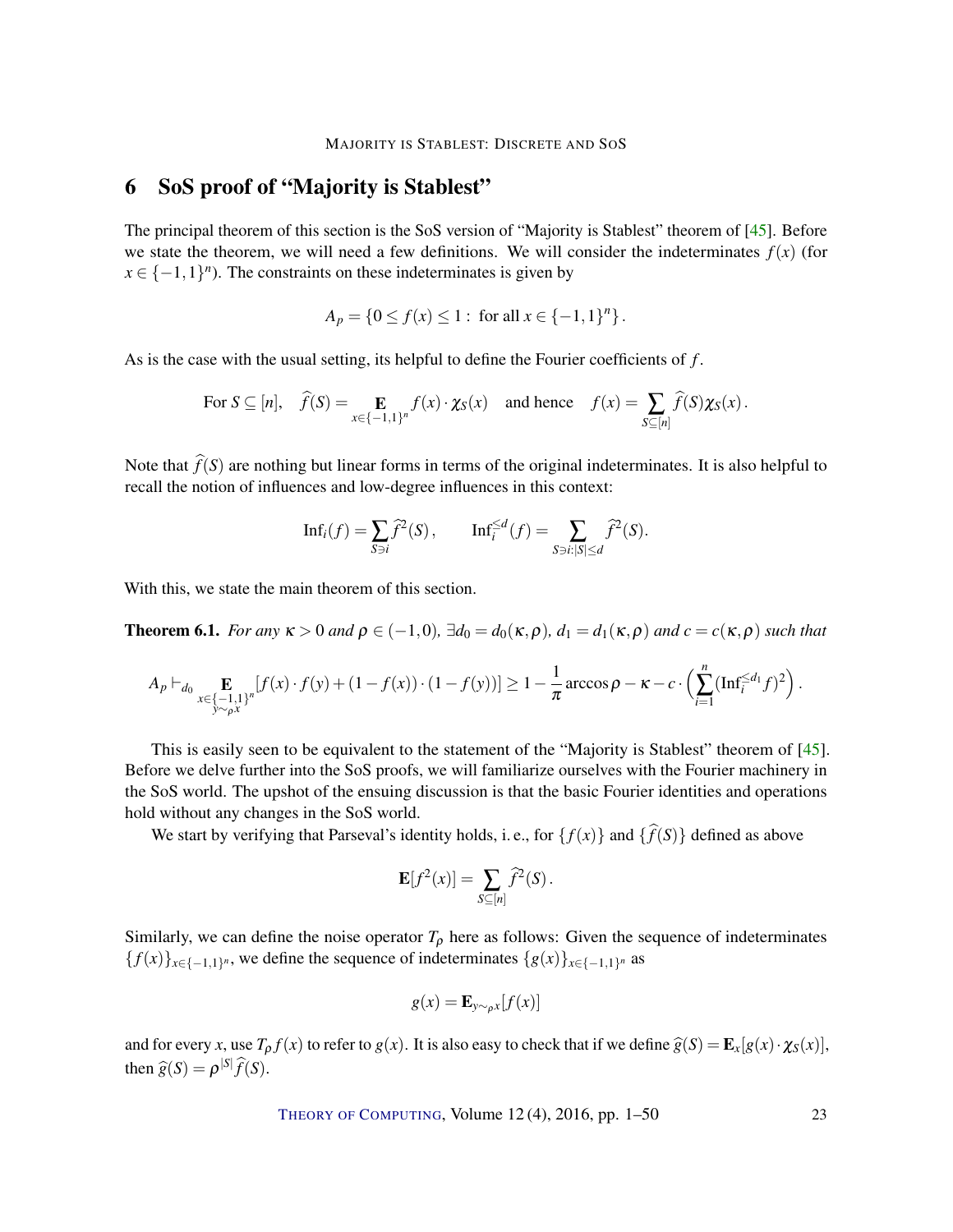#### 6.1 Smoothening the function

For our purposes, it is necessary to do a certain smoothening of the function  $f$ . In particular, we start by considering a new function *f*1, i. e., we create a new sequence of indeterminates defined by  $f_1(x) = (1 - \varepsilon)f(x) + \varepsilon/2$  for some  $\varepsilon > 0$ . The value of  $\varepsilon$  shall be fixed later. We observe that

<span id="page-23-0"></span>
$$
A_p \vdash_1 \cup_{x \in \{-1,1\}^n} {\{\varepsilon \le f_1(x) \le 1 - \varepsilon\}},
$$
  
\n
$$
\widehat{f_1}(S) = (1 - \varepsilon)\widehat{f}(S) + (\varepsilon/2) \cdot \mathbf{1}_{S = \Phi}.
$$
\n(6.1)

We begin by making the following claim.

#### <span id="page-23-2"></span>Claim 6.2.

$$
A_p \vdash_2 f(x)f(y) - 2\varepsilon \le f_1(x)f_1(y) \le f(x)f(y) + 2\varepsilon.
$$

*Proof.* Begin by noting that  $1 - f(x)f(y) = (1 - f(x))f(y) + (1 - f(y))$  and hence  $A_p \vdash_2 0 \le f(x)f(y) \le$ 1. Also,

$$
f_1(x)f_1(y) - f(x)f(y) = (\varepsilon^2 - 2\varepsilon)f(x)f(y) + \frac{\varepsilon^2}{4} + \varepsilon(1-\varepsilon)(f(x) + f(y)).
$$

Using,  $A_p \vdash_2 0 \le f(x)f(y)$ , we get that

$$
A_p \vdash_2 f_1(x) f_1(y) - f(x) f(y) \leq 2(1-\varepsilon)\varepsilon + \frac{\varepsilon^2}{4} \leq 2\varepsilon.
$$

On the other hand, using  $A_p \vdash_2 f(x)f(y) \leq 1$ , we get that

$$
A_p \vdash_2 f(x)f(y) - f_1(x)f_1(y) \leq 2\varepsilon - \varepsilon^2 \leq 2\varepsilon.
$$

The next stage of smoothening is done by defining  $g = T_{1-\eta} f_1$  for some  $\eta > 0$ . Again, the value of  $\eta$ will be fixed later. We observe that the following relations hold:

$$
\bigcup_{x \in \{-1,1\}^n} \{\varepsilon \le f_1(x) \le 1 - \varepsilon\} \vdash_1 \bigcup_{x \in \{-1,1\}^n} \{\varepsilon \le g(x) \le 1 - \varepsilon\},\tag{6.2}
$$
\n
$$
\widehat{g}(S) = (1 - \varepsilon)(1 - \eta)^{|S|} \widehat{f}(S) + (\varepsilon/2) \cdot \mathbf{1}_{S = \Phi}.
$$

Also, observe that

<span id="page-23-1"></span>
$$
\mathbf{E}_{x,y \sim \rho x} [f_1(x) \cdot f_1(y)] = \mathbf{E}_{x,y \sim \rho x} [g(x) \cdot g(y)]
$$

where  $\rho' = \rho/(1-\eta)^2$ . Of course, this imposes the condition  $|\rho| \le |1-\eta|^2$ . So, we have to choose  $\eta$  to be small enough compared to  $|\rho|$ . Now, define the constraint set

$$
A'_{p} = \bigcup_{x \in \{-1,1\}^{n}} \{ \varepsilon \le g(x) \le 1 - \varepsilon \}.
$$

So, we summarize the discussion of this subsection in the following two claims.

<span id="page-23-3"></span>**Claim 6.3.** *For any q and*  $d \in \mathbb{N}$ *, if*  $A'_p \vdash_d q \geq 0$ *, then*  $A_p \vdash_d q \geq 0$ *.*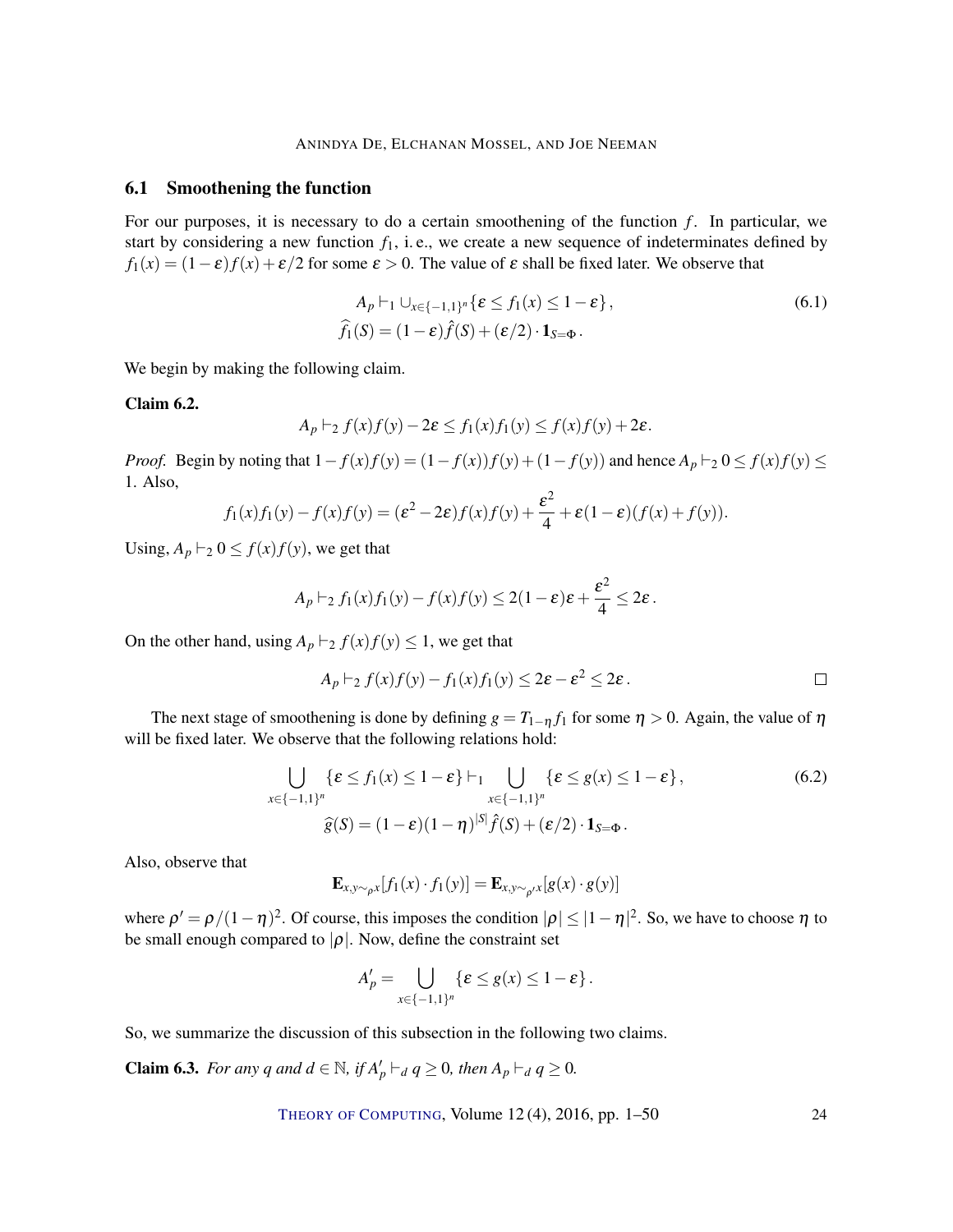The proof of the above is obtained by combining  $(6.1)$  and  $(6.2)$  with the third bullet of [Fact](#page-18-0) [5.2.](#page-18-0) Similarly, using [Claim](#page-23-2) [6.2](#page-23-2) and

$$
\mathbf{E}_{x,y\sim_{\rho}x}[f_1(x)\cdot f_1(y)] = \mathbf{E}_{x,y\sim_{\rho'}x}[g(x)\cdot g(y)],
$$

we get the next claim:

<span id="page-24-2"></span>Claim 6.4.

$$
A_p \vdash_2 \mathbf{E}_{x,y \sim_{\rho} x} [f(x) \cdot f(y)] \geq \mathbf{E}_{x,y \sim_{\rho'} x} [g(x) \cdot g(y)] - 2\varepsilon.
$$

Thus, the above two claims mean that from now on, we will work with  $A'_p$  and aim to prove a lower bound on

$$
\mathbf{E}_{x,y\sim_{\rho'}x}[g(x)\cdot g(y)].
$$

At this stage, let  $\tilde{J}_{\rho'}$  be the approximation obtained from [Claim](#page-43-0) [B.1](#page-43-0) with parameter  $\varepsilon > 0$  and  $\delta = \varepsilon$ . For the sake of brevity, we indicate this by  $\tilde{J}$  itself. The following claim allows us to compare the terms  $x \cdot y$ and  $\tilde{J}(x, y)$ .

<span id="page-24-1"></span>**Claim 6.5.** *For any*  $\varepsilon > 0$ , *such that*  $\rho' \in (-1,0)$  *and*  $\tilde{J}$  *is as described above, there is a*  $d_{\alpha} = d_{\alpha}(\varepsilon, \rho')$ *such that,*

$$
\{\varepsilon \leq x \leq 1-\varepsilon, \varepsilon \leq y \leq 1-\varepsilon\} \vdash_{d_{\alpha}} x \cdot y \geq \tilde{J}(x, y) - 2\varepsilon.
$$

*Proof.* Note that for  $(x, y) \in (0, 1)^2$ ,  $J_0(x, y) = xy$  and hence by Slepian's lemma, we get that if  $\rho' < 0$ , then  $xy \geq J_{\rho'}(x, y)$ . Now, by definition, we have that for  $(x, y) \in [\varepsilon, 1 - \varepsilon]^2$ ,  $xy \geq \tilde{J}(x, y) - \varepsilon$ . In other words, if we define the polynomial  $p(x, y) = xy - \tilde{J}(x, y) + 2\varepsilon$ , then we know that for  $(x, y) \in [\varepsilon, 1 - \varepsilon]^2$ ,  $p(x, y) \ge \varepsilon$ . We can thus apply [Corollary](#page-21-1) [5.13](#page-21-1) to get that there is an integer  $d_{\alpha} = d_{\alpha}(\varepsilon, \rho')$  such that for  $(x,y) \in [\varepsilon, 1-\varepsilon]^2$ , for  $\rho' \in (0,1)$ ,

$$
\{\varepsilon \leq x \leq 1-\varepsilon, \varepsilon \leq y \leq 1-\varepsilon\} \vdash_{d_{\alpha}} p \geq 0.
$$

Expanding *p*, finishes the proof.

#### 6.2 Taylor's theorem in the SoS world

Following the proof of "Majority is Stablest," we now need to prove a Taylor's theorem in the SoS hierarchy. The following lemma is the SoS analogue of [Claim](#page-8-0) [2.5.](#page-8-0)

<span id="page-24-0"></span>**Lemma 6.6.** *Define a sequence of indeterminates*  $\{h_0(1), h_0(-1), h_1(1), h_1(-1)\}$ *. Let A be a set of constraints defined as*  $A = \bigcup_{i,j \in \{0,1\}} {\{\epsilon \leq h_i(j) \leq 1 - \epsilon\}}$ *. For any*  $\epsilon > 0$ ,  $\rho' \in (-1,0)$ ,  $\exists c_\gamma = c_\gamma(\epsilon, \rho')$  $and \, \exists d_{\gamma} = d_{\gamma}(\varepsilon, \rho')$  such that

$$
A \vdash_{d_{\gamma}} \mathop{\mathbb{E}}_{\substack{x \in_R \{-1,1\} \\ y \sim_{\rho'} x}} [\widetilde{J}(h_0(x), h_1(y))] \ge \widetilde{J}(\widehat{h_0}(0), \widehat{h_1}(0)) - \varepsilon \cdot (\widehat{h_0}^2(1) + \widehat{h_1}^2(1)) - c_{\gamma} \cdot (\widehat{h_0}^4(1) + \widehat{h_1}^4(1)),
$$

*where*

$$
\widehat{h_i}(j) = \frac{h_i(1) + (-1)^j \cdot h_i(-1)}{2}
$$

*for i*,  $j \in \{0,1\}$ *. Further, c*<sub> $\gamma$ </sub>( $\varepsilon$ , $\rho'$ ) *is a continuous function of*  $\varepsilon$  *and*  $\rho'$ *.* 

THEORY OF C[OMPUTING](http://dx.doi.org/10.4086/toc), Volume 12 (4), 2016, pp. 1–50 25

 $\Box$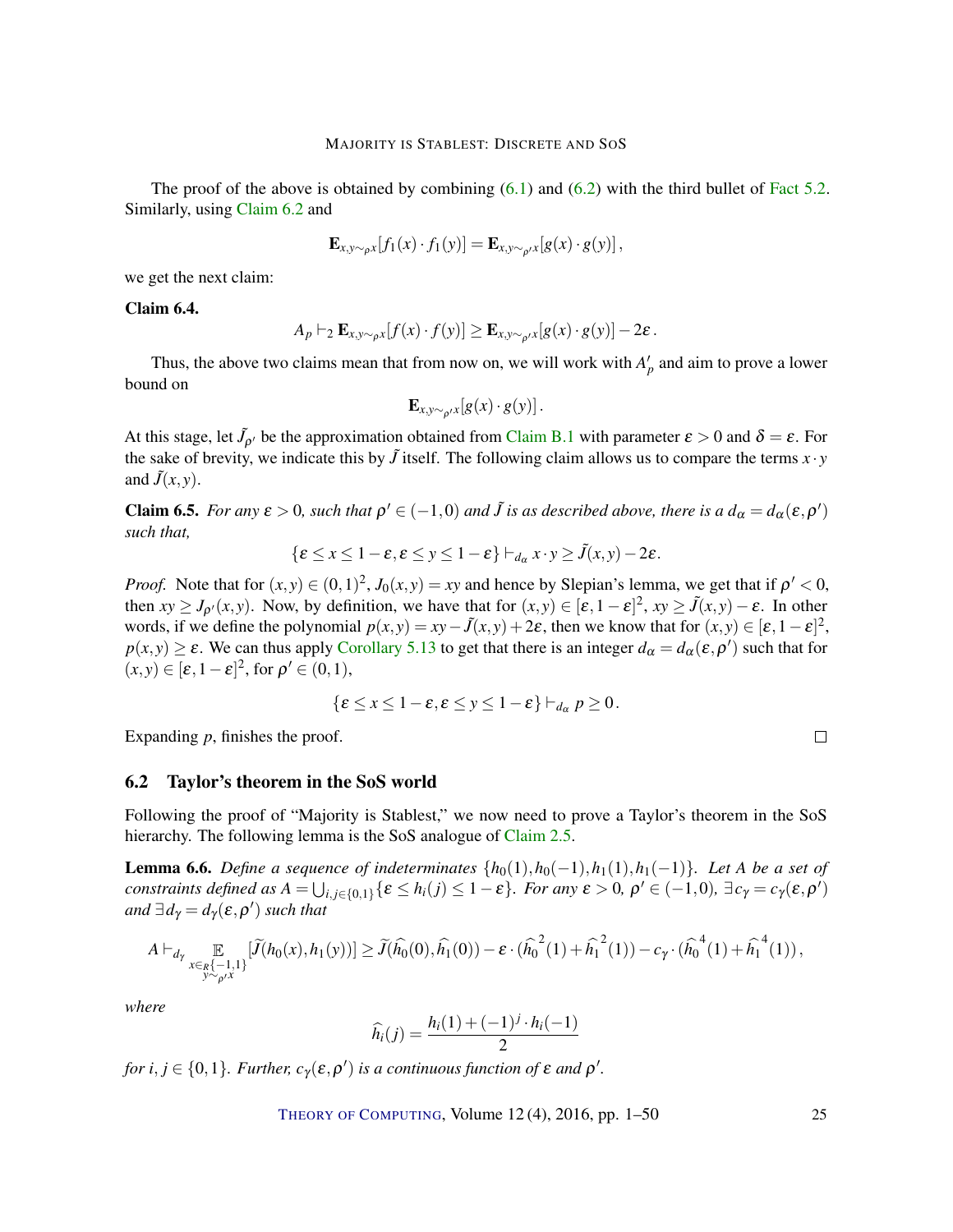<span id="page-25-1"></span>Note that while the error term in [Claim](#page-8-0) [2.5](#page-8-0) was third-order, the error term in [Lemma](#page-24-0) [6.6](#page-24-0) consists of a small second-order term and a large fourth-order term. This sort of error term (which was used also in [\[49\]](#page-48-6)) is more convenient in the SoS world, because it avoids the need to consider absolute values.

The proof of [Lemma](#page-24-0) [6.6](#page-24-0) is fairly long, since it must be written in the restrictive SoS proof system. To give some motivation for the proof, let us first give a short outline. First of all, if we restrict to the firstand second-order terms of  $\tilde{J}$ , then the claimed inequality is true even without the fourth-order error term. By the completeness of the SoS proof system [\(Corollary](#page-21-3) [5.15\)](#page-21-3), there must therefore be a constant-degree SoS proof of this fact. Most of the proof of [Lemma](#page-24-0) [6.6](#page-24-0) goes into showing that the higher order terms of  $\bar{J}$ can be bounded by a fourth-order error term. This is of course trivial to show in the usual proof system, but takes some work to write as an SoS proof.

*Proof of [Lemma](#page-24-0)* [6.6.](#page-24-0) We start by noting that since  $\tilde{J}$  is a symmetric polynomial, hence we can write

$$
\widetilde{J}(x,y) = \sum_{m,n:m+n \leq K} \mu_{m,n} x^m y^n.
$$

Here, we assume that *K* is the degree of  $\tilde{J}$  and *c* is the maximum absolute value of any coefficient. We next make the following claim.

Claim 6.7.

$$
\mathop{\mathbb{E}}_{\substack{x \in_R \{-1,1\} \\ y \sim \rho^{tX}}} [\widetilde{J}(h_0(x), h_1(y))] = \sum_{m,n:m+n \text{ is even}} \nu_{m,n} \cdot \widehat{h_0}^m(1) \cdot \widehat{h_1}^n(1) \cdot \left(\frac{1+\rho'}{2} + (-1)^m \cdot \frac{1-\rho'}{2}\right),
$$

 $\mathcal{L} = \mathcal{L} \mathcal{L} = \mathcal{L} \mathcal{L}$ 

 $\sim$ 

*where*

$$
v_{m,n} = \sum_{m_1 \ge m; n_1 \ge n} \mu_{m_1, n_1} \cdot \widehat{h_0}^{m_1 - m}(0) \cdot \widehat{h_1}^{n_1 - n}(0) \cdot {m_1 \choose m} {n_1 \choose n}.
$$

*Proof.* We begin by observing that

$$
\widetilde{J}(\widehat{h_0}(0) + x, \widehat{h_1}(0) + y) = \sum_{m,n} \mu_{m,n} \cdot (\widehat{h_0}(0) + x)^m \cdot (\widehat{h_1}(0) + y)^n = \sum_{m,n} v_{m,n} \cdot x^m \cdot y^n.
$$

As a consequence, we get that

$$
\widetilde{J}(\widehat{h_0}(0) + \widehat{h_0}(1), \widehat{h_1}(0) + \widehat{h_1}(1)) = \sum_{m,n} v_{m,n} \cdot \widehat{h_0}^m(1) \cdot \widehat{h_1}^n(1),
$$
  

$$
\widetilde{J}(\widehat{h_0}(0) - \widehat{h_0}(1), \widehat{h_1}(0) - \widehat{h_1}(1)) = \sum_{m,n} (-1)^{m+n} v_{m,n} \cdot \widehat{h_0}^m(1) \cdot \widehat{h_1}^n(1).
$$

Adding these equations, we get

<span id="page-25-0"></span>
$$
\widetilde{J}(\widehat{h_0}(0) + \widehat{h_0}(1), \widehat{h_1}(0) + \widehat{h_1}(1)) + \widetilde{J}(\widehat{h_0}(0) - \widehat{h_0}(1), \widehat{h_1}(0) - \widehat{h_1}(1)) = 2 \cdot \sum_{\substack{m,n:\\m+n \text{ is even}}} v_{m,n} \cdot \widehat{h_0}^m(1) \cdot \widehat{h_1}^n(1). \tag{6.3}
$$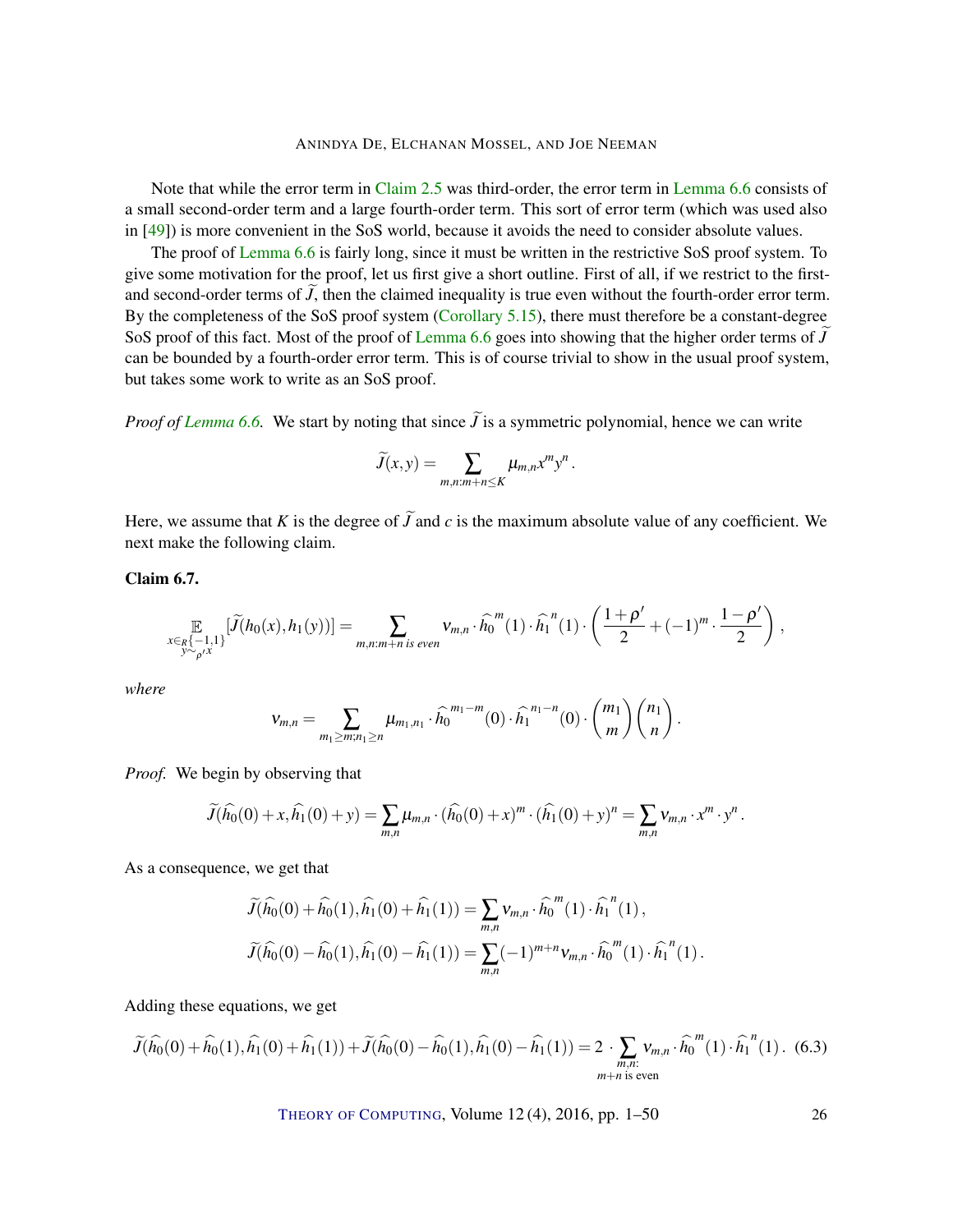Similarly, we have that

$$
\widetilde{J}(\widehat{h_0}(0) - \widehat{h_0}(1), \widehat{h_1}(0) + \widehat{h_1}(1)) = \sum_{m,n} (-1)^m v_{m,n} \cdot \widehat{h_0}^m(1) \cdot \widehat{h_1}^n(1),
$$
  

$$
\widetilde{J}(\widehat{h_0}(0) + \widehat{h_0}(1), \widehat{h_1}(0) - \widehat{h_1}(1)) = \sum_{m,n} (-1)^n v_{m,n} \cdot \widehat{h_0}^m(1) \cdot \widehat{h_1}^n(1).
$$

Thus,

<span id="page-26-0"></span>
$$
\widetilde{J}(\widehat{h_0}(0) - \widehat{h_0}(1), \widehat{h_1}(0) + \widehat{h_1}(1)) + \widetilde{J}(\widehat{h_0}(0) + \widehat{h_0}(1), \widehat{h_1}(0) - \widehat{h_1}(1)) = 2 \cdot \sum_{\substack{m,n:\\m+n \text{ is even}}} (-1)^m v_{m,n} \cdot \widehat{h_0}^m(1) \cdot \widehat{h_1}^n(1).
$$
\n(6.4)

Hence, combining  $(6.3)$  and  $(6.4)$ , we get that

$$
\mathop{\mathbf{E}}_{\substack{x \in_R \{-1,1\} \\ y \sim_{\rho'} x}} [\widetilde{J}(h_0(x), h_1(y))] = \sum_{\substack{m,n:\\m+n \text{ is even}}} v_{m,n} \cdot \widehat{h_0}^m(1) \cdot \widehat{h_1}^n(1) \cdot \left(\frac{1+\rho'}{2} + (-1)^m \cdot \frac{1-\rho'}{2}\right).
$$

Next, we note that  $v_{0,0} = \tilde{J}(\hat{h}_0(0), \hat{h}_1(0))$ . Thus, we get that

<span id="page-26-2"></span>
$$
\mathbb{E}\left[\widetilde{J}(h_0(x), h_1(y))\right] - \widetilde{J}(\widehat{h_0}(0), \widehat{h_1}(0)) = \sum_{\substack{m, n: m+n \text{ is even} \\ K \ge m+n \ge 2}} \nu_{m,n} \cdot \widehat{h_0}^m(1) \cdot \widehat{h_1}^n(1) \cdot \left(\frac{1+\rho'}{2} + (-1)^m \cdot \frac{1-\rho'}{2}\right). \tag{6.5}
$$

We first make the following claim which bounds the terms when  $m + n \geq 4$ .

#### <span id="page-26-1"></span>Claim 6.8.

$$
A\vdash_{2K+3} Y\geq \sum_{\substack{m,n=m+n \text{ is even} \\ and \, m+n\geq 4}} \mathsf{V}_{m,n}\cdot \widehat{h_0}^m(1)\cdot \widehat{h_1}^n(1)\cdot \left(\frac{1+\rho'}{2}+(-1)^m\cdot \frac{1-\rho'}{2}\right)\geq -Y,
$$

*where*  $Y = 2cK^4 2^{2K} (\hat{h_0}^4(1) + \hat{h_1}^4(1)).$ 

*Proof.* For  $m + n \geq 4$  and  $m_1 \geq m$  and  $n_1 \geq n$ , we define  $\Gamma_{m_1,n_1,m,n}$  as follows:

$$
\Gamma_{m_1,n_1,m,n} = \mu_{m_1,n_1} {m_1 \choose m} {n_1 \choose n} \cdot \widehat{h_0}^m(1) \cdot \widehat{h_1}^n(1) \cdot \widehat{h_0}^{m_1-m}(0) \cdot \widehat{h_1}^{n_1-n}(0) \cdot \left(\frac{1+\rho'}{2} + (-1)^m \cdot \frac{1-\rho'}{2}\right).
$$

Next, define the set of constraints *A<sup>m</sup>* as

$$
A_m = \{0 \le \widehat{h_0}(0) \le 1 \ , \ 0 \le \widehat{h_1}(0) \le 1 \ , \ -1 \le \widehat{h_0}(1) \le 1 \ , \ -1 \le \widehat{h_1}(1) \le 1 \}.
$$

Now, it is easy to see that  $A \vdash_1 A_m$ . Hence, by using the third bullet of [Fact](#page-18-0) [5.2,](#page-18-0) if for any *p* and  $d \in \mathbb{N}$ ,  $A_m \vdash_d p \geq 0$ , then  $A \vdash_d p \geq 0$ . We shall be using this fact throughout this proof. Applying [Fact](#page-19-1) [5.4,](#page-19-1) we get that

$$
A \vdash_{m_1 - m + 1} 0 \leq \widehat{h}_0^{m_1 - m}(0) \leq 1, \qquad A \vdash_{n_1 - n + 1} 0 \leq \widehat{h}_1^{n_1 - n}(0) \leq 1,
$$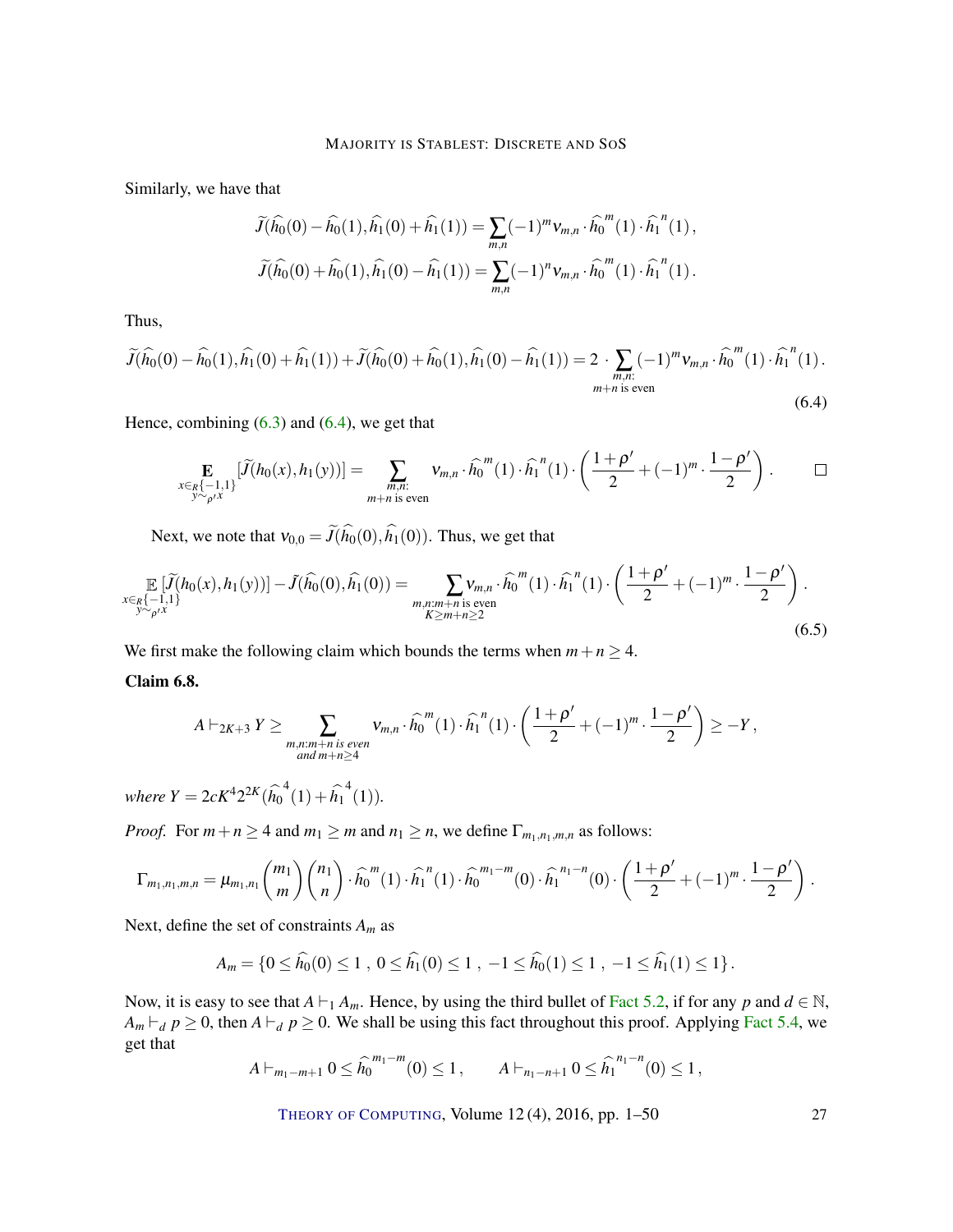and hence we have that

<span id="page-27-2"></span>
$$
A \vdash_{m_1+n_1-m-n+2} 0 \leq \hat{h}_0^{m_1-m}(0) \cdot \hat{h}_1^{n_1-n}(0) \leq 1.
$$
 (6.6)

Now, we consider two possibilities: Either  $m = n = 2$  or  $\max\{m, n\} \ge 3$ . In the first case, using [Fact](#page-20-0) [5.8,](#page-20-0) we get that

<span id="page-27-0"></span>
$$
A \vdash_5 -(\widehat{h_0}^4(1) + \widehat{h_1}^4(1)) \le \widehat{h_0}^2(1) \cdot \widehat{h_1}^2(1) \le \widehat{h_0}^4(1) + \widehat{h_1}^4(1). \tag{6.7}
$$

Next, consider the other case, i. e., when  $\max\{m, n\} \geq 3$ . Without loss of generality, assume  $m \geq 3$ . Then, by [Fact](#page-20-1) [5.9,](#page-20-1) we get that

$$
A \vdash_{m+2} -(\widehat{h_0}^4(1) + \widehat{h_1}^4(1)) \leq \widehat{h_0}^m(1) \cdot \widehat{h_1}(1) \leq \widehat{h_0}^4(1) + \widehat{h_1}^4(1).
$$

Next, we use Fact [5.10](#page-20-2) to get that

<span id="page-27-1"></span>
$$
A \vdash_{m+n+1} -(\widehat{h_0}^4(1) + \widehat{h_1}^4(1)) \le \widehat{h_0}^m(1) \cdot \widehat{h_1}^n(1) \le \widehat{h_0}^4(1) + \widehat{h_1}^4(1).
$$
 (6.8)

Thus, combining [\(6.7\)](#page-27-0) and [\(6.8\)](#page-27-1), we get that for any *m* and *n* such that  $m + n \ge 4$ ,

$$
A \vdash_{m+n+1} -(\widehat{h_0}^4(1) + \widehat{h_1}^4(1)) \leq \widehat{h_0}^m(1) \cdot \widehat{h_1}^n(1) \leq \widehat{h_0}^4(1) + \widehat{h_1}^4(1).
$$

Now, combining [\(6.6\)](#page-27-2) along with an application of Fact [5.10,](#page-20-2) we get that

$$
A \vdash_{m_1+n_1+3} -(\widehat{h_0}^4(1) + \widehat{h_1}^4(1)) \leq \widehat{h_0}^m(1) \cdot \widehat{h_1}^n(1) \cdot \widehat{h_0}^{m_1-m}(0) \cdot \widehat{h_1}^{n_1-n}(0) \leq \widehat{h_0}^4(1) + \widehat{h_1}^4(1).
$$

Now, recalling that  $0 \le m_1, n_1, m, n \le K$ ,  $\binom{m_1}{m}$ ,  $\binom{n_1}{n} \le 2^K$ ,  $|\mu_{m,n}| \le c$  and  $|\rho'| \le 1$ , we get that

$$
A \vdash_{2K+3} -c2^{2K}(\widehat{h_0}^4(1) + \widehat{h_1}^4(1)) \leq \Gamma_{m_1,n_1,m,n} \leq c2^{2K}(\widehat{h_0}^4(1) + \widehat{h_1}^4(1)).
$$

As

$$
\sum_{\substack{m,n:m+n \text{ is even} \\ \text{and } m+n \ge 4}} v_{m,n} \widehat{h_0}^m(1) \widehat{h_1}^n(1) \cdot \left( \frac{1+\rho'}{2} + (-1)^m \cdot \frac{1-\rho'}{2} \right) = \sum_{\substack{m,n:m+n \text{ is even} \\ m+n \ge 4 \\ K \ge m_1 \ge m}} \Gamma_{m_1,n_1,m,n},
$$

we can conclude that

$$
A \vdash_{2K+3} -c2^{2K} K^4 \cdot (\widehat{h_0}^4(1) + \widehat{h_1}^4(1)) \leq \sum_{\substack{m,n=m+n \text{ is even} \\ \text{and } m+n \geq 4}} v_{m,n} \widehat{h_0}^m(1) \cdot \widehat{h_1}^n(1) \leq c2^{2K} K^4 \cdot (\widehat{h_0}^4(1) + \widehat{h_1}^4(1)) \, .
$$

This completes the proof of [Claim](#page-26-1) [6.8.](#page-26-1)

Finally, we need to consider the terms when  $m + n = 2$ . This is where we will use Putinar's theorem. Note that

$$
\sum_{m+n=2} v_{m,n} \cdot \widehat{h_0}^m(1) \cdot \widehat{h_1}^n(1) \cdot \left(\frac{1+\rho'}{2} + (-1)^m \cdot \frac{1-\rho'}{2}\right) = v_{2,0} \cdot \widehat{h_0}^2(1) + v_{0,2} \cdot \widehat{h_1}^2(1) + \rho' v_{1,1} \cdot \widehat{h_0}(1) \cdot \widehat{h_1}(1).
$$

THEORY OF C[OMPUTING](http://dx.doi.org/10.4086/toc), Volume 12 (4), 2016, pp. 1–50 28

 $\Box$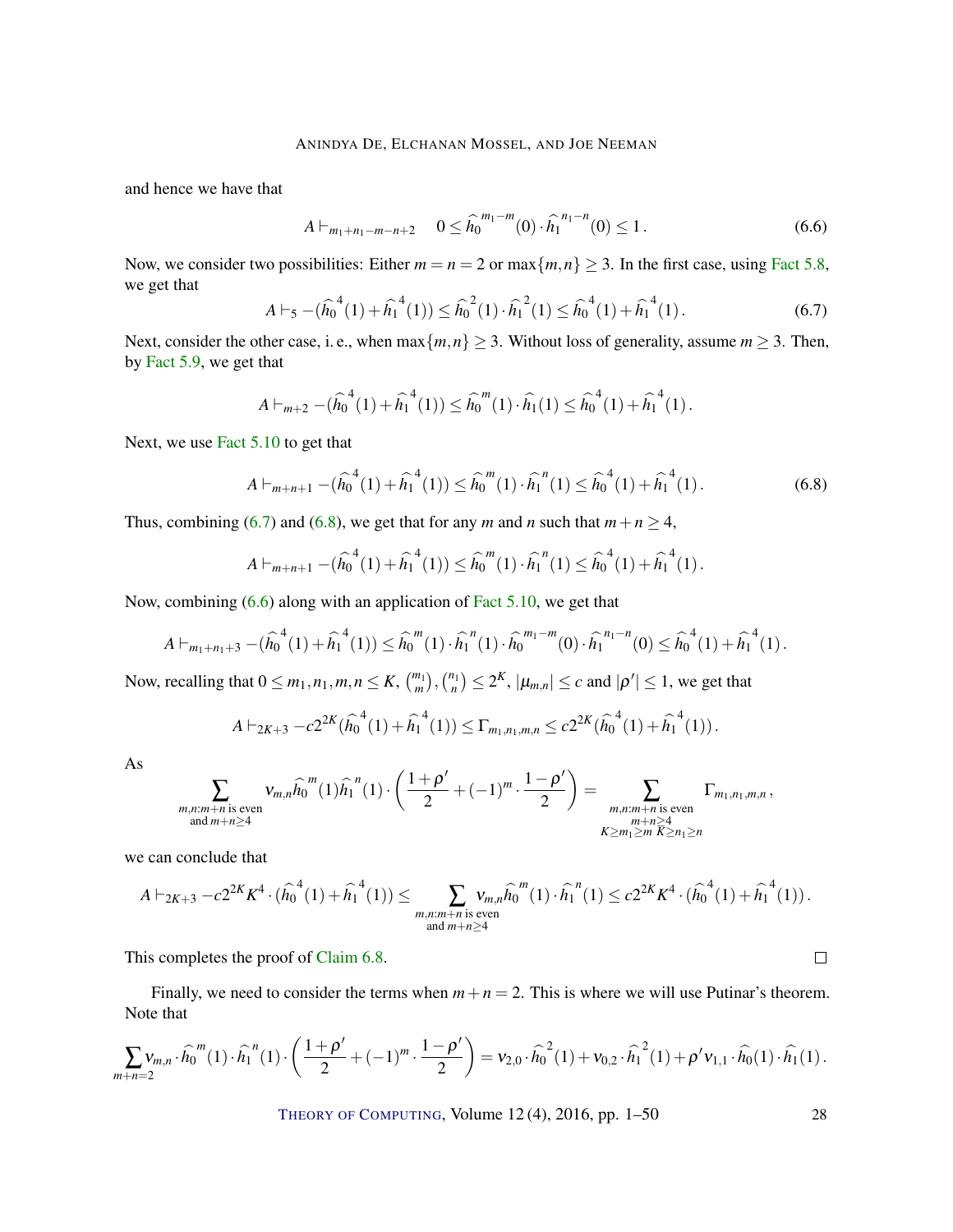For the sake of brevity, call the above quantity Λ. Next, we observe that at  $x = \hat{h}_0(0), y = \hat{h}_1(0)$ ,

$$
\frac{\partial^2 \widetilde{J}(x,y)}{\partial x^2} = 2v_{2,0}, \quad \frac{\partial^2 \widetilde{J}(x,y)}{\partial y^2} = 2v_{0,2}, \quad \frac{\partial^2 \widetilde{J}(x,y)}{\partial x \partial y} = v_{1,1}.
$$

To see this, note that

$$
\frac{\partial^2 \widetilde{J}(x,y)}{\partial x^2}_{x=\hat{h_0}(0), y=\hat{h_1}(0)} = \frac{\partial^2 \widetilde{J}(\hat{h_0}(0) + x', \hat{h_1}(0) + y')}{\partial x'^2}_{x'=0, y'=0}
$$

.

However, the quantity on the right side is simply twice the coefficient of  $x'^2$  in the polynomial  $\widetilde{J}(\widehat{h_0}(0) + \overline{h_0(\widehat{h_0}(0)})$  $x', \hat{h}_1(0) + y'$  which is exactly  $2v_{2,0}$ . The other equalities follow similarly. Thus, we get that

$$
\Lambda = \frac{1}{2} \left( \frac{\partial^2 \tilde{J}(x, y)}{\partial x^2} \widehat{h_0}^2(1) + \frac{\partial^2 \tilde{J}(x, y)}{\partial y^2} \widehat{h_1}^2(1) + 2\rho' \frac{\partial^2 \tilde{J}(x, y)}{\partial x \partial y} \widehat{h_0}(1) \cdot \widehat{h_1}(1) \right).
$$

We mention here that in the above equation, the derivatives are evaluated at  $x = \hat{h}_0(0)$ ,  $y = \hat{h}_1(0)$ . We do not specify this in the equation for the sake of compactness. We now make the following claim which gives a lower bound on  $\Lambda$ .

<span id="page-28-0"></span>**Claim 6.9.** *For every*  $\varepsilon > 0$  *and*  $\rho' \in (-1,0)$ *, there exists*  $d'_{\gamma} = d'_{\gamma}(\varepsilon, \rho')$  *such that* 

$$
A \vdash_{d'_\gamma} \Lambda \geq -\varepsilon \cdot (\widehat{h_0}^2(1) + \widehat{h_1}^2(1)).
$$

*Proof.* We begin by defining the matrix  $\widetilde{M}$  as follows:

$$
\widetilde{M} = \begin{pmatrix} \frac{\partial^2 \widetilde{J}(x,y)}{\partial x^2} & \rho' \frac{\partial^2 \widetilde{J}(x,y)}{\partial x \partial y} \\ \rho' \frac{\partial^2 \widetilde{J}(x,y)}{\partial x \partial y} & \frac{\partial^2 \widetilde{J}(x,y)}{\partial y^2} \end{pmatrix}.
$$

Put  $\beta = 2\varepsilon$ . Now, let us define  $\widetilde{M}_1 = \widetilde{M} + \beta I$ . Using [Claim](#page-43-0) [2.6](#page-8-1) and Claim [B.1,](#page-43-0) for  $\rho' \in (-1,0)$ , and  $(x, y) \in [\varepsilon, 1 - \varepsilon]^2$ , we can say that  $\widetilde{M}_1 \succeq \varepsilon \cdot I$ . Hence, using [Corollary](#page-21-3) [5.15,](#page-21-3)  $\exists d'_{\gamma}$  such that we have the following

$$
A \vdash_{d'_\gamma} \widehat{h_0}^2(1) \left( \frac{\partial^2 \tilde{J}(x, y)}{\partial x^2} + \beta \right) + 2\rho' \cdot \widehat{h_0}(1) \cdot \widehat{h_1}(1) \cdot \frac{\partial^2 \tilde{J}(x, y)}{\partial x \partial y} + \widehat{h_1}^2(1) \left( \frac{\partial^2 \tilde{J}(x, y)}{\partial y^2} + \beta \right) \ge 0
$$
  
\n
$$
\equiv A \vdash_{d'_\gamma} \widehat{h_0}^2(1) \cdot \frac{\partial^2 \tilde{J}(x, y)}{\partial x^2} + 2\rho' \cdot \widehat{h_0}(1) \cdot \widehat{h_1}(1) \cdot \frac{\partial^2 \tilde{J}(x, y)}{\partial x \partial y} + \widehat{h_1}^2(1) \cdot \frac{\partial^2 \tilde{J}(x, y)}{\partial y^2} \ge -\beta (\widehat{h_0}^2(1) + \widehat{h_1}^2(1)).
$$

Dividing by 2 on both sides, finishes the proof. Note that the reason  $d'_{\gamma}$  depends only on  $\varepsilon$  and  $\rho'$  is because from [Corollary](#page-21-3) [5.15,](#page-21-3) the degree  $d'_\gamma$  depends on  $\varepsilon$ ,  $\rho'$  and the polynomial  $\tilde{J}$  and  $\tilde{J}$  depends only on  $\varepsilon$  and  $\rho'$ .  $\Box$ 

Now, set  $d_{\gamma} = \max\{d'_{\gamma}, 2K + 3\}$ . Also, note that both *K* and *c* are bounded by continuous functions of  $\varepsilon$  and  $\rho'$  (see [Claim](#page-43-0) [B.1\)](#page-43-0), hence  $c_\gamma$  can be chosen to be a continuous function of  $\rho'$  and  $\varepsilon$  and be an upper bound on  $2cK^42^{2K}$ . Combining [Claim](#page-28-0)  $6.8$  and Claim  $6.9$  with  $(6.5)$ , we get [Lemma](#page-24-0) [6.6.](#page-24-0)  $\Box$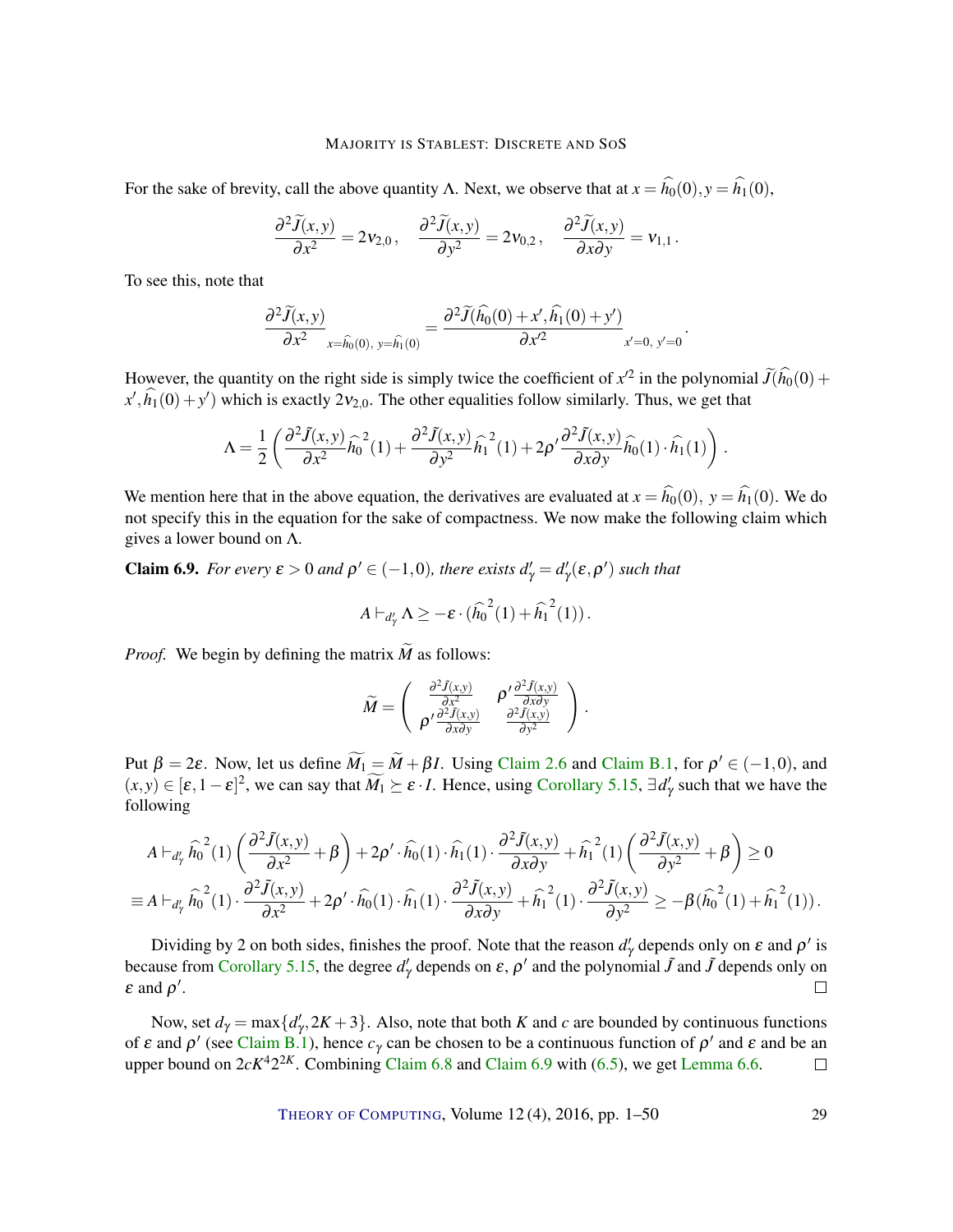#### 6.3 Tensorization

We now do a "tensorization" of the inequality in [Lemma](#page-24-0) [6.6](#page-24-0) (analogous to [Theorem](#page-7-1) [2.4\)](#page-7-1). Unlike in the base case, this step of the SoS proof follows the non-SoS proof fairly closely. Let  $\{\phi(x)\}_{x\in\{-1,1\}^n}$  be a set of indeterminates. We recall that for  $y \in \{-1,1\}^i$ , we define the set  $\{\phi_y(z)\}_{z \in \{-1,1\}^{n-i}}$  of indeterminates as follows:  $\phi_y(z) = \phi(z \cdot y)$  where  $z \cdot y$  denotes the concatenation of *z* and *y*. As before, we can define the Fourier coefficients  $\widehat{\phi}_y(S)$  for  $S \subseteq [n-i]$  and it is easy to see that they are homogeneous linear forms in the indeterminates  $\hat{\phi}(S)$  (for  $S \subseteq [n]$ ). We now state a few basic properties of the indeterminates  $g_y(z)$ and  $\hat{g}_{\nu}(S)$ . (The proofs are easy and can be filled in by the reader.)

$$
A'_{p} \vdash_1 \bigcup_{i=0}^{n-1} \bigcup_{y \in \{-1,1\}^{i}} \bigcup_{z \in \{-1,1\}^{n-i}} \{\varepsilon \le g_y(z) \le 1 - \varepsilon\},\tag{6.9}
$$

$$
A'_{p} \vdash_1 \bigcup_{i=0}^{n-1} \bigcup_{y \in \{-1,1\}^i} \bigcup_{S \subseteq [n-i]} \{-1 \le \widehat{g}_y(S) \le 1\},\tag{6.10}
$$

<span id="page-29-1"></span><span id="page-29-0"></span>
$$
\vdash_2 \mathop{\mathbf{E}}_{y \in \{-1,1\}^i} [\widehat{g_y}^2(n-i)] = \sum_{\substack{S \subseteq \{n-i,\dots,n\} \\ n-i \in S}} \widehat{g}^2(S).
$$
\n(6.11)

**[Lemma](#page-24-0) 6.10.** For the parameters  $c_{\gamma} = c_{\gamma}(\varepsilon, \rho')$  and  $d_{\gamma} = d_{\gamma}(\varepsilon, \rho')$  from Lemma [6.6,](#page-24-0)

$$
A'_{p} \vdash_{d_{\gamma}} \mathop{\mathbf{E}}_{x \in \{-1,1\}^{n}} [\widetilde{J}(g(x), g(y))] \ge \widetilde{J}(\mathbf{E}[g(x)], \mathbf{E}[g(y)]) - \varepsilon \left( \sum_{i=0}^{n-1} \mathop{\mathbf{E}}_{z \in \{-1,1\}^{i}} [\widehat{g}_{z}^{2}(n-i)] \right) - c_{\gamma} \left( \sum_{i=0}^{n-1} \mathop{\mathbf{E}}_{z \in \{-1,1\}^{i}} [\widehat{g}_{z}^{4}(n-i)] \right).
$$

*Proof.* The proof is by induction. For any pair of strings  $z_{-1}, z_1 \in \{-1, 1\}^i$  and  $j \in \{-1, 1\}$ , we define the indeterminate,

$$
h_i(j) = \mathbf{E}_{z \in \{-1,1\}^{n-i-1}}[g(z \cdot j \cdot z_i)].
$$

Define

$$
A_{z_{-1},z_1}=\bigcup_{j\in\{-1,1\}}\{\varepsilon\leq h_i(j)\leq 1-\varepsilon\}\.
$$

It is trivial to see that  $A'_p \vdash_1 A_{z_{-1},z_1}$ . Now, using [Lemma](#page-24-0) [6.6,](#page-24-0) for any two strings  $z_1, z_{-1} \in \{-1,1\}^i$ , we get that

$$
A_{z_{-1},z_{1}} \vdash_{d_{\gamma}} \mathop{\mathbf{E}}_{x \in \{-1,1\}} \widetilde{J}(\mathbf{E}[g_{x \cdot z_{1}}], \mathbf{E}[g_{y \cdot z_{-1}}]) \ge \widetilde{J}(\mathbf{E}[g_{z_{1}}], \mathbf{E}[g_{z_{-1}}]) - \varepsilon \left(\widehat{g}_{z_{1}}^{2}(n-i) + \widehat{g}_{z_{-1}}^{2}(n-i)\right) - c_{\gamma} \left(\widehat{g}_{z_{-1}}^{4}(n-i) + \widehat{g}_{z_{1}}^{4}(n-i)\right).
$$

THEORY OF C[OMPUTING](http://dx.doi.org/10.4086/toc), Volume 12(4), 2016, pp. 1–50 30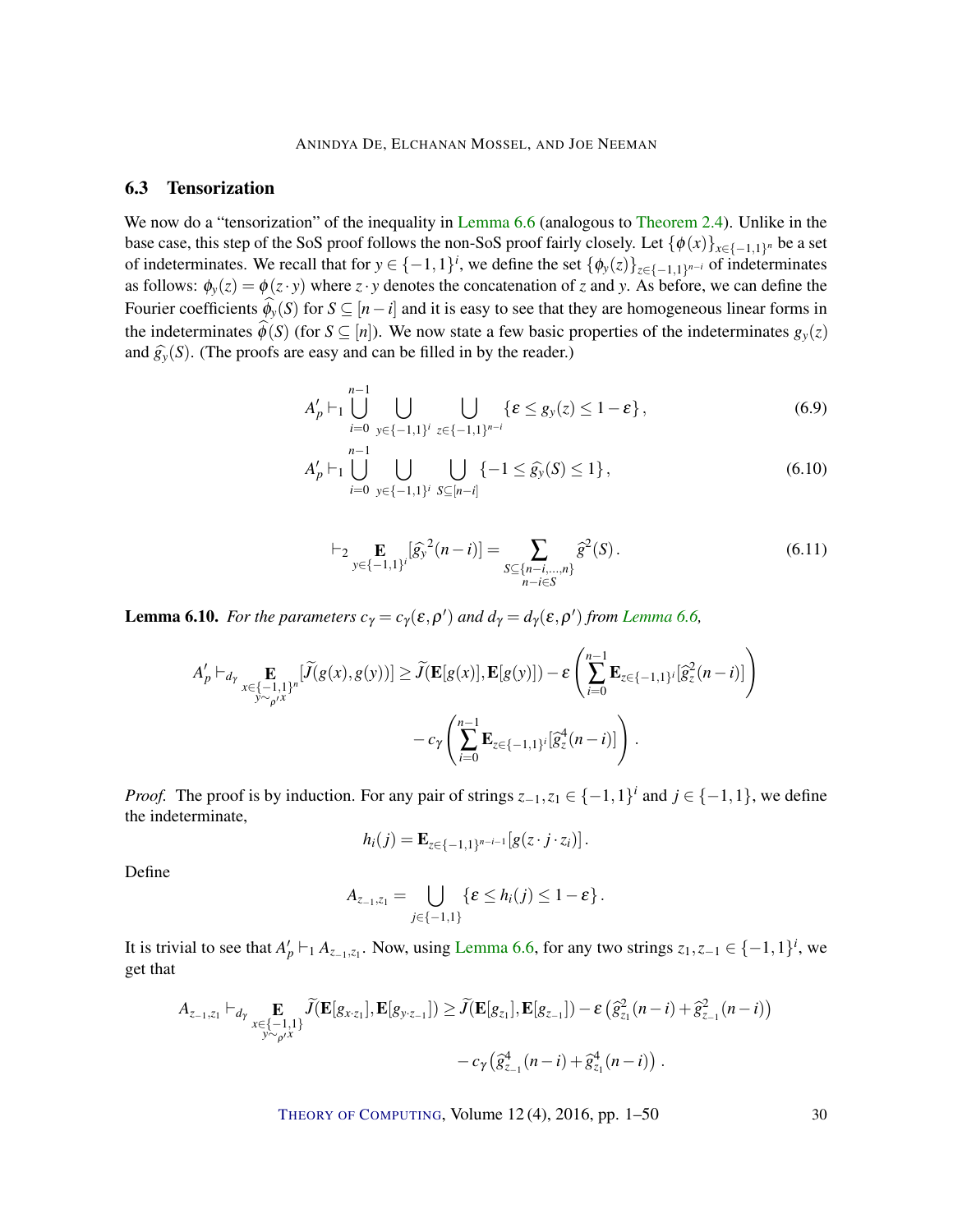As a consequence of the third bullet of [Fact](#page-18-0) [5.2,](#page-18-0) the left hand side of " $\vdash$ " can be replaced by  $A'_p$ . Now, for any given  $z_1, z_{-1} \in \{-1, 1\}^i$ , let  $d(z_1, z_{-1})$  be its Hamming distance. In particular, if  $i = 0$ , then  $d(z_1, z_{-1}) = 0$ . Now, multiply the above inequality by

$$
\left(\frac{1+\rho'}{4}\right)^{i-d(z_1,z_{-1})}\cdot\left(\frac{1-\rho'}{4}\right)^{d(z_1,z_{-1})}
$$

and add all such inequalities generated by choosing  $(z_1, z_{-1}) \in \{-1, 1\}^i \times \{-1, 1\}^i$  for  $0 \le i < n$ . It is easy that upon addition, all terms of the form  $\tilde{J}(\mathbf{E}[g_{z_1}], \mathbf{E}[g_{z_1}])$  cancel out except when  $z_1, z_{-1} \in \{-1, 1\}^n$ or  $z_1 = z_{-1} = \phi$ . Thus, we get the inequality

$$
A'_p \vdash_{d_\gamma} \mathop{\mathbf{E}}_{\substack{x \in \{-1,1\}^n \\ y \sim_{\rho'} x}} [\widetilde{J}(g(x), g(y))] \ge \widetilde{J}(\mathbf{E}[g(x)], \mathbf{E}[g(y)]) + \text{error terms}
$$

where the error terms are the terms coming from  $\hat{g}_{z_j}^2(n-i)$  and  $\hat{g}_{z_j}^4(n-i)$ . We now explicitly compute the error terms. First, we sum up the error coming from the term

$$
\varepsilon\left(\widehat{g}_{z_1}^2(n-i)+\widehat{g}_{z_{-1}}^2(n-i)\right).
$$

For any given  $z_1 \in \{-1,1\}^i$ , consider the term  $\mathcal{E}_{z_1}^2(n-i)$ . For every  $z_{-1} \in \{-1,1\}^i$ , it occurs with the factor

$$
\left(\frac{1+\rho'}{4}\right)^{i-d(z_1,z_{-1})}\cdot\left(\frac{1-\rho'}{4}\right)^{d(z_1,z_{-1})}.
$$

Since there are exactly  $\binom{i}{k}$ *k*) strings  $z_{-1}$  ∈ {−1,1}<sup>*i*</sup> such that  $d(z_1, z_{-1}) = k$ , hence we get that the total weight associated is

$$
\sum_{k=0}^i \binom{i}{k} \left(\frac{1+\rho'}{4}\right)^{i-k} \left(\frac{1-\rho'}{4}\right)^k = 2^{-i}.
$$

Thus, we get that the first kind of error terms contribute

$$
\varepsilon\left(\widehat{g}_{z_1}^2(n-i)+\widehat{g}_{z_{-1}}^2(n-i)\right).
$$

The calculation of the "fourth degree" error terms is exactly identical resulting in the final theorem.  $\Box$ 

We now simplify the error terms. Towards this, note that  $(6.11)$  implies that

$$
\vdash_2 \varepsilon \cdot \left( \sum_{i=0}^{n-1} \mathbf{E}_{z \in \{-1,1\}^i} [\widehat{g}_z^2(n-i)] \right) = \varepsilon \cdot \left( \sum_{S \neq \phi} \widehat{g}^2(S) \right) \leq \varepsilon \cdot \left( \sum_S \widehat{g}^2(S) \right) = \varepsilon \cdot \prod_{x \in \{-1,1\}^n} [g^2(x)].
$$

Further,  $A'_p \vdash_3 \mathbf{E}_{x \in \{-1,1\}^n}[g^2(x)] \le 1$  (using [Fact](#page-19-1) [5.4\)](#page-19-1). Thus, we get that

<span id="page-30-0"></span>
$$
A'_{p} \vdash_{d_{\gamma}} \mathop{\mathbf{E}}_{\substack{x \in \{-1,1\}^{n} \\ y \sim_{\rho'} x}} [\widetilde{J}(g(x), g(y))] \ge \widetilde{J}(\mathbf{E}[g(x)], \mathbf{E}[g(y)]) - \varepsilon - c_{\gamma} \left( \sum_{i=0}^{n-1} \mathbf{E}_{x \in \{-1,1\}^{i}} [\widehat{g}_{x}^{4}(n-i)] \right). \tag{6.12}
$$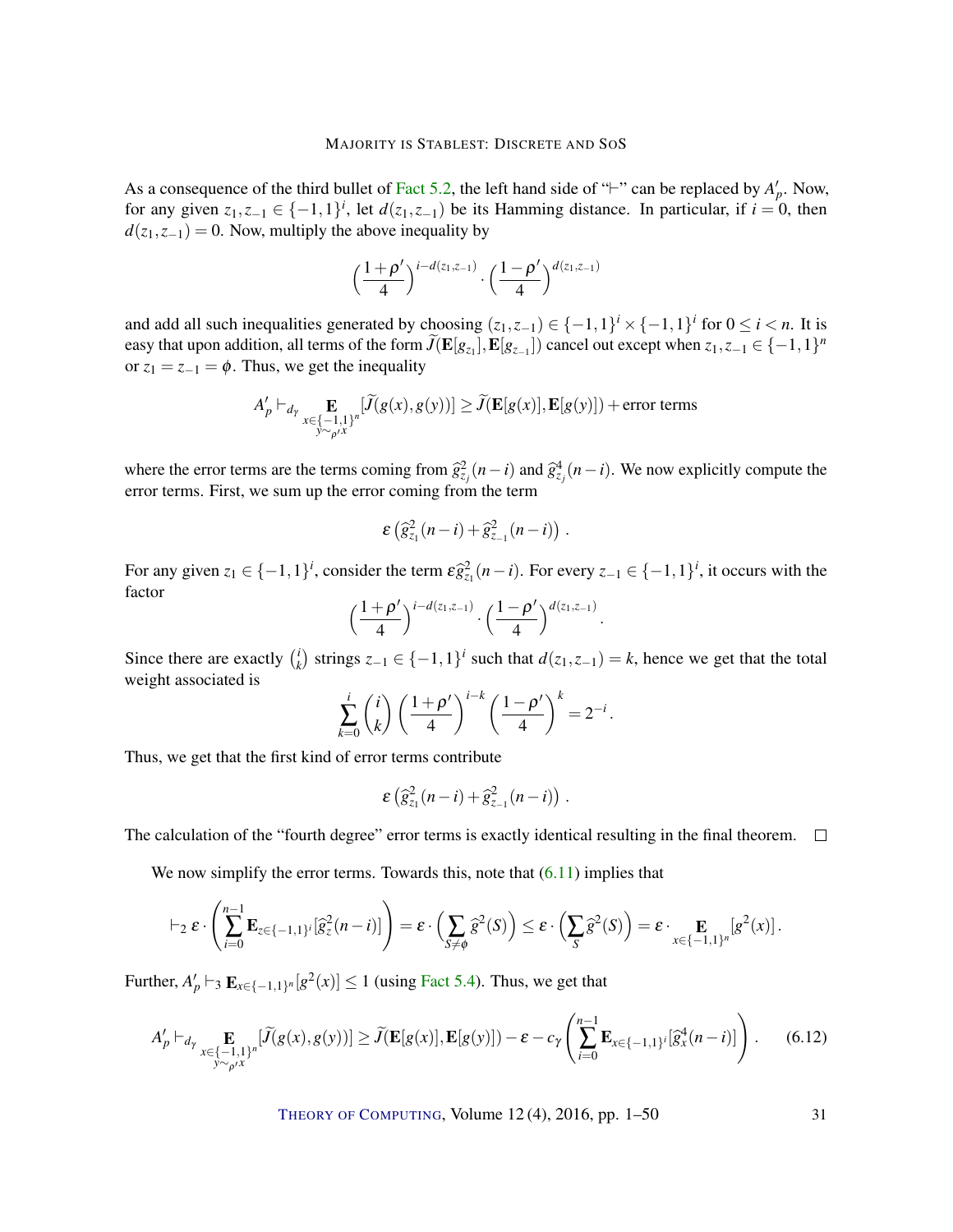#### 6.4 Bounding the error terms

Thus, all we are left to bound is the "degree-4" term. We briefly describe why one has to be careful to get a (meaningful) upper bound here. The reason is that the obvious strategy to do this is to break *g* into high degree and low-degree parts based on the noise parameter (call them  $h$  and  $\ell$ ). Very naively, this gives an error which is the sum of  $\mathbf{E}_x \hat{h}_x^4(n-i)$  and  $\mathbf{E}_x \hat{\ell}_x^4(n-i)$  (up to constant factors). The term  $\mathbf{E}_x \hat{\ell}_x^4(n-i)$  can be easily bounded using hypercontractivity. However, there does not seem to be obvious way to bound the term  $\mathbf{E}_x \hat{h}_x^4(n-i)$ . This is in spite of the fact that  $\mathbf{E}_x \hat{h}_x^2(n-i)$  is small. We now show how to get around this problem.

We define  $d_{\eta} = (1/\eta) \cdot \log(1/\eta)$ . Now, define the sequence of indeterminates  $\{h(x)\}_{x \in \{-1,1\}^n}$  and  $\{\ell(x)\}_{x \in \{-1,1\}^n}$  as follows:

$$
h(x) = \sum_{|S| > d_{\eta}} \widehat{g}(S) \chi_{S}(x), \qquad \ell(x) = \sum_{|S| \leq d_{\eta}} \widehat{g}(S) \chi_{S}(x).
$$

By the way it is defined, it is clear that  $\vdash_1 h(x) + \ell(x) = g(x)$ . Now, we can analyze the term

$$
\mathbf{E}_{x \in \{-1,1\}^i}[\widehat{g}_x^4(n-i)]
$$

as

<span id="page-31-0"></span>
$$
\vdash_{4} \sum_{i=0}^{n-1} \mathbf{E}_{x \in \{-1,1\}^{i}} [\hat{g}_{x}^{4}(n-i)] = \sum_{i=0}^{n-1} (\mathbf{E}_{x \in \{-1,1\}^{i}} [\hat{g}_{x}^{3}(n-i)(\hat{h}_{x}(n-i) + \hat{\ell}_{x}(n-i))])
$$
\n
$$
= \sum_{i=0}^{n-1} (\mathbf{E}_{x \in \{-1,1\}^{i}} [\hat{g}_{x}^{3}(n-i)\hat{h}_{x}(n-i)] + \mathbf{E}_{x \in \{-1,1\}^{i}} [\hat{g}_{x}^{2}(n-i)\hat{\ell}_{x}^{2}(n-i)]
$$
\n
$$
+ \mathbf{E}_{x \in \{-1,1\}^{i}} [\hat{g}_{x}^{2}(n-i)\hat{\ell}_{x}(n-i)] . \tag{6.13}
$$

We begin by stating the following useful fact:

<span id="page-31-2"></span>**Fact 6.11.**  $A_p \vdash_3 \sum_{i=0}^{n-1} \mathbf{E}_{x \in \{-1,1\}^i} \hat{h}_x^2(n-i) \leq \eta.$ 

*Proof.*

$$
\vdash_2 \sum_{i=0}^{n-1} \mathbf{E}_{x \in \{-1,1\}^i} \widehat{h}_x^2(n-i) = \sum_{S \neq \phi} \widehat{h}^2(S) = \sum_{|S| > d_\eta} (1-\eta)^{d_\eta} \widehat{f}^2(S) \leq \eta \cdot \Big(\sum_{|S| > d_\eta} \widehat{f}^2(S)\Big) \leq \eta \cdot \Big(\sum_{|S|} \widehat{f}^2(S)\Big).
$$

Here the first equality uses [\(6.11\)](#page-29-0) while the second uses the definition of *h*.

$$
A_p \vdash_3 \left( \sum_{|S|} \widehat{f}^2(S) \right) = \mathbf{E}_{x \in \{-1,1\}^n} [f^2(x)] \le 1.
$$

Combining the two facts finishes the proof.

We now bound the terms appearing in  $(6.13)$ . This is done in Claims [6.12,](#page-31-1) [6.13](#page-32-0) and [6.14.](#page-33-0)

<span id="page-31-1"></span>**Claim 6.12.** 
$$
A_p \vdash_7 \sum_{i=0}^{n-1} \mathbf{E}_{x \in \{-1,1\}^i} [\widehat{g}_x^3(n-i) \widehat{h}_x(n-i)] \le \sqrt{\eta}
$$
.

THEORY OF C[OMPUTING](http://dx.doi.org/10.4086/toc), Volume 12 (4), 2016, pp. 1–50 32

 $\Box$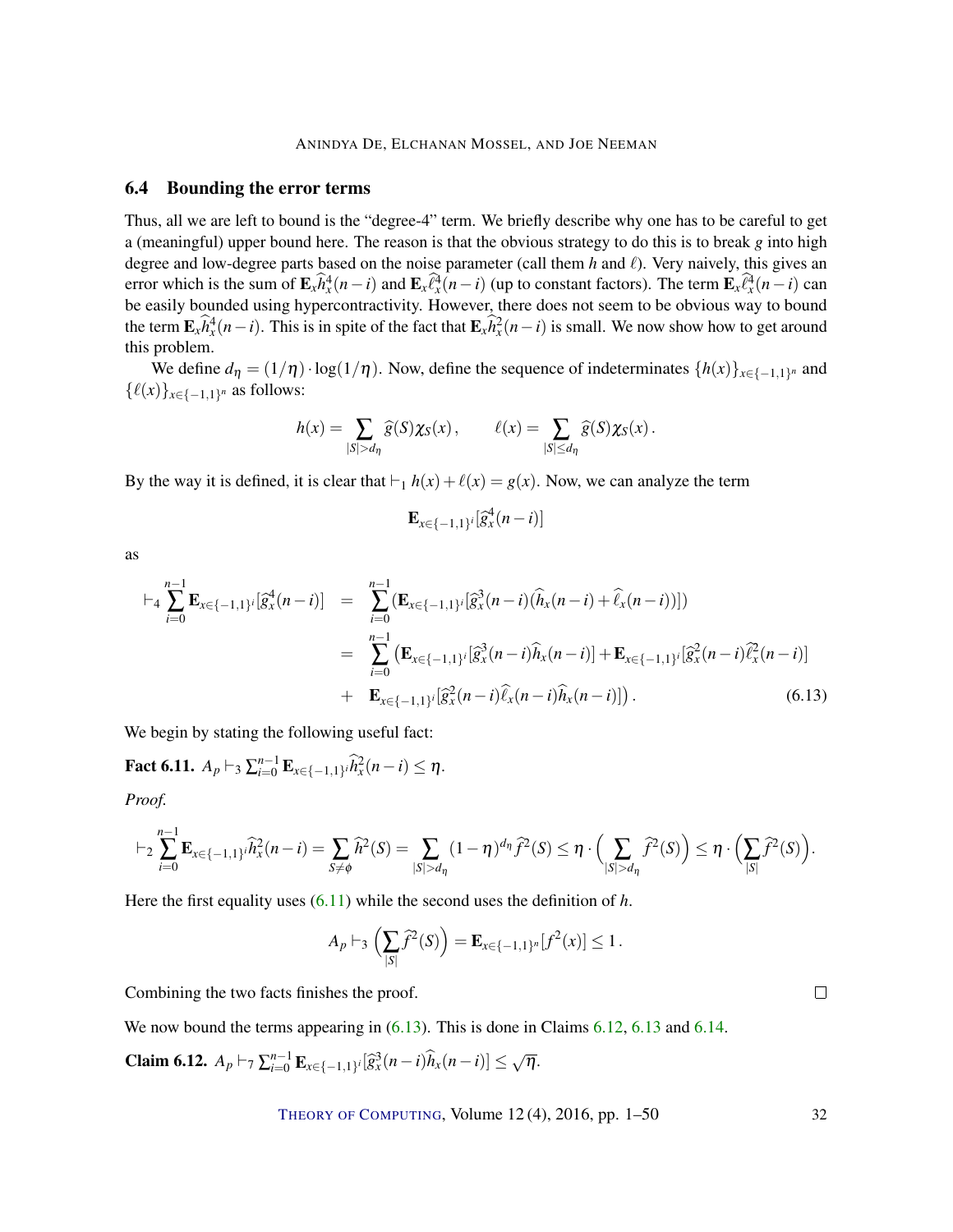*Proof.* For any  $\eta > 0$ , we have that

$$
\vdash_6 \sum_{i=0}^{n-1} \mathbf{E}_{x \in \{-1,1\}^i} [\widehat{g}_x^3(n-i) \widehat{h}_x(n-i)] \leq \frac{\sqrt{\eta}}{2} \left( \sum_{i=0}^{n-1} \mathbf{E}_{x \in \{-1,1\}^i} \widehat{g}_x^6(n-i) \right) + \frac{\left( \sum_{i=0}^{n-1} \mathbf{E}_{x \in \{-1,1\}^i} \widehat{h}_x^2(n-i) \right)}{2\sqrt{\eta}}.
$$

Next, recall that using Fact [6.11,](#page-31-2) we have

$$
A_p \vdash_3 \sum_{i=0}^{n-1} \mathbf{E}_{x \in \{-1,1\}^i} \widehat{h}_x^2(n-i) \leq \eta.
$$

Similarly, from [\(6.10\)](#page-29-1) and [Claim](#page-23-3) [6.3,](#page-23-3) we have that  $A_p \vdash -1 \leq \hat{g}_x(n-i) \leq 1$ . This in turn implies  $A_p \vdash_7 \hat{g}_x^6(n-i) \leq \hat{g}_x^2(n-i)$  (combining [Fact](#page-19-0) [5.5](#page-19-2) and Fact [5.7\)](#page-19-0). Combining all the above, we get

$$
A_p \vdash_7 \sum_{i=0}^{n-1} \mathbf{E}_{x \in \{-1,1\}^i}[\widehat{g}_x^3(n-i)\widehat{h}_x(n-i)] \leq \frac{\sqrt{\eta}}{2} \cdot \left(\sum_{i=0}^{n-1} \mathbf{E}_{x \in \{-1,1\}^i} \widehat{g}_x^2(n-i)\right) + \frac{\sqrt{\eta}}{2}.
$$

However, we have that

$$
A_p \vdash_3 \sum_{i=0}^{n-1} \mathbf{E}_{x \in \{-1,1\}^i} \hat{g}_x^2(n-i) = \sum_{|S|>0} \hat{g}^2(S) \leq \mathbf{E}[g^2(x)] \leq 1.
$$

This proves the claim.

<span id="page-32-0"></span>Claim 6.13.

$$
A_p \vdash_5 \sum_{i=0}^{n-1} \mathop{\mathbf{E}}_{x \in \{-1,1\}^i} [\widehat{g}_x^2(n-i) \widehat{\ell}_x^2(n-i)] \le \frac{\sqrt{\eta}}{2} + \frac{9^{d_\eta}}{2\sqrt{\eta}} \Big( \sum_{i=1}^n (\mathrm{Inf}_i^{\le d_\eta}(f))^2 \Big).
$$

*Proof.* For  $\eta > 0$ , we have that

$$
\vdash_4 \sum_{i=0}^{n-1} \mathbf{E}_{x \in \{-1,1\}^i} [\widehat{g}_x^2(n-i) \widehat{\ell}_x^2(n-i)] \leq \frac{\sqrt{\eta}}{2} \left( \sum_{i=0}^{n-1} \mathbf{E}_{x \in \{-1,1\}^i} \widehat{g}_x^4(n-i) \right) + \frac{\left( \sum_{i=0}^{n-1} \mathbf{E}_{x \in \{-1,1\}^i} \widehat{\ell}_x^4(n-i) \right)}{2\sqrt{\eta}}
$$

Similarly, using Fact [5.11,](#page-20-3)

$$
\vdash_4 \sum_{i=0}^{n-1} \mathbf{E}_{x \in \{-1,1\}^i} \widehat{\ell}_x^4(n-i) \leq 9^{d_{\eta}} \cdot \left( \sum_{i=0}^{n-1} \left( \mathbf{E}_{x \in \{-1,1\}^i} \widehat{\ell}_x^2(n-i) \right)^2 \right).
$$

As in the proof of [Claim](#page-31-1) [6.12,](#page-31-1) we can show

$$
A_p \vdash_5 \sum_{i=0}^{n-1} \mathbf{E}_{x \in \{-1,1\}^i} \widehat{g}_x^4(n-i) \leq 1.
$$

THEORY OF C[OMPUTING](http://dx.doi.org/10.4086/toc), Volume 12 (4), 2016, pp. 1–50 33

 $\Box$ 

.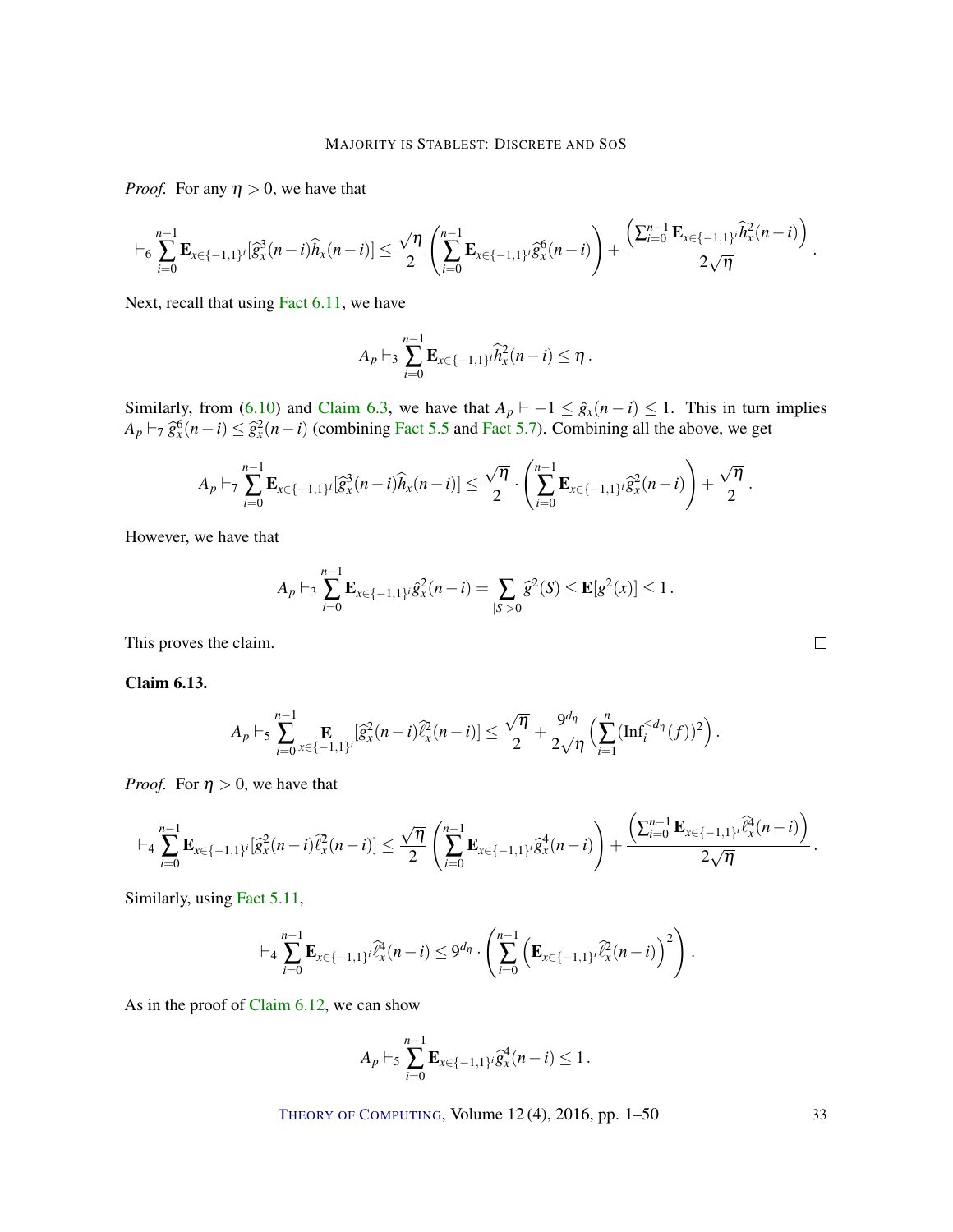Combining all the above, we get

<span id="page-33-1"></span>
$$
A_p \vdash_5 \sum_{i=0}^{n-1} \mathbf{E}_{x \in \{-1,1\}^i} [\widehat{g}_x^2(n-i)\widehat{\ell}_x^2(n-i)] \le \frac{\sqrt{\eta}}{2} + \frac{9^{d_\eta}}{2\sqrt{\eta}} \left( \sum_{i=0}^{n-1} \left( \mathbf{E}_{x \in \{-1,1\}^i} \widehat{\ell}_x^2(n-i) \right)^2 \right). \tag{6.14}
$$

Again, observe that

$$
\vdash_2 \mathbf{E}_{x \in \{-1,1\}^i} \widehat{\ell}_x^2(n-i) = \sum_{\substack{S \subseteq \{n-i,\ldots,n\}: n-i \in S}} \widehat{\ell}^2(S) \leq \sum_{\substack{S \subseteq [n]: n-i \in S}} \widehat{\ell}^2(S)
$$

$$
= \sum_{\substack{S \subseteq [n]: n-i \in S \\ \text{and } |S| \leq d_\eta}} \widehat{g}^2(S) \leq \sum_{\substack{S \subseteq [n]: n-i \in S \\ \text{and } |S| \leq d_\eta}} \widehat{f}^2(S) \leq \text{Inf}_{n-i}^{\leq d_\eta}(f).
$$

As a consequence of [Fact](#page-18-0) [5.2,](#page-18-0) we get

$$
\vdash_4 \sum_{i=0}^{n-1} \left( \mathbf{E}_{x \in \{-1,1\}^i} \widehat{\ell}_x^2(n-i) \right)^2 \leq \sum_{i=0}^{n-1} \left( \mathrm{Inf}_{n-i}^{\leq d_{\eta}}(f) \right)^2.
$$

Combining this with [\(6.14\)](#page-33-1), we get the final result.

<span id="page-33-0"></span>Claim 6.14.

$$
A_p \vdash_9 \sum_{i=0}^{n-1} \mathbf{E}_{x \in \{-1,1\}^i} [\widehat{g}_x^2(n-i) \widehat{h}_x(n-i) \widehat{\ell}_x(n-i)] \leq \sqrt{\eta} + \frac{9^{d_\eta}}{2\sqrt{\eta}} \Big( \sum_{i=1}^n (\mathrm{Inf}_i^{\leq d_\eta}(f))^2 \Big).
$$

*Proof.* For any  $\eta > 0$ , we have

$$
\vdash_6 \sum_{i=0}^{n-1} \mathop{\mathbf{E}}_{x \in \{-1,1\}^i} [\widehat{g}_x^2(n-i) \widehat{h}_x(n-i) \widehat{\ell}_x(n-i)] \leq \frac{1}{2\sqrt{\eta}} \Biggl( \sum_{i=0}^{n-1} \mathop{\mathbf{E}}_{x \in \{-1,1\}^i} \widehat{h}_x^2(n-i) \Biggr) + \frac{\sqrt{\eta} \left( \sum_{i=0}^{n-1} \mathop{\mathbf{E}}_{x \in \{-1,1\}^i} \widehat{g}_x^4(n-i) \widehat{\ell}_x^2(n-i) \right)}{2}.
$$

From the proof of [Claim](#page-31-1) [6.12,](#page-31-1) we know that

$$
A_p \vdash_3 \sum_{i=0}^{n-1} \mathop{\mathbf{E}}_{x \in \{-1,1\}^i} \widehat{h}_x^2(n-i) \leq \eta.
$$

Thus, we get

<span id="page-33-2"></span>
$$
\vdash_6 \sum_{i=0}^{n-1} \mathop{\mathbf{E}}_{x \in \{-1,1\}^i} [\widehat{g}_x^2(n-i) \widehat{h}_x(n-i) \widehat{\ell}_x(n-i)] \leq \frac{\sqrt{\eta}}{2} + \frac{\sqrt{\eta} \left( \sum_{i=0}^{n-1} \mathop{\mathbf{E}}_{x \in \{-1,1\}^i} \widehat{g}_x^4(n-i) \widehat{\ell}_x^2(n-i) \right)}{2} .
$$
 (6.15)

However,

$$
\vdash_8 \sum_{i=0}^{n-1} \mathop{\mathbf{E}}_{x \in \{-1,1\}^i} \widehat{g}_x^4(n-i) \widehat{\ell}_x^2(n-i) \leq \frac{\sum_{i=0}^{n-1} \mathop{\mathbf{E}}_{x \in \{-1,1\}^i} \widehat{g}_x^8(n-i) + \sum_{i=0}^{n-1} \mathop{\mathbf{E}}_{x \in \{-1,1\}^i} \widehat{\ell}_x^4(n-i)}{2}.
$$

$$
\qquad \qquad \Box
$$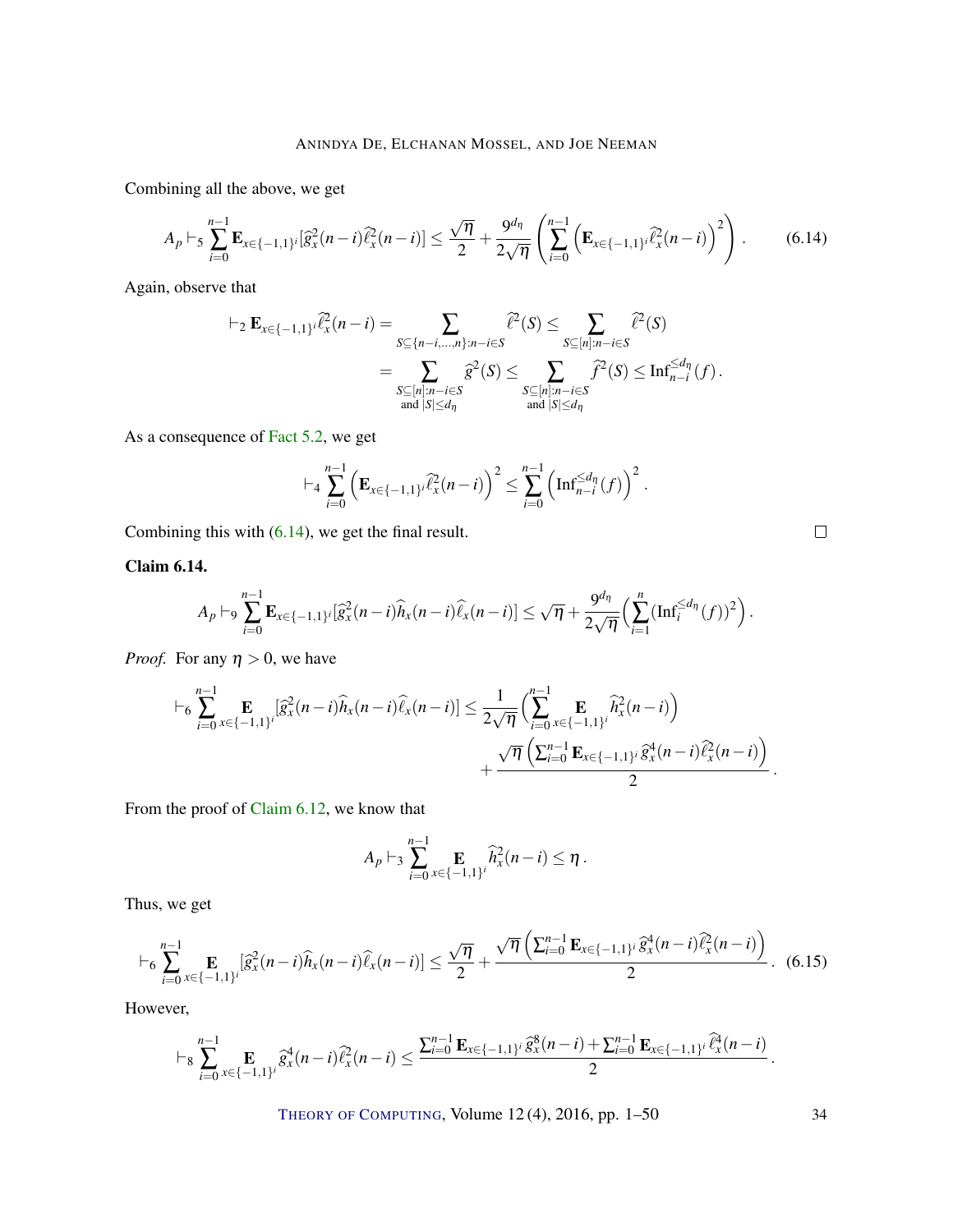Following the same proof as in the proof of [Claim](#page-31-1) [6.12,](#page-31-1) we can show that

$$
A_p \vdash_9 \sum_{i=0}^{n-1} \mathop{\mathbf{E}}_{x \in \{-1,1\}^i} \widehat{g}_x^8(n-i) \le 1.
$$

Similarly, from the argument in the proof of [Claim](#page-32-0) [6.13,](#page-32-0) we can show that

$$
A_p \vdash_4 \sum_{i=0}^{n-1} \mathop{\mathbf{E}}_{x \in \{-1,1\}^i} \widehat{\ell}_x^4(n-i) \leq 9^{d_{\eta}} \cdot \left( \sum_{i=0}^{n-1} \left( \mathrm{Inf}_{n-i}^{\leq d_{\eta}}(f) \right)^2 \right).
$$

Combining these, we get that

$$
A_p \vdash_9 \sum_{i=0}^{n-1} \mathop{\mathbf{E}}_{x \in \{-1,1\}^i} \widehat{g}_x^4(n-i) \widehat{\ell}_x^2(n-i) \le \frac{1+9^{d_\eta} \cdot \left(\sum_{i=0}^{n-1} \left(\mathrm{Inf}_{n-i}^{\le d_\eta}(f)\right)^2\right)}{2}.
$$

Plugging this in  $(6.15)$ , we get the claim.

Combining [\(6.12\)](#page-30-0) with [Claim](#page-31-1) [6.12,](#page-31-1) [Claim](#page-32-0) [6.13,](#page-32-0) [Claim](#page-33-0) [6.14](#page-33-0) and plugging into [Claim](#page-23-3) [6.3,](#page-23-3) we get that for  $c_\gamma$  and  $d_\gamma$  described in [Lemma](#page-24-0) [6.6,](#page-24-0)

<span id="page-34-0"></span>
$$
A_p \vdash_{\max\{d_\gamma,9\}} \mathop{\mathbf{E}}_{\substack{x \in \{-1,1\}^n \\ y \sim \rho^{iX}}} [\widetilde{J}(g(x), g(y))] \ge \widetilde{J}(\mathbf{E}[g(x)], \mathbf{E}[g(y)]) - \varepsilon
$$
\n
$$
- \frac{5 \cdot c_\gamma \sqrt{\eta}}{2} - \frac{9^{d_\eta} \cdot c_\gamma}{\sqrt{\eta}} \Big( \sum_{i=1}^n (\text{Inf}_i^{\le d_\eta}(f))^2 \Big) \,. \tag{6.16}
$$

Using [Claim](#page-24-1) [6.5,](#page-24-1) we have that  $A_p \vdash_{d_\alpha} g(x) \cdot g(y) \geq J(g(x), g(y)) - 2\varepsilon$ . Similarly, combining this with [Claim](#page-24-2) [6.4](#page-24-2) (and using that  $d_{\alpha} \ge 2$ ), we get that

$$
A_p \vdash_{d_{\alpha}} \mathbf{E}_{x, y \sim_{\rho} x} [f(x) \cdot f(y)] \geq \mathbf{E}_{x, y \sim_{\rho'} x} [\widetilde{J}(g(x), g(y))] - 4\varepsilon. \tag{6.17}
$$

<span id="page-34-1"></span>We now combine this with  $(6.16)$  to get that

$$
A_p \vdash_{\max\{d_\gamma, d_\alpha, 9\}} \mathop{\mathbf{E}}_{x \in \{-1, 1\}^n} [f(x) \cdot f(y)] \ge \widetilde{J}(\mathop{\mathbf{E}}[g(x)], \mathop{\mathbf{E}}[g(y)]) - 5\varepsilon
$$
  

$$
- \frac{5 \cdot c_\gamma \sqrt{\eta}}{2} - \frac{9^{d_\eta} \cdot c_\gamma}{\sqrt{\eta}} \left( \sum_{i=1}^n (\text{Inf}_i^{\le d_\eta}(f))^2 \right). \tag{6.18}
$$

Now, define a new sequence of indeterminates  ${f_c(x)}_{x \in \{-1,1\}^n}$  where  $f_c(x) = 1 - f(x)$ . Analogous to the (sequence of) indeterminates  $\{f_1(x)\}_{x \in \{-1,1\}^n}$  and  $\{g(x)\}_{x \in \{-1,1\}^n}$  defined earlier, we define the indeterminates { *f*1*c*(*x*)}*x*∈{−1,1} *<sup>n</sup>* and {*gc*(*x*)}*x*∈{−1,1} *<sup>n</sup>* as follows:

$$
f_{1c}(x) = (1 - \varepsilon)f_c(x) + \varepsilon/2
$$
 and  $g_c(x) = \mathbf{E}_{y \sim_{1-\eta} x}[f_{1c}(x)].$ 

We now make the following observations:

$$
\qquad \qquad \Box
$$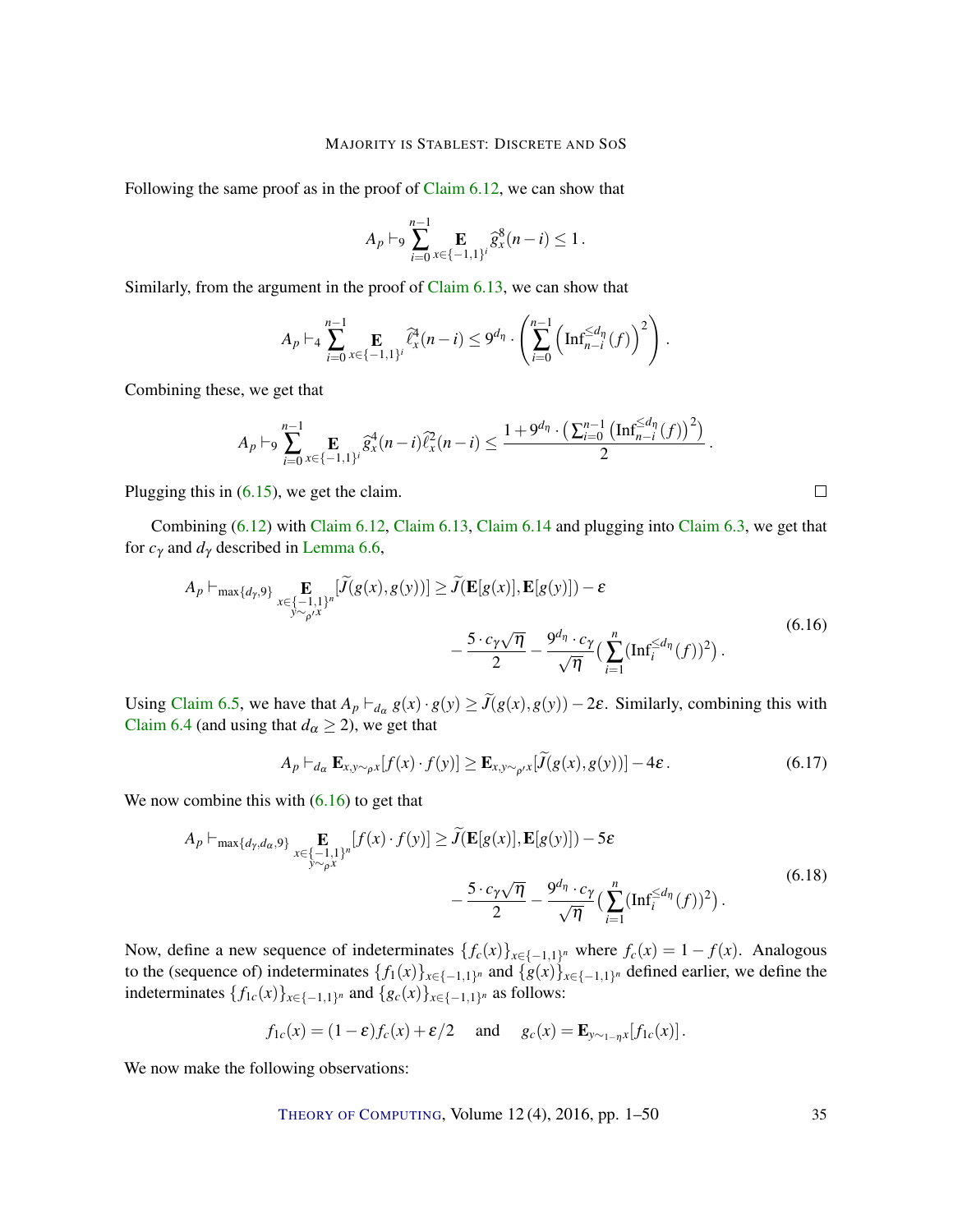- $\bullet \ \forall x \in \{-1,1\}^n, A_p \vdash_1 \forall x \in \{-1,1\}^n, \varepsilon \le g_c(x) \le (1-\varepsilon).$
- $\mathbf{E}_x[g(x)] + \mathbf{E}_x[g_c(x)] = 1.$
- For all  $i \in [n]$ ,  $\text{Inf}_{i}^{\le d_{\eta}} f = \text{Inf}_{i}^{\le d_{\eta}} f_{c}$ .

Thus, using the above, analogous to [\(6.18\)](#page-34-1), we have the following:

<span id="page-35-0"></span>
$$
A_p \vdash_{\max\{d_\gamma, d_\alpha, 9\}} \mathop{\mathbf{E}}_{x \in \{-1, 1\}^n} [f_c(x) \cdot f_c(y)] \ge \widetilde{J}(\mathbf{E}[g_c(x)], \mathbf{E}[g_c(y)]) - 5\varepsilon
$$
  

$$
- \frac{5 \cdot c_\gamma \sqrt{\eta}}{2} - \frac{9^{d_\eta} \cdot c_\gamma}{\sqrt{\eta}} \left(\sum_{i=1}^n (\text{Inf}_i^{\le d_\eta}(f_c))^2\right). \tag{6.19}
$$

Defining ξ as

$$
\xi = 5\varepsilon + \frac{5 \cdot c_\gamma \sqrt{\eta}}{2} + \frac{9^{d_\eta} \cdot c_\gamma}{\sqrt{\eta}} \left( \sum_{i=1}^n (\text{Inf}_i^{\leq d_\eta}(f))^2 \right)
$$

and summing up  $(6.18)$  and  $(6.19)$ , we get

<span id="page-35-1"></span>
$$
A_p \vdash_{\max\{d_\gamma, d_\alpha, 9\}} \mathop{\mathbf{E}}_{x \in \{-1, 1\}^n} [f(x) \cdot f(y) + (1 - f(x)) \cdot (1 - f(y))] \ge \widetilde{J}(\mathop{\mathbf{E}}[g(x)], \mathop{\mathbf{E}}[g(y)]) + \widetilde{J}(\mathop{\mathbf{E}}[1 - g(x)], \mathop{\mathbf{E}}[1 - g(y)]) - 2\xi.
$$
\n(6.20)

Next, we recall the following fact:

**Fact 6.15.** *For any*  $a \in (0,1)$  *and*  $\rho \in (-1,0)$ *,* 

$$
J_{\rho}(a,a) + J_{\rho}(1-a,1-a) \ge 2J_{\rho}(1/2,1/2) = 1 - \frac{\arccos\rho}{\pi}.
$$

As a consequence we have that for every  $x \in [\varepsilon, 1 - \varepsilon]$ ,

$$
\widetilde{J}(x,x)+\widetilde{J}(1-x,1-x)\geq 1-\frac{\arccos \rho'}{\pi}-2\varepsilon.
$$

By using [Corollary](#page-21-1) [5.13,](#page-21-1) we have that there exists  $d_{\delta} = d_{\delta}(\varepsilon, \rho')$  such that

<span id="page-35-2"></span>
$$
A_p \vdash_{d_\delta} \widetilde{J}(\mathbf{E}[g(x)], \mathbf{E}[g(y)]) + \widetilde{J}(\mathbf{E}[1 - g(x)], \mathbf{E}[1 - g(y)]) \ge 1 - \frac{\arccos \rho'}{\pi} - 4\varepsilon. \tag{6.21}
$$

 $\lambda$ 

.

Combining  $(6.20)$  and  $(6.21)$ , we get

$$
A_p \vdash_{\max\{d_\gamma, d_\alpha, d_\delta, 9\}} \mathop{\mathbf{E}}_{\substack{x \in \{-1, 1\}^n \\ y \sim_\rho x}} [f(x) \cdot f(y) + (1 - f(x)) \cdot (1 - f(y))] \ge 1 - \frac{\arccos \rho'}{\pi} - 4\varepsilon - 2\xi. \tag{6.22}
$$

From here, getting to [Theorem](#page-22-0) [6.1](#page-22-0) is pretty easy. We first note that

$$
4\varepsilon + 2\xi = 14\varepsilon + 5 \cdot c_{\gamma}\sqrt{\eta} + \frac{2 \cdot 9^{d_{\eta}} \cdot c_{\gamma}}{\sqrt{\eta}} \Big(\sum_{i=1}^{n} (\text{Inf}_{i}^{\leq d_{\eta}}(f_{c}))^{2}\Big)
$$

We now proceed as follows: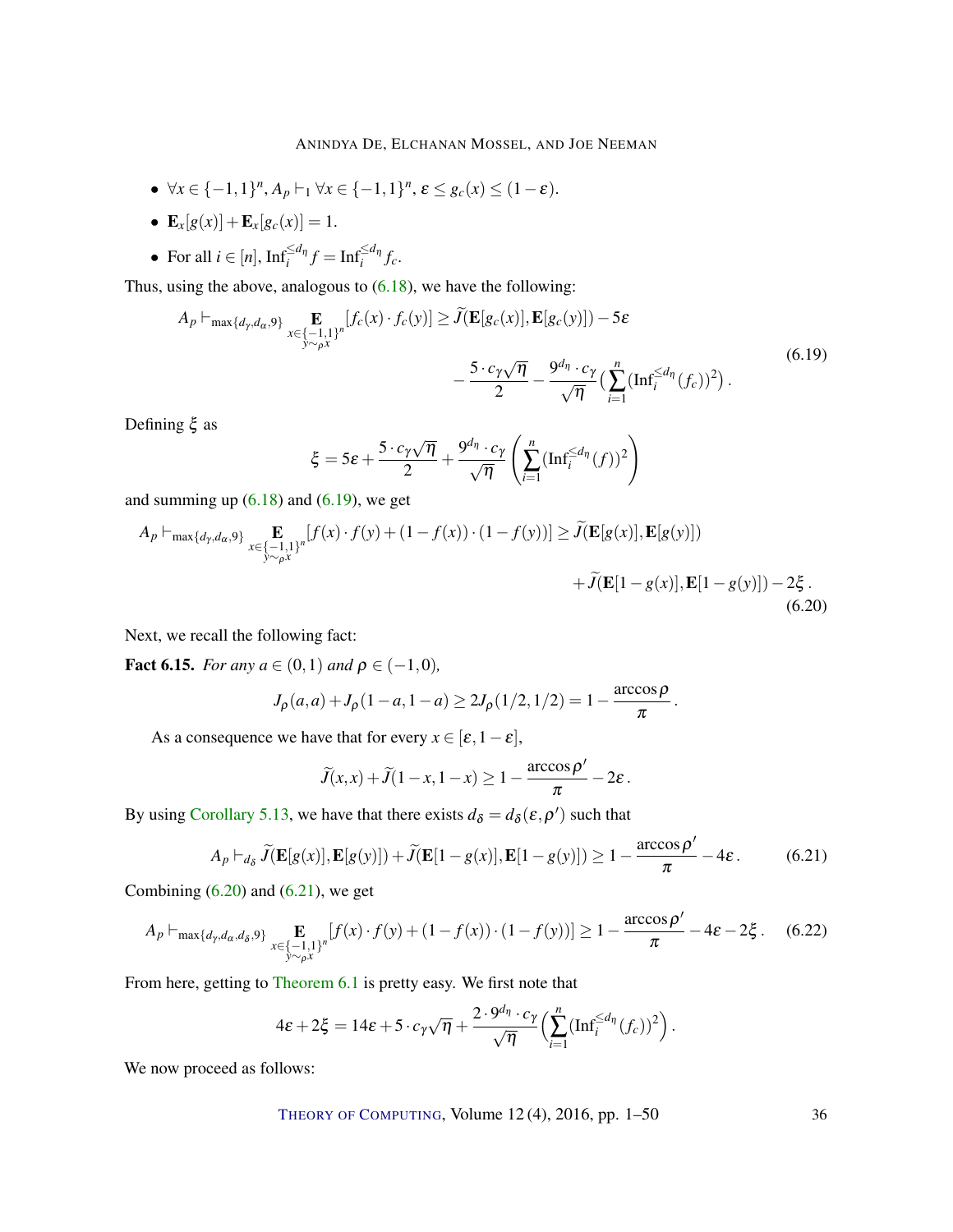- <span id="page-36-1"></span>• For the given  $\rho$  and  $\kappa$ , first we choose  $\varepsilon = \kappa/100$ . This implies that  $14 \cdot \varepsilon \le \kappa/4$ .
- Next, observe that  $c_\gamma = c_\gamma(\rho', \varepsilon)$  is a continuous function of  $\rho'$  and  $\varepsilon$ . Now, recall that  $\rho' = \frac{1}{2} \left( \frac{1}{2} \rho + \frac{1}{2} \rho + \frac{1}{2} \rho + \frac{1}{2} \rho + \frac{1}{2} \rho + \frac{1}{2} \rho + \frac{1}{2} \rho + \frac{1}{2} \rho + \frac{1}{2} \rho + \frac{1}{2} \rho + \frac{1}{$  $\rho/(1-\eta)$ . At  $\eta = 0$ ,  $\sqrt{\eta} \cdot c_{\gamma}(\rho', \varepsilon) = 0$ . Hence, there exists  $\eta_0 = \eta_0(\rho, \varepsilon, \kappa) > 0$  such that for all  $\eta \leq \eta_0$ ,  $\sqrt{\eta} \cdot c_{\gamma}(\rho', \varepsilon) \leq \kappa/32$ .
- Again, observe that for any  $\rho \in (-1,0)$  and  $\kappa > 0$ , there exists  $\eta_1 = \eta_1(\rho, \kappa) > 0$  such that for all  $\eta \leq \eta_1$ ,  $(\arccos \rho)/\pi \leq (\arccos \rho')/\pi + \kappa/4$ .

Now, choose  $\eta = \min\{\eta_0, \eta_1\}$ . With  $\eta$  and  $\varepsilon$  having been fixed in terms of  $\kappa$  and  $\rho$ , we set

$$
d_0(\kappa,\rho) = \max\{d_\gamma,d_\alpha,d_\delta,9\}, \quad c(\kappa,\rho) = \frac{2 \cdot 9^{d_\eta} \cdot c_\gamma}{\sqrt{\eta}}, \quad \text{and} \quad d_1(\kappa,\rho) = d_\eta
$$

and hence get

$$
A_p \vdash_{d_0(\kappa,\rho)} \mathop{\mathbf{E}}_{\substack{x \in \{-1,1\}^n \\ y \sim_{\rho} x}} [f(x) \cdot f(y) + (1 - f(x)) \cdot (1 - f(y))] \ge 1 - \frac{\arccos\rho}{\pi} - \kappa
$$
  
- c(\kappa,\rho) \cdot \left( \sum\_{i=1}^n (\mathrm{Inf}\_i^{\le d\_1(\kappa,\rho)}(f))^2 \right).

This finishes the proof of [Theorem](#page-22-0) [6.1.](#page-22-0)

### 7 Refuting the Khot-Vishnoi instances of MAX-CUT

In this section, we will prove the following theorem:

<span id="page-36-0"></span>**Theorem 7.1.** *Let*  $\rho \in (-1,0)$  *and*  $G_{\rho} = (V_{\rho}, E_{\rho})$  *be the* MAX-CUT *instance constructed in* [\[33\]](#page-47-1) *for the noise parameter*  $\rho$ *. Let*  $\{x_v\}_{v\in V}$  *be a sequence of indeterminates and*  $A = \bigcup_{v\in V}\{0\leq x_v\leq 1\}$ *. Then, for*  $any \delta > 0$ , there exists  $d' = d'(\delta, \rho)$  such that

$$
A \cup \left\{\mathop{\mathbf{E}}_{(u,v)\in E} x_u\cdot (1-x_v)+x_v\cdot (1-x_u)\geq \frac{1}{\pi}\arccos\rho+\delta\right\}\vdash_{d'}-1\geq 0.
$$

Note that if the graph  $G_\rho$  has a cut with  $\lambda \cdot |E|$  edges, then there is  $\{0,1\}$  assignment to the set  $\{x_v\}_{v \in V_\rho}$ such that  $\mathbf{E}_{(u,v)\in E}x_u \cdot (1-x_v)+x_v \cdot (1-x_u)=\lambda$ . Thus, [Theorem](#page-36-0) [7.1](#page-36-0) shows that for any  $\delta > 0$ , there is constant degree (dependent just on  $\delta$  and  $\rho$ ) SoS refutation for the assertion that the size of the fractional max-cut of  $G_\rho$  exceeds  $(1/\pi)$  arccos  $\rho + \delta$ . This theorem is essentially tight as it is known that the size of max-cut in  $G_{\rho}$  is at least  $(1/\pi)$  arccos $\rho - o(1)$ . Thus, a constant number of rounds of the Lasserre hierarchy computes the value of max-cut in  $G_{\rho}$  (nearly) optimally.

To understand the significance of this result, we recall that O'Donnell and Zhou [\[49\]](#page-48-6) had proved the same result with  $(1/\pi)$  arccos  $\rho + \delta$  replaced by

$$
\frac{1}{2} - \frac{\rho}{\pi} - \left(\frac{1}{2} - \frac{1}{\pi}\right) \cdot \rho^3.
$$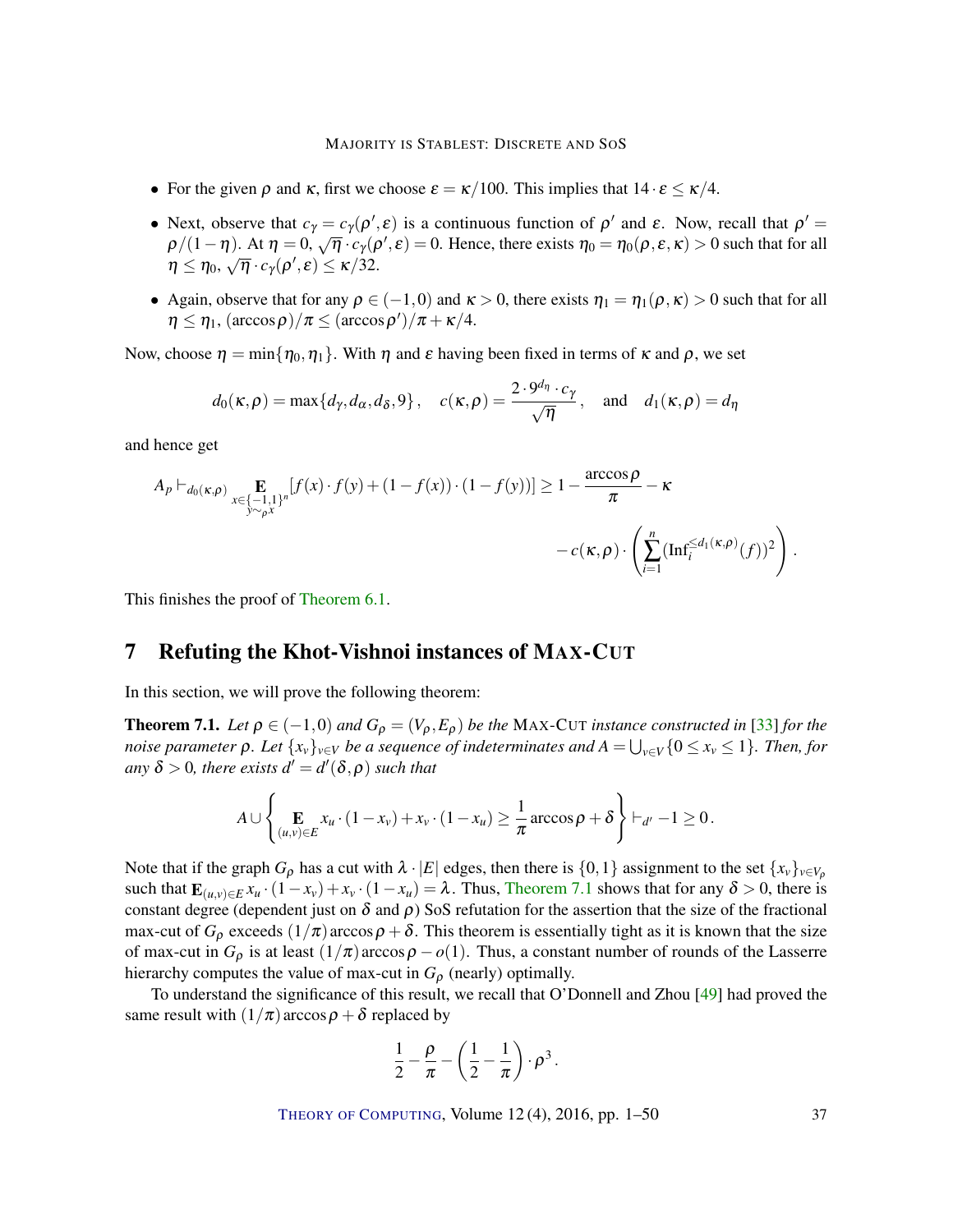<span id="page-37-2"></span>While this does show that a constant number of rounds of Lasserre does better than the basic SDP on the KV MAX-CUT instances, the question of whether with a constant number of rounds of Lasserre, the integrality gap on these instances can come arbitrarily close to 1 remained open. [Theorem](#page-36-0) [7.1](#page-36-0) answers this question in the affirmative.

The main technical component that O'Donnell and Zhou use in the proof of their analogue of [Theorem](#page-36-0) [7.1](#page-36-0) is the following theorem.

<span id="page-37-0"></span>**Theorem 7.2.** [\[49\]](#page-48-6) Let  $\{f(x)\}_{x\in\{-1,1\}^n}$  be a sequence of indeterminates and let  $A = \bigcup_{x\in\{-1,1\}^n} \{0 \leq x\}$  $f(x) \leq 1$ *}. Then, for any*  $\delta > 0$  *and*  $\rho \in (-1,0)$ *,* 

$$
A\vdash_{O(1/\delta^2)} \mathrm{Stab}_{\rho}(f) \geq K(\rho) - \delta - 2^{O(1/\delta^2)} \cdot \left(\sum_{i=1}^n \widehat{f}^4(i)\right).
$$

*where*

$$
K(\rho) = \frac{1}{2} + \frac{\rho}{\pi} + \left(\frac{1}{2} - \frac{1}{\pi}\right) \cdot \rho^3.
$$

Further, they apply this theorem essentially in a black-box manner. The main idea behind strengthening the O'Donnell-Zhou result is that [Theorem](#page-22-0) [6.1](#page-22-0) is a strengthening of [Theorem](#page-37-0) [7.2.](#page-37-0) Thus, we seek to follow the same steps as in [\[49\]](#page-48-6) except we will use replace the application of [Theorem](#page-37-0) [7.2](#page-37-0) by [Theorem](#page-22-0) [6.1.](#page-22-0) As [Theorem](#page-36-0) [7.1](#page-36-0) can be proved by just following the steps in [\[49\]](#page-48-6) (and applying [Theorem](#page-22-0) [6.1\)](#page-22-0), we will not give its complete proof here. However, to help the reader, we do describe some of the important steps.

**Unique Games.** We begin by recalling the description of instances of UNIQUE-GAMES (UG) (see [\[30\]](#page-47-0)). A UG instance consists of:

- an undirected graph  $G = (V, E)$ ;
- a probability distribution  $\mathcal E$  on tuples of the form  $((u, v), \pi_{(u,v)})$  where  $(u, v) \in E$  and  $\pi_{(u,v)} : [k] \to [k]$ is a permutation.

Further, the weighted graph on *G* defined by  $\mathcal E$  is regular. Also, [k] is said to be the alphabet of the UNIQUE GAMES instance. The objective is to get a mapping  $L: V \to [k]$  so as to maximize the following quantity:

$$
\mathbf{v}(G,\mathcal{E}) := \mathbf{Pr}_{(u,v,\pi_{(u,v)}) \in \mathcal{E}}[\mathcal{L}(v) = \pi_{(u,v)}(\mathcal{L}(u))].
$$

The quantity  $v(G, \mathcal{E})$  is said to be the value of the instance. Let  $\mathcal{E}_u$  denote the marginal distribution on  $(v, \pi)$  when the first vertex is conditioned to be *u*. We next consider the SoS formulation for the UG instance described above. It is slightly different from the "obvious" formulation and follows the formulation in [\[49\]](#page-48-6). To motivate the formulation, we first state the following claim without proof. The proof can be found in [\[49\]](#page-48-6).

<span id="page-37-1"></span>**Claim 7.3.** *Let*  $(G, \mathcal{E})$  *be a* UNIQUE GAMES *instance as defined above. Let*  $\{x_{v,i}\}_{v \in V, i \in [k]}$  *be a set of real numbers satisfying the following conditions:*

• *For all*  $v \in V$ *,*  $i \in [k]$ *,*  $x_v$ *,*  $> 0$ *.*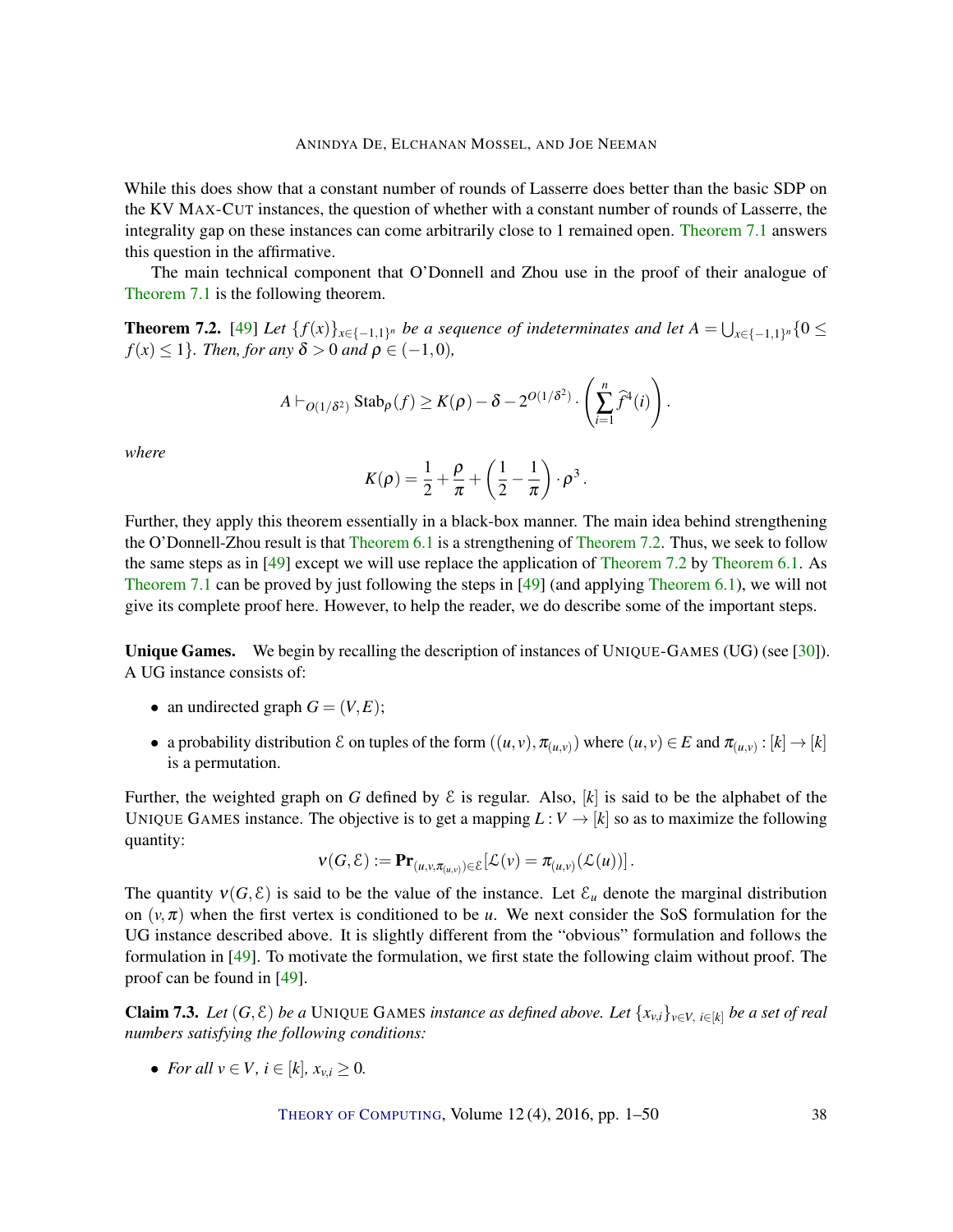<span id="page-38-2"></span>• For all 
$$
v \in V
$$
,  $\sum_{i \in [k]} x_{v,i} \leq 1$ .

*If*  $v(G, \mathcal{E}) \leq \beta$ *, then* 

$$
\mathop{\mathbf{E}}_{u \in V} \left[ \sum_{i=1}^k \left( \mathop{\mathbf{E}}_{(v, \pi_{(u,v)}) \in \mathcal{E}_u} x_{v, \pi_{(u,v)}(i)} \right)^2 \right] \leq 4\beta.
$$

Let  $\{x_{v,i}\}_{v \in V, i \in [k]}$  be a set of indeterminates. Inspired by [Claim](#page-37-1) [7.3,](#page-37-1) we make the following definition.

**Definition 7.4.** Given a UG instance  $(G, \mathcal{E})$  with alphabet size k, there is a degree- $d$  SOS refutation for optimum  $β$  if

$$
A_p \bigcup \left\{ \mathop{\mathbf{E}}_{u \in V} \left[ \sum_{i=1}^k \left( \mathop{\mathbf{E}}_{(v, \pi_{u,v}) \in \mathcal{E}_u} x_{v, \pi_{u,v}(i)} \right)^2 \right] \geq \beta \right\} \vdash_d -1 \geq 0.
$$

where

$$
A_{p} = \bigcup_{v \in V, i \in [k]} \{x_{v,i} \ge 0\} \cup \bigcup_{v \in V} \left\{ \sum_{i \in [k]} x_{v,i} \le 1 \right\}.
$$

Before we go ahead, we recall that for any  $\eta \in (0,1)$  and  $N \in \mathbb{N}$  (which is a power of 2), [\[33\]](#page-47-1) construct UG instances over  $2^N/N$  vertices, alphabet size *n* such that optimal value of the instance is bounded by *N*<sup>−η</sup>.<sup>2</sup> Modifying the result from [\[3\]](#page-45-2), O'Donnell and Zhou [\[49\]](#page-48-6) show the following (Lemma 8.7 in [49]):

<span id="page-38-1"></span>**Theorem 7.5.** Let  $\eta \in (0,1)$  and *N* be a power of 2 and let  $(V,\mathcal{E})$  be the corresponding instances of UG *constructed in [\[33\]](#page-47-1). Then, there is a degree-* $4$  *SoS refutation for optimum*  $\beta = N^{-\Omega(\eta)}$ *.* 

We next describe the reduction from [\[30\]](#page-47-0) of UG to MAX-CUT. The reduction is parameterized by a "correlation" value  $\rho \in (-1,0)$ . Given the instance of UG described above, the set of vertices in the corresponding MAX-CUT instance is given by  $V' = V \times \{-1,1\}^k$ . Further, the probability distribution  $\mathcal{E}_{\rho,k}$  over the edges is given by the following sampling procedure:

- Choose *u* ∼ *V* uniformly at random.
- Choose  $(u, v_1, \pi_{(u, v_1)})$  and  $(u, v_2, \pi_{(u, v_2)})$  independently from the distribution  $\mathcal{E}_u$ .
- Choose  $x \in \{-1, 1\}^k$  and  $y \sim_\rho x$ .
- Output vertices  $((v_1, \pi_{(u,v_1)}(x)), (v_2, \pi_{(u,v_2)}(y))).$

We also have the following simple claim from [\[30\]](#page-47-0):

<span id="page-38-0"></span>**Claim 7.6.** *Let*  $G' = (V', \mathcal{E}_{\rho,k})$  *be an instance of* MAX-CUT *described above. Consider a partition of the* graph *G'* (into two sets) specified by a collection of functions  $\{f_v: \{-1,1\}^k \to \{0,1\}\}$ . Then, the value *of cut defined by this partition is*  $1 - \mathbf{E}_{u \in V}[\text{Stab}_{\rho}(g_u)]$  *where* 

$$
g_u: \{-1,1\}^k \to [0,1] \quad \text{is defined as} \quad g_u(x) = \mathop{\mathbf{E}}_{(v,\pi)\in\mathcal{E}_u}[f_v(\pi(x))].
$$

<sup>&</sup>lt;sup>2</sup>Of course, the interesting part is that [\[33\]](#page-47-1) shows that the standard SDP relaxation on this instance has value  $1-\eta$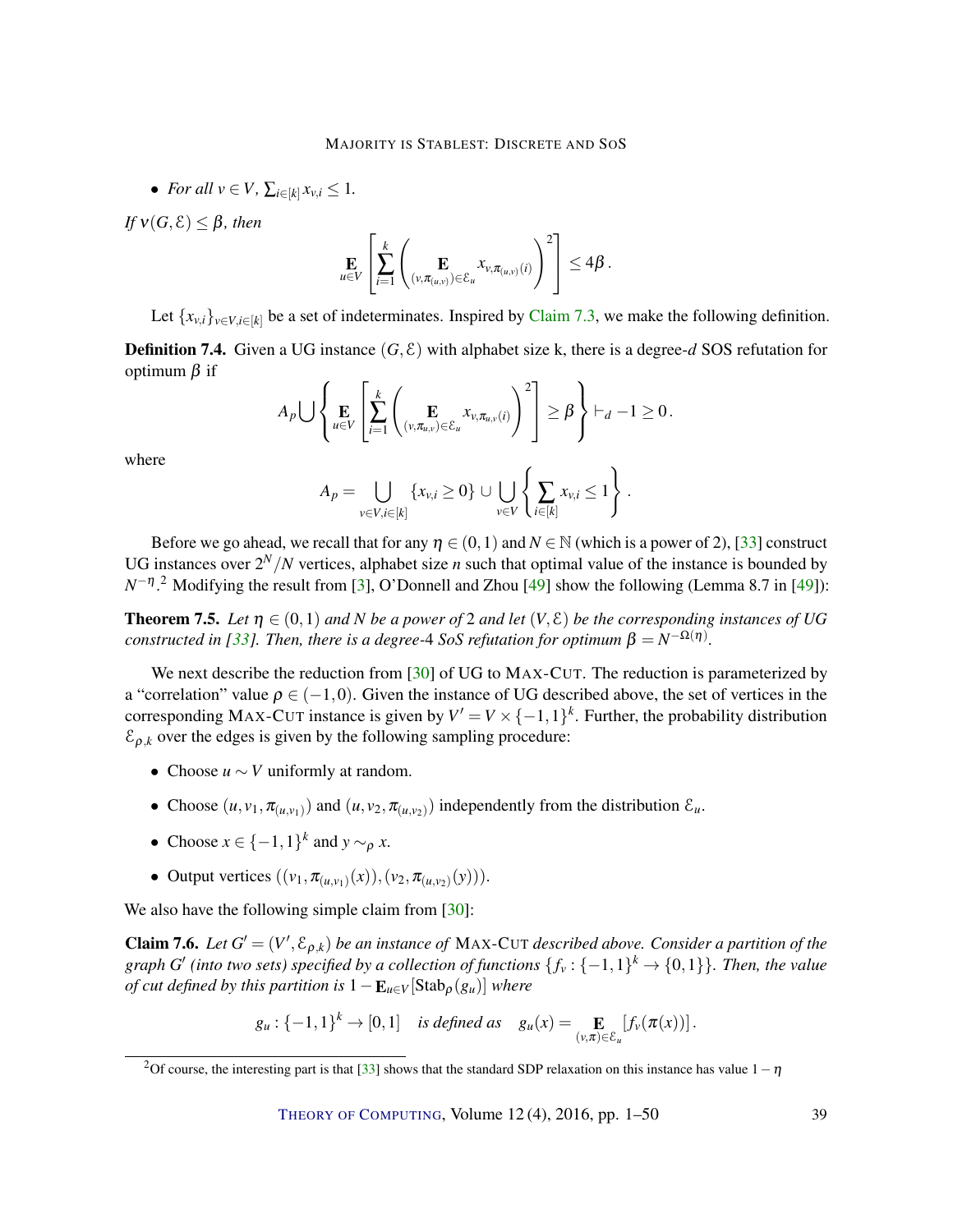<span id="page-39-1"></span>Having described the reduction from UNIQUE GAMES to MAX-CUT, we now consider the SoS relaxation of the MAX-CUT instance defined by  $V'$  and  $\mathcal{E}_{\rho,k}$ . In particular, we have an indeterminate  $f_v(z)$  for every  $v \in V$  and  $z \in \{-1,1\}^k$ . The constraint set  $A_m$  is given by

$$
A_m = \bigcup_{v \in V} \bigcup_{z \in \{-1,1\}^k} \{0 \leq f_v(z) \leq 1\}.
$$

Given [Claim](#page-38-0) [7.6,](#page-38-0) we can say that there is a degree-d SoS refutation for the value of the max-cut in this graph exceeding β if

$$
A_m \cup \{1 - \underset{u \in V}{\mathbf{E}} [\text{Stab}_{\rho}(g_u)] \geq \beta\} \vdash_d -1 \geq 0.
$$

Note that  $\text{Stab}_{\rho}(g_u)$  is defined in terms of the indeterminates  $\{0 \le f_v(z) \le 1\}_{v \in V, z \in \{-1,1\}^k}$  in the obvious way (*g<sup>u</sup>* is a homogeneous linear form in these indeterminates). The following claim (proven by O'Donnell and Zhou [\[49\]](#page-48-6)) shows the connection between SoS refutation for UNIQUE GAMES instances and SoS refutation for MAX-CUT instances obtained after the [\[30\]](#page-47-0) reduction.

<span id="page-39-0"></span>Claim 7.7. *Let* (*G*,E) *be a* UNIQUE GAMES *instance with a degree* 4 *SoS refutation for optimum* β *and g*(*u*) *be the corresponding indeterminates obtained after the [\[30\]](#page-47-0) reduction. Then,*

$$
A_m \cup \left\{1 - \underset{u \in V}{\mathbf{E}} \left[ \text{Stab}_{\rho}(g_u)\right] \ge K(\rho) - \delta - 2^{O(1/\delta^2)} \beta\right\} \vdash_{O(1/\delta^2) + 4} -1 \ge 0. \tag{7.1}
$$

This implies that if the reduction from [\[30\]](#page-47-0) is applied on the instances from [Theorem](#page-38-1) [7.5,](#page-38-1)

$$
A_m \cup \left\{1-\mathop{\mathbf{E}}_{u \in V} [\text{Stab}_{\rho}(g_u)] \geq K(\rho) - \delta - 2^{O(1/\delta^2)} \cdot N^{-\Omega(\eta)} \right\} \vdash_{O(1/\delta^2) + 4} -1 \geq 0.
$$

The proof of [Claim](#page-39-0) [7.7](#page-39-0) is reasonably straightforward and goes by proving SoS versions of many analytic statements and inequalities including use of [Theorem](#page-37-0) [7.2.](#page-37-0) If we follow the exact same steps but use [Theorem](#page-22-0) [6.1](#page-22-0) instead of [Theorem](#page-37-0) [7.2,](#page-37-0) we get the following claim.

Claim 7.8. *Let* (*G*,E) *be a* UNIQUE GAMES *instance with a degree* 4 *SoS refutation for optimum* β *and g*(*u*) *be the corresponding indeterminates obtained after the [\[30\]](#page-47-0) reduction. Then,*

$$
A_m \cup \left\{ 1 - \underset{u \in V}{\mathbf{E}} \left[ \text{Stab}_{\rho}(g_u) \right] \geq \left( \arccos \rho \right) / \pi - \delta - d_1(\delta, \rho) c(\delta, \rho) \cdot \beta \right\} \vdash_{d_0(\delta, \rho) + 4} -1 \geq 0. \tag{7.2}
$$

We do not repeat the steps here as it is identical to the proof of [Claim](#page-39-0) [7.7.](#page-39-0) Using  $\beta = N^{-\Omega(\eta)}$ , we get [Theorem](#page-36-0) [7.1.](#page-36-0)

### Acknowledgements

We thank Ryan O'Donnell and Yuan Zhou for sharing the manuscript [\[49\]](#page-48-6). We thank the anonymous reviewers for their helpful comments.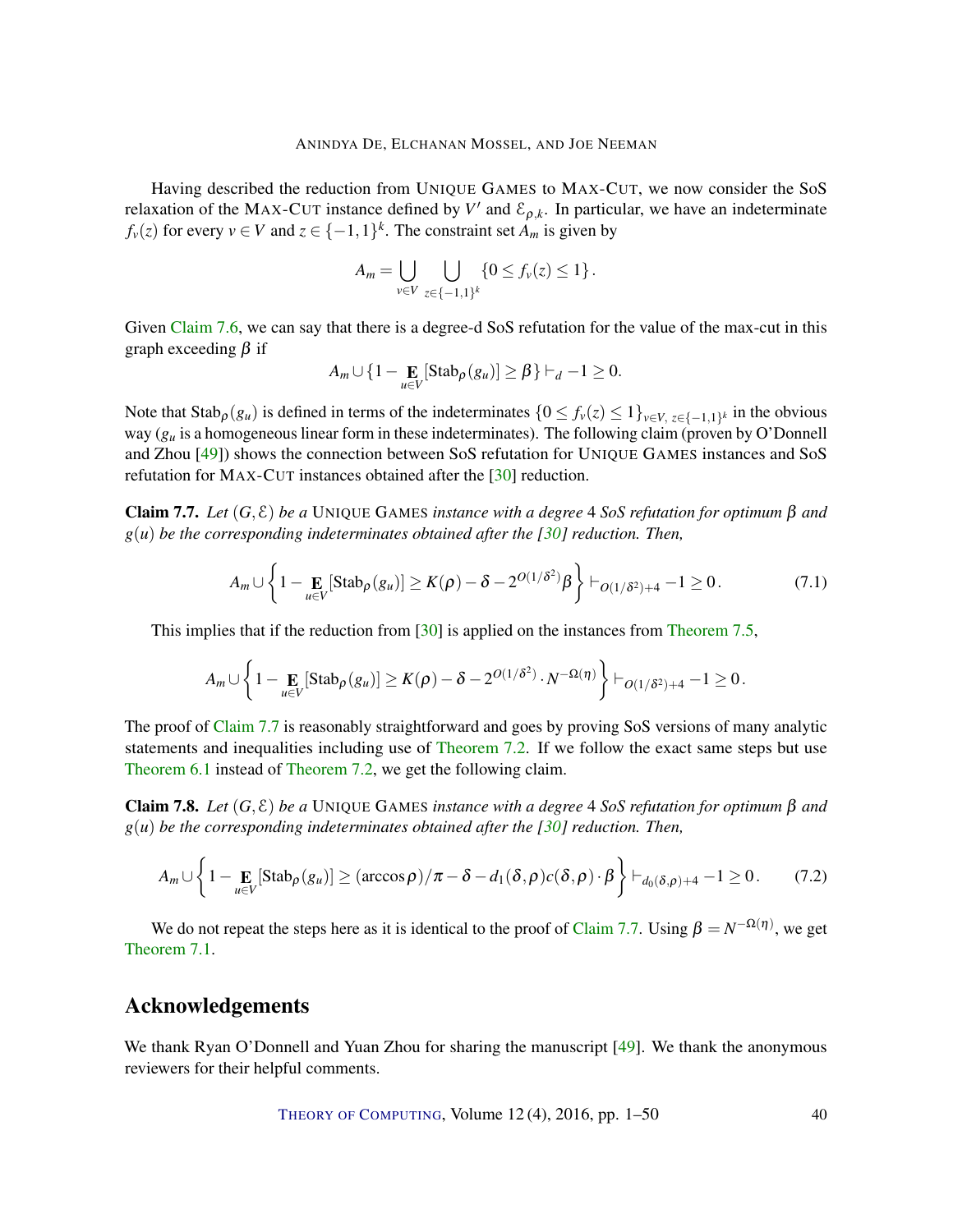## A Facts regarding *J*<sup>ρ</sup>

Here we collect various facts about the function

$$
J_{\rho}(x, y) = \Pr[X \le \Phi^{-1}(x), Y \le \Phi^{-1}(y)],
$$

where

$$
(X,Y) \sim \mathcal{N}\left(0, \begin{pmatrix} 1 & \rho \\ \rho & 1 \end{pmatrix}\right).
$$

As is standard, we will use  $\phi$  to denote the density of the standard normal distribution. These calculations all follow from elementary calculus.

**Claim 2.6.** *For any*  $(x, y) \in (0, 1)^2$  *and*  $0 \le \sigma \le \rho$ ,  $M_{\rho\sigma}(x, y)$  *is a negative semidefinite matrix. Likewise, if*  $\rho \le \sigma \le 0$ , then  $M_{\rho\sigma}(x, y)$  *is a positive semidefinite matrix.* 

*Proof.* Towards proving this, note that we can define  $Y = \rho \cdot X + \sqrt{1-\rho^2} \cdot Z$  where  $Z \sim \mathcal{N}(0,1)$  is an independent normal. Also, let us define  $\Phi^{-1}(x) = s$  and  $\Phi^{-1}(y) = t$ . For  $s, t \in \mathbb{R}$ , define  $K_{\rho}(s, t)$  as

$$
K_{\rho}(s,t) = \mathbf{Pr}_{X,Y}[X \leq s, Y \leq t] = \mathbf{Pr}_{X,Z}[X \leq s, Z \leq (t - \rho \cdot X) / \sqrt{1 - \rho^2}].
$$

Note that for the aforementioned relations between *x*, *y*, *s* and *t*,  $K_{\rho}(s,t) = J_{\rho}(x,y)$ . Note that

<span id="page-40-0"></span>
$$
K_{\rho}(s,t) = \int_{s'=-\infty}^{s} \phi(s') \int_{t'=-\infty}^{(t-\rho \cdot s')/\sqrt{1-\rho^2}} \phi(t')ds'dt'.
$$
 (A.1)

This implies that

$$
\frac{\partial K_{\rho}(s,t)}{\partial s} = \phi(s) \int_{t'=-\infty}^{(t-\rho\cdot s)/\sqrt{1-\rho^2}} \phi(t')dt'.
$$

By chain rule, we get that

$$
\frac{\partial J_{\rho}(x,y)}{\partial x} = \frac{\partial K_{\rho}(s,t)}{\partial s} \cdot \frac{\partial s}{\partial x}.
$$

By elementary calculus, it follows that

$$
\frac{d\Phi^{-1}(x)}{dx} = \frac{1}{\phi(\Phi^{-1}(x))} \quad \Rightarrow \quad \frac{\partial s}{\partial x} = \frac{1}{\phi(\Phi^{-1}(x))} = \frac{1}{\phi(s)}.
$$

Thus,

$$
\frac{\partial J_{\rho}(x,y)}{\partial x} = \int_{t'=-\infty}^{(t-\rho\cdot s)/\sqrt{1-\rho^2}} \phi(t')dt'.
$$

Thus, we next get that

$$
\frac{\partial^2 J_{\rho}(x, y)}{\partial x^2} = \frac{\partial^2 J_{\rho}(x, y)}{\partial x \partial s} \cdot \frac{\partial s}{\partial x} = \phi \left( \frac{t - \rho \cdot s}{\sqrt{1 - \rho^2}} \right) \cdot \frac{-\rho}{\sqrt{1 - \rho^2}} \cdot \frac{1}{\phi(s)}
$$

$$
= \phi \left( \frac{\Phi^{-1}(y) - \rho \cdot \Phi^{-1}(x)}{\sqrt{1 - \rho^2}} \right) \cdot \frac{-\rho}{\sqrt{1 - \rho^2}} \cdot \frac{1}{\phi(s)}.
$$

$$
\frac{\partial^2 J_{\rho}(x, y)}{\partial x \partial y} = \frac{\partial^2 J_{\rho}(x, y)}{\partial x \partial t} \cdot \frac{\partial t}{\partial y} = \phi \left( \frac{\Phi^{-1}(y) - \rho \cdot \Phi^{-1}(x)}{\sqrt{1 - \rho^2}} \right) \cdot \frac{1}{\sqrt{1 - \rho^2}} \cdot \frac{1}{\phi(t)}
$$

THEORY OF C[OMPUTING](http://dx.doi.org/10.4086/toc), Volume 12 (4), 2016, pp. 1–50 41

.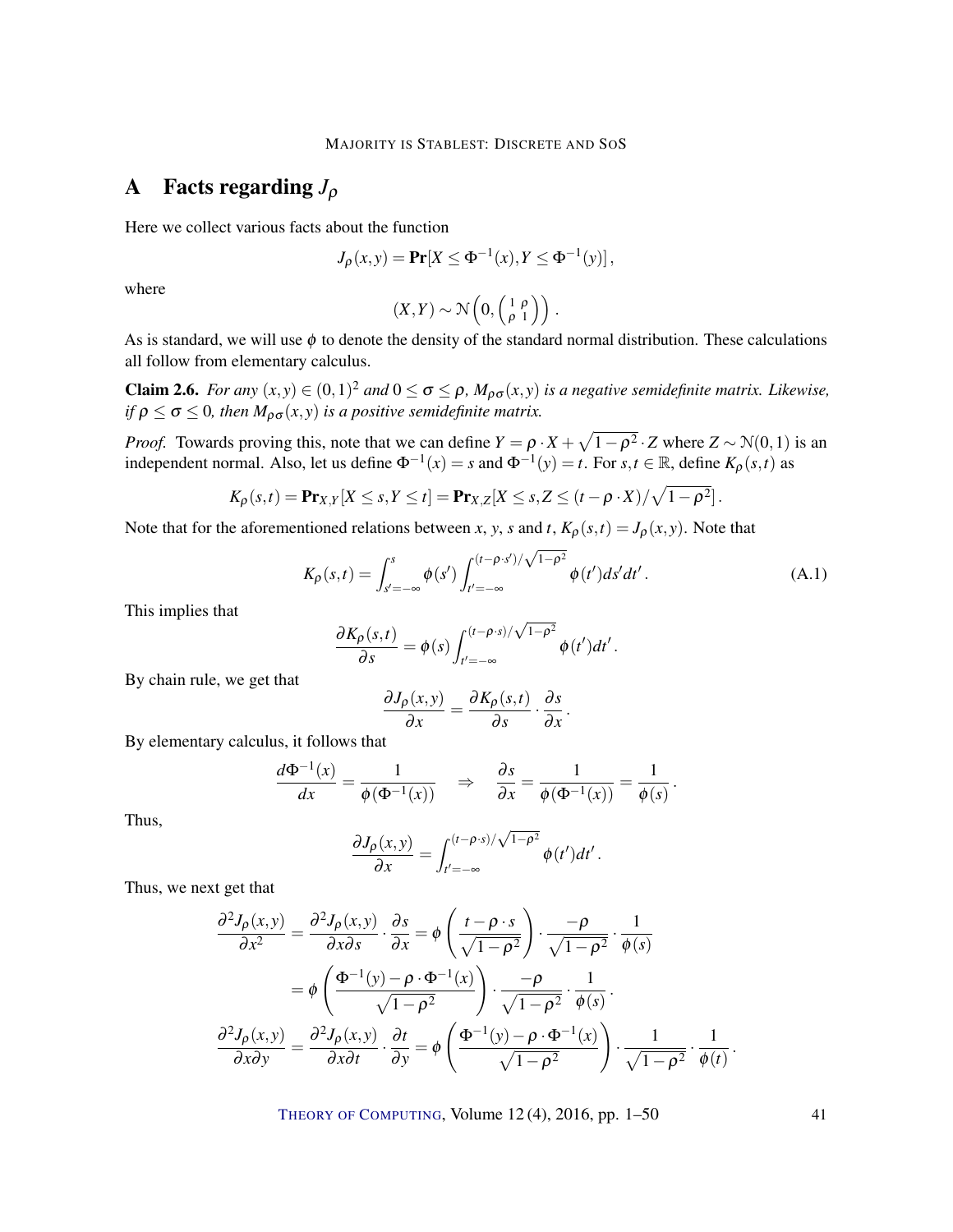Because we know that  $(X, Y) \sim (Y, X)$ , by symmetry, we can conclude that

$$
\frac{\partial^2 J_{\rho}(x,y)}{\partial y^2} = \phi \left( \frac{\Phi^{-1}(x) - \rho \cdot \Phi^{-1}(y)}{\sqrt{1 - \rho^2}} \right) \cdot \frac{-\rho}{\sqrt{1 - \rho^2}} \cdot \frac{1}{\phi(t)},
$$

and likewise,

$$
\frac{\partial^2 J_{\rho}(x,y)}{\partial y \partial x} = \phi \left( \frac{\Phi^{-1}(x) - \rho \cdot \Phi^{-1}(y)}{\sqrt{1 - \rho^2}} \right) \cdot \frac{1}{\sqrt{1 - \rho^2}} \cdot \frac{1}{\phi(s)}.
$$

It is obvious now that

$$
\frac{\partial^2 J_{\rho}(x,y)}{\partial x^2} \cdot \frac{\partial^2 J_{\rho}(x,y)}{\partial y^2} - \rho^2 \left( \frac{\partial^2 J_{\rho}(x,y)}{\partial x \partial y} \right)^2 = 0.
$$

Now, suppose that  $|\sigma| \leq |\rho|$ . Then

$$
\det(M_{\rho\sigma}(x,y)) = \frac{\partial^2 J_{\rho}(x,y)}{\partial x^2} \cdot \frac{\partial^2 J_{\rho}(x,y)}{\partial y^2} - \sigma^2 \left(\frac{\partial^2 J_{\rho}(x,y)}{\partial x \partial y}\right)^2 \ge 0.
$$

If  $\rho \ge 0$  then the diagonal of  $M_{\rho\sigma}(x, y)$  is non-positive, and it follows that  $M_{\rho\sigma}(x, y)$  is negative semidefinite. If  $\rho \le 0$  then the diagonal is non-negative and so  $M_{\rho\sigma}(x, y)$  is positive semidefinite.  $\Box$ 

**Claim 2.7.** *For any*  $-1 < \rho < 1$ *, there exists*  $C(\rho) > 0$  *such that for any*  $i, j \ge 0$ *,*  $i + j = 3$ *,* 

$$
\left|\frac{\partial^3 J_{\rho}(x,y)}{\partial x^i \partial y^j}\right| \leq C(\rho) \left(xy(1-x)(1-y)\right)^{-C(\rho)}.
$$

*Further, the function*  $C(\rho)$  *can be chosen so that it is continuous for*  $\rho \in (-1,1)$ *.* 

*Proof.* As before, we set  $\Phi^{-1}(x) = s$  and  $\Phi^{-1}(y) = t$ . From the proof of [Claim](#page-8-1) [2.6,](#page-8-1) we see that

$$
\frac{\partial^2 J_{\rho}(x, y)}{\partial x^2} = \phi \left( \frac{\Phi^{-1}(y) - \rho \cdot \Phi^{-1}(x)}{\sqrt{1 - \rho^2}} \right) \cdot \frac{-\rho}{\sqrt{1 - \rho^2}} \cdot \frac{1}{\phi(s)}.
$$

To compute the third derivatives of *J*, recall that

$$
\frac{\partial s}{\partial x} = \frac{1}{\phi(s)} \quad \text{and} \quad \frac{\partial t}{\partial y} = \frac{1}{\phi(t)},
$$

<span id="page-41-0"></span>we have

$$
\frac{\partial^3 J_{\rho}(x, y)}{\partial x^3} = \frac{\rho}{(1 - \rho^2)^{3/2}} \frac{\rho t + (2\rho^2 - 1)s}{\phi(s)} \exp\left(-\frac{t^2 - 2\rho st + (2\rho^2 - 1)s^2}{2(1 - \rho^2)}\right)
$$
  
= 
$$
\frac{\sqrt{2\pi}\rho}{(1 - \rho^2)^{3/2}} (\rho t + (2\rho^2 - 1)s) \exp\left(-\frac{t^2 - 2\rho st + (3\rho^2 - 2)s^2}{2(1 - \rho^2)}\right).
$$
 (A.2)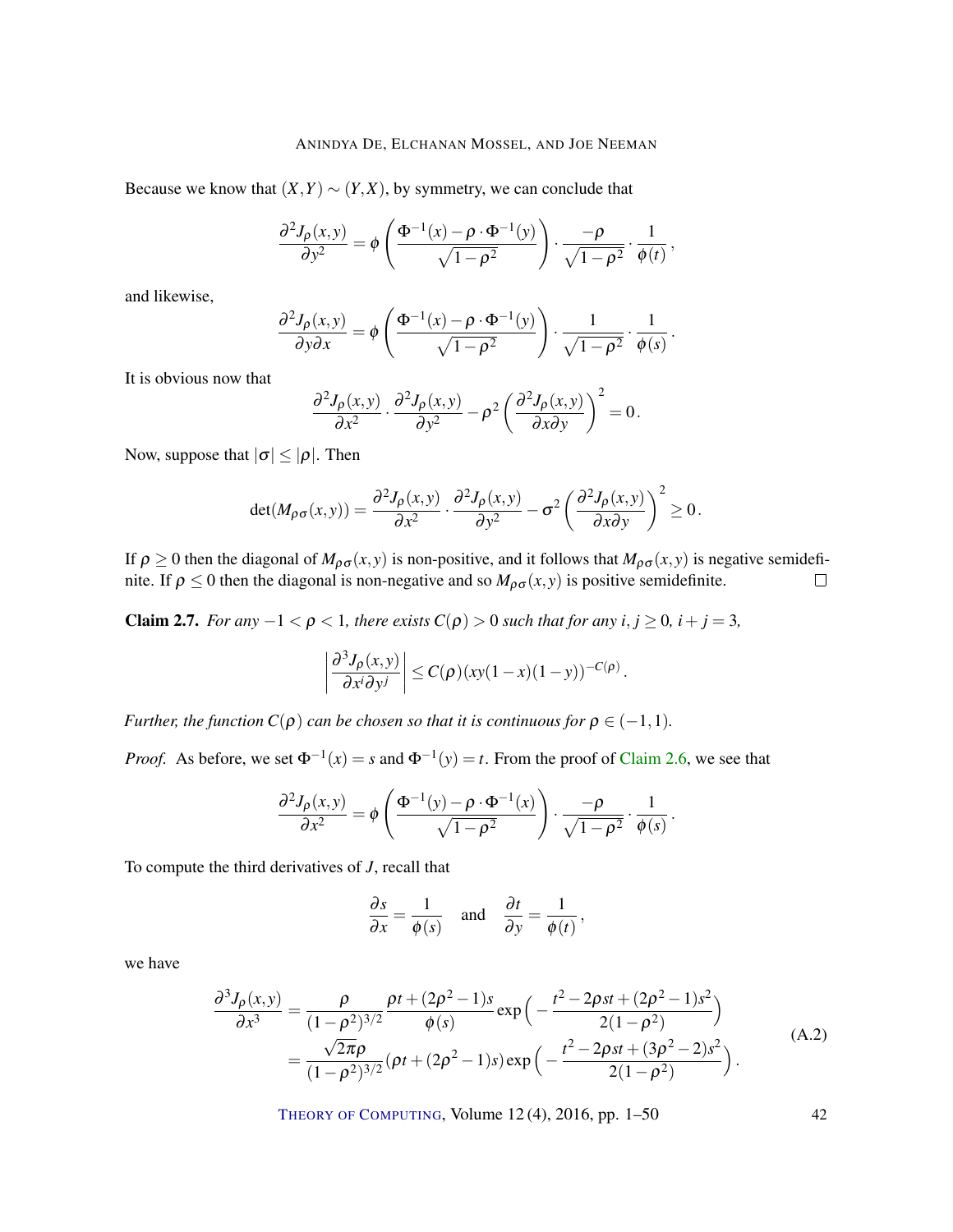Now,  $\Phi^{-1}(x) \sim$  $\sqrt{2 \log x}$  as  $x \to 0$ ; hence there is a constant *C* such that  $\Phi^{-1}(x) \leq C$ √  $\overline{\log x}$  for all  $x \leq 1/2$ . Hence,  $\exp(s^2) \leq x^{-C}$  for all  $x \leq 1/2$ ; by symmetry,  $\exp(s^2) \leq (x(1-x))^{-C}$  for all  $x \in (0,1)$ . Therefore

$$
\exp\left(-\frac{t^2 - 2\rho st + (3\rho^2 - 2)s^2}{2(1 - \rho^2)}\right) = e^{-\frac{t^2}{2(1 - \rho^2)}} e^{\frac{\rho st}{1 - \rho^2}} e^{\frac{(2 - 3\rho^2)s^2}{2(1 - \rho^2)}}
$$
  
 
$$
\leq e^{-\frac{t^2}{2(1 - \rho^2)}} e^{\frac{\rho(s^2 + t^2)}{2(1 - \rho^2)}} e^{\frac{(2 - 3\rho^2)s^2}{2(1 - \rho^2)}}
$$
  
 
$$
\leq \left(x(1 - x)y(1 - y)\right)^{-\frac{\rho}{2(1 - \rho^2)}} \left(x(1 - x)\right)^{-\frac{2 - 3\rho^2}{2(1 - \rho^2)}}.
$$
 (A.3)

<span id="page-42-1"></span>Further, using  $\exp(s^2) \le x^{-C}$  and  $\exp(t^2) \le y^{-C}$ ,  $\rho t + (2\rho^2 - 1)s \le 4(xy)^{-C}$ . As a consequence, applying this to [\(A.2\)](#page-41-0), we see that there is a constant  $C(\rho) > 0$ ,

$$
\left|\frac{\partial^3 J_{\rho}(x,y)}{\partial x^3}\right| \leq C(\rho) \big(x(1-x)y(1-y)\big)^{-C(\rho)}.
$$

The other third derivatives are similar:

$$
\frac{\partial^3 J_{\rho}(x,y)}{\partial x^2 \partial y} = \frac{\sqrt{2\pi}\rho}{(1-\rho^2)^{3/2}}(t-2\rho s) \exp\left(-\frac{(2\rho^2-1)t^2-2\rho s t+(2\rho^2-1)s^2}{2(1-\rho^2)}\right).
$$

By the same steps that led to  $(A.3)$ , we get

$$
\left|\frac{\partial^3 J_{\rho}(x,y)}{\partial x^2 \partial y}\right| \le C(\rho) \big(x(1-x)y(1-y)\big)^{-C(\rho)}
$$

(for a slightly different  $C(\rho)$ ). The bounds on  $\partial^3 J/\partial y^2 \partial x$  and  $\partial^3 J/\partial x^3$  then follow because *J* is symmetric in *x* and *y*.

The fact that  $C(\rho)$  can be chosen so that it is continuous for  $\rho \in (-1,1)$  is obvious from the discussion above.  $\Box$ 

<span id="page-42-0"></span>**Claim A.1.** *For any*  $x, y \in (0, 1)$ *,* 

$$
\left|\frac{\partial J_{\rho}(x,y)}{\partial \rho}\right| \le (1-\rho^2)^{-3/2}.
$$

*Proof.* We begin from  $(A.1)$ , but this time we differentiate with respect to  $\rho$ :

$$
\frac{\partial K_{\rho}(s,t)}{\partial \rho} = -\frac{1}{(1-\rho^2)^{3/2}} \int_{s'=-\infty}^{s} \phi(s') \phi\left(\frac{t-\rho s'}{\sqrt{1-\rho^2}}\right) ds'.
$$

Since  $Range(\phi) \subset (0,1]$  and  $\int_{s'} \phi(s')ds' = 1$ , it follows that

$$
\left|\frac{\partial K_{\rho}(s,t)}{\partial \rho}\right| \le (1-\rho^2)^{-3/2}
$$

.

Since

$$
\frac{\partial J_{\rho}(s,t)}{\partial \rho} = \frac{\partial K_{\rho}(\Phi^{-1}(x), \Phi^{-1}(y))}{\partial \rho},
$$

the proof is complete.

THEORY OF C[OMPUTING](http://dx.doi.org/10.4086/toc), Volume 12 (4), 2016, pp. 1–50 43

 $\Box$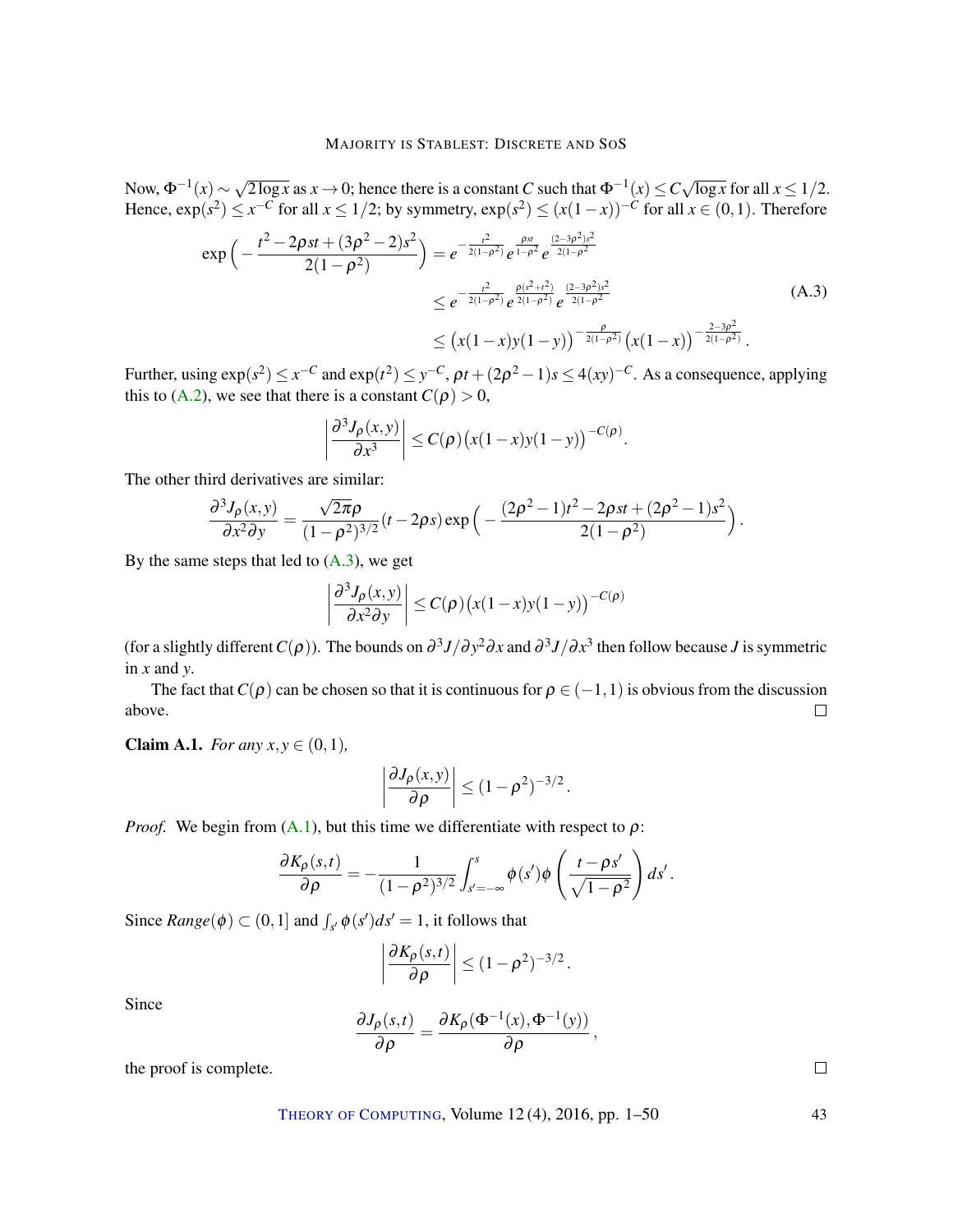<span id="page-43-3"></span>We also state the following useful claim without a proof. The proof is obvious from the calculations in the proofs of [Claim](#page-8-1) [2.6](#page-8-1) and [Claim](#page-8-2) [2.7.](#page-8-2)

<span id="page-43-2"></span>**Claim A.2.** *For any*  $\rho \in (-1,1)$ *,*  $\varepsilon > 0$  *there exists a continuous function*  $\gamma(\rho, \varepsilon)$  *such that for any*  $(x, y) \in [\varepsilon, 1-\varepsilon]^2$  *and*  $1 \le i + j \le 3$ ,

$$
\left|\frac{\partial^{i+j}J_{\rho}(x,y)}{\partial^i x \partial^j y}\right| \leq \gamma(\rho, \varepsilon).
$$

### B Approximation by polynomials

<span id="page-43-0"></span>**Claim B.1.** *For any*  $\rho \in (-1,1)$  *and any*  $\delta > 0$ *, there is a polynomial*  $\tilde{J}$  *such that for all*  $0 \leq i + j \leq 2$ *,* 

$$
\sup_{x,y\in [\varepsilon,1-\varepsilon]}\left|\frac{\partial^{i+j}J_{\rho}(x,y)}{\partial x^{i}\partial y^{j}}-\frac{\partial^{i+j}\tilde{J}_{\rho}(x,y)}{\partial x^{i}\partial y^{j}}\right|\leq \delta.
$$

*Moreover, if*  $\rho \in [-1+\varepsilon, 1-\varepsilon]$ , then the degree of  $\tilde{J}$  and the maximal coefficient in  $\tilde{J}$  can be bounded by *constants depending only on* ε *and* δ*. Further, both these constants are continuous functions of* ε *and* δ *for any*  $\varepsilon > 0$ *.* 

The proof of [Claim](#page-43-0) [B.1](#page-43-0) follows from standard results on Bernstein polynomials. In particular, we make use of the following theorem which may be found, for example, in [\[39\]](#page-47-11).

<span id="page-43-1"></span>**Theorem B.2.** *Suppose*  $f : [0,1] \to \mathbb{R}$  *has m continuous derivatives which are all bounded in absolute value by M. For any*  $n \in \mathbb{N}$ *, let*  $B_n f$  *be the polynomial* 

$$
(B_n f)(x) = \sum_{k=1}^n f(k/n) {n \choose k} x^k (1-x)^{n-k}.
$$

*Then for any*  $0 \le i \le m$ ,

$$
\sup_{x\in[0,1]}\left|\frac{d^if(x)}{dx^i}-\frac{d^i(B_nf)(x)}{dx^i}\right|\leq C\sqrt{M/n}.
$$

Seeing as the first three derivatives of  $J_\rho$  are bounded on  $[\varepsilon, 1-\varepsilon]$ , [Claim](#page-43-0) [B.1](#page-43-0) is essentially just a 2-variable version of [Theorem](#page-43-1) [B.2.](#page-43-1) Although such a result is almost certainly known (and for more than 2 variables), we were not to find a reference in the literature, and so we include the proof here.

*Proof of [Claim](#page-43-0) B.1*. Suppose that  $f : [0,1]^2 \to \mathbb{R}$  has all partial derivatives up to third order bounded by *M*. Define

$$
g_n(x, y) = (B_n f(\cdot, y))(x) = \sum_{k=1}^n {n \choose k} f(k/n, y) x^k (1-x)^{n-k}.
$$
  

$$
h_n(x, y) = (B_n g_n(x, \cdot))(y) = \sum_{k=1}^n \sum_{\ell=1}^n {n \choose k} {n \choose \ell} f(k/n, \ell/n) x^k (1-x)^{n-k} y^{\ell} (1-y)^{n-\ell}.
$$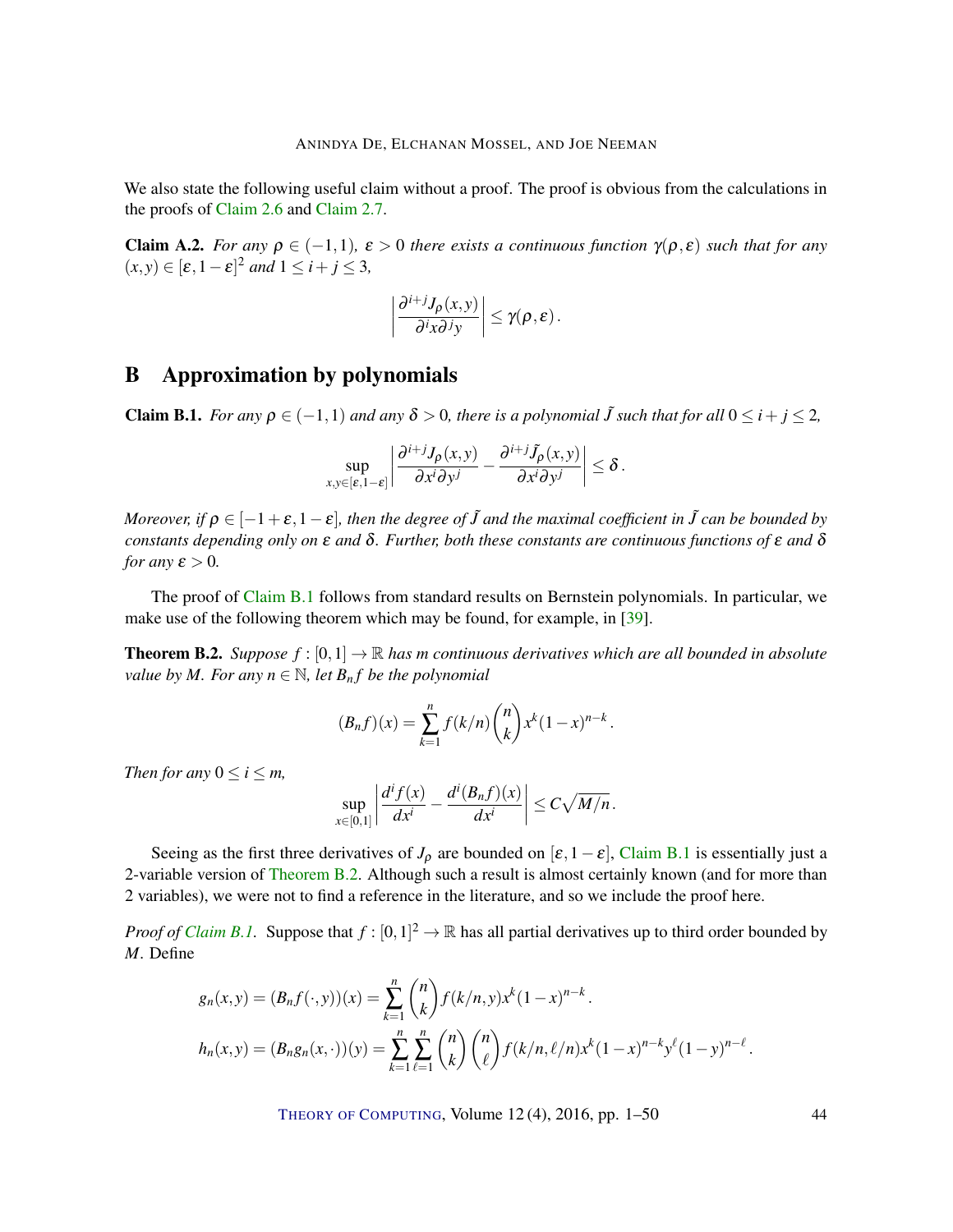Fix  $0 \le i + j \le 2$  and note that

<span id="page-44-2"></span>
$$
\frac{\partial^j g_n(\cdot, y)}{\partial y^j} = B_n \frac{\partial^j f(\cdot, y)}{\partial y^j},
$$
\n(B.1)

<span id="page-44-3"></span>
$$
\frac{\partial^i h_n(x, \cdot)}{\partial x^i} = B_n \frac{\partial^i g_n(x, \cdot)}{\partial x^i}.
$$
 (B.2)

Now, fix  $y \in [0,1]$  and apply [Theorem](#page-43-1) [B.2](#page-43-1) to [\(B.1\)](#page-44-2): for any  $x \in [0,1]$ ,

$$
\left|\frac{\partial^{i+j}g_n(x,y)}{\partial x^i\partial y^j}-\frac{\partial^{i+j}f(x,y)}{\partial x^i\partial y^j}\right|\leq C\sqrt{M/n}.
$$

On the other hand, fixing *x* and applying [Theorem](#page-43-1) [B.2](#page-43-1) to [\(B.2\)](#page-44-3) yields

$$
\left|\frac{\partial^{i+j}h_n(x,y)}{\partial x^i\partial y^j}-\frac{\partial^{i+j}g_n(x,y)}{\partial x^i\partial y^j}\right|\leq C\sqrt{M/n}.
$$

Putting these together,

$$
\left|\frac{\partial^{i+j}h_n(x,y)}{\partial x^i\partial y^j}-\frac{\partial^{i+j}f(x,y)}{\partial x^i\partial y^j}\right|\leq 2C\sqrt{M/n}.
$$

Since  $h_n$  is a polynomial, taking *n* sufficiently large implies that there is a polynomial  $\tilde{f}$  such that  $\tilde{f}$ , and its partial derivatives of order at most 2, uniformly approximate the corresponding derivatives of *f* . Although we stated this for functions on  $[0,1]^2$ , a change of coordinates shows that it holds equally well for functions on  $[\delta, 1-\delta]^2$  with three bounded derivatives. Since  $J_\rho$  is such a function, the first part of the claim follows.

For the second part of the claim, note that all of the error bounds hold uniformly in  $\rho \in [-1+\varepsilon, 1-\varepsilon]$ since the first, second and third derivatives of *J*<sub>ρ</sub> are uniformly bounded over  $\rho \in [-1+\varepsilon,1-\varepsilon]$  (follows easily by [Claim](#page-43-2) [A.2\)](#page-43-2). Moreover, since  $\max_{x,y} |J_\rho(x,y)| \leq 1$ , the coefficients in  $h_n$  can be bounded in terms of *n*, which is in turn bounded in terms of  $\varepsilon$  and  $\delta$ .

Further, note that since the first, second and third derivatives derivatives of  $J_\rho$  are bounded by a continuous function of  $ρ$  and  $ε$  (see [Claim](#page-43-2) [A.2\)](#page-43-2), hence *n* can also be bounded by a continuous function of  $ε$  and  $δ$ . As max<sub>*x*,*y*</sub>  $|J_\rho(x,y)| \le 1$ , the coefficients of  $\tilde{J}_\rho$  are bounded by a continuous function of  $\varepsilon$  and  $\delta$  and so is the degree of  $\tilde{J}_{\rho}$ .  $\Box$ 

### References

- <span id="page-44-1"></span>[1] PER AUSTRIN: Balanced MAX-2-SAT might not be the hardest. In *Proc. 39th STOC*, pp. 189–197. ACM Press, 2007. Available at [ECCC.](http://eccc.hpi-web.de/report/2006/088/) [\[doi:10.1145/1250790.1250818\]](http://dx.doi.org/10.1145/1250790.1250818) [4](#page-3-0)
- <span id="page-44-0"></span>[2] DOMINIQUE BAKRY AND MICHEL LEDOUX: Lévy-Gromov's isoperimetric inequality for an infinite-dimensional diffusion generator. *Inventiones Mathematicae*, 123(1):259–281, 1996. [\[doi:10.1007/BF01232376\]](http://dx.doi.org/10.1007/BF01232376) [4](#page-3-0)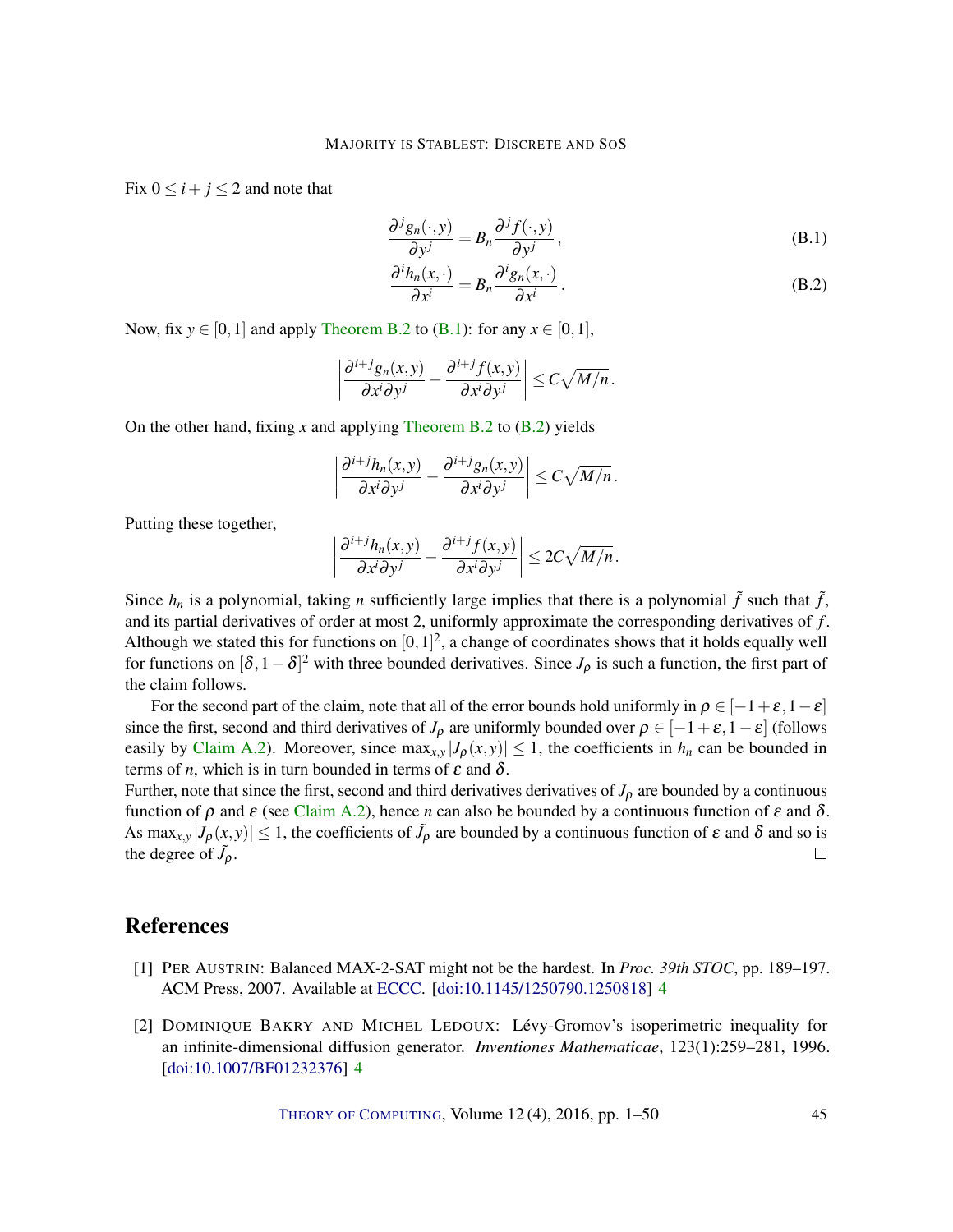- <span id="page-45-2"></span>[3] BOAZ BARAK, FERNANDO G. S. L. BRANDÃO, ARAM WETTROTH HARROW, JONATHAN A. KELNER, DAVID STEURER, AND YUAN ZHOU: Hypercontractivity, sum-of-squares proofs, and their applications. In *Proc. 44th STOC*, pp. 307–326. ACM Press, 2012. [\[doi:10.1145/2213977.2214006\]](http://dx.doi.org/10.1145/2213977.2214006) [2,](#page-1-0) [6,](#page-5-0) [7,](#page-6-0) [19,](#page-18-1) [21,](#page-20-4) [39](#page-38-2)
- <span id="page-45-9"></span>[4] BOAZ BARAK, PRASAD RAGHAVENDRA, AND DAVID STEURER: Rounding semidefinite programming hierarchies via global correlation. In *Proc. 52nd FOCS*, pp. 472–481. IEEE Comp. Soc. Press, 2011. [\[doi:10.1109/FOCS.2011.95\]](http://dx.doi.org/10.1109/FOCS.2011.95) [6](#page-5-0)
- <span id="page-45-6"></span>[5] WILLIAM BECKNER: Inequalities in Fourier analysis. *Ann. of Math.*, 102(1):159–182, 1975. [\[doi:10.2307/1970980\]](http://dx.doi.org/10.2307/1970980) [3,](#page-2-1) [6,](#page-5-0) [15](#page-14-3)
- <span id="page-45-7"></span>[6] SERGEY G. BOBKOV: An isoperimetric inequality on the discrete cube, and an elementary proof of the isoperimetric inequality in Gauss space. *Ann. Probab.*, 25(1):206–214, 1997. Available at [Project Euclid.](https://projecteuclid.org/euclid.aop/1024404285) [4](#page-3-0)
- <span id="page-45-5"></span>[7] ALINE BONAMI: Étude des coefficients Fourier des fonctions de  $L^p(G)$ . *Annales de l'Institute Fourier*, 20(2):335–402, 1970. [EuDML.](http://eudml.org/doc/74019) [3,](#page-2-1) [6,](#page-5-0) [15](#page-14-3)
- <span id="page-45-0"></span>[8] CHRISTER BORELL: Geometric bounds on the Ornstein-Uhlenbeck velocity process. *Probab. Theory and Related fields*, 70(1):1–13, 1985. [\[doi:10.1007/BF00532234\]](http://dx.doi.org/10.1007/BF00532234) [1,](#page-0-0) [3,](#page-2-1) [7,](#page-6-0) [8](#page-7-3)
- <span id="page-45-3"></span>[9] JEAN BOURGAIN: On the distributions of the Fourier spectrum of Boolean functions. *Israel J. Math.*, 131(1):269–276, 2002. [\[doi:10.1007/BF02785861\]](http://dx.doi.org/10.1007/BF02785861) [2,](#page-1-0) [3](#page-2-1)
- <span id="page-45-10"></span>[10] EDEN CHLAMTAC AND GYANIT SINGH: Improved approximation guarantees through higher levels of SDP hierarchies. In *Proc. 11th Internat. Workshop on Approximation Algorithms for Combinatorial Optimization Problems (APPROX'08)*, volume 5171 of *LNCS*, pp. 49–62. Springer, 2008. [\[doi:10.1007/978-3-540-85363-3\\_5\]](http://dx.doi.org/10.1007/978-3-540-85363-3_5) [6](#page-5-0)
- <span id="page-45-1"></span>[11] ANINDYA DE, ELCHANAN MOSSEL, AND JOE NEEMAN: Majority is stablest: discrete and SoS. In *Proc. 45th STOC*, pp. 477–486. ACM Press, 2013. [\[doi:10.1145/2488608.2488668,](http://dx.doi.org/10.1145/2488608.2488668) [arXiv:1211.1001\]](http://arxiv.org/abs/1211.1001) [1](#page-0-0)
- <span id="page-45-11"></span>[12] NIKHIL R. DEVANUR, SUBHASH KHOT, RISHI SAKET, AND NISHEETH K. VISHNOI: Integrality gaps for sparsest cut and minimum linear arrangement problems. In *Proc. 38th STOC*, pp. 537–546. ACM Press, 2006. [\[doi:10.1145/1132516.1132594\]](http://dx.doi.org/10.1145/1132516.1132594) [6](#page-5-0)
- <span id="page-45-8"></span>[13] IRIT DINUR, ELCHANAN MOSSEL, AND ODED REGEV: Conditional hardness for approximate coloring. *SIAM J. Comput.*, 39(3):843–873, 2009. Preliminary version in [STOC'06.](http://dx.doi.org/10.1145/1132516.1132567) [\[doi:10.1137/07068062X\]](http://dx.doi.org/10.1137/07068062X) [4](#page-3-0)
- <span id="page-45-4"></span>[14] IRIT DINUR AND SAMUEL SAFRA: On the hardness of approximating minimum vertexcover. *Ann. of Math.*, 162(1):439–485, 2005. Preliminary version in [STOC'02.](http://dx.doi.org/10.1145/509907.509915) [\[doi:10.4007/annals.2005.162.439\]](http://dx.doi.org/10.4007/annals.2005.162.439) [2](#page-1-0)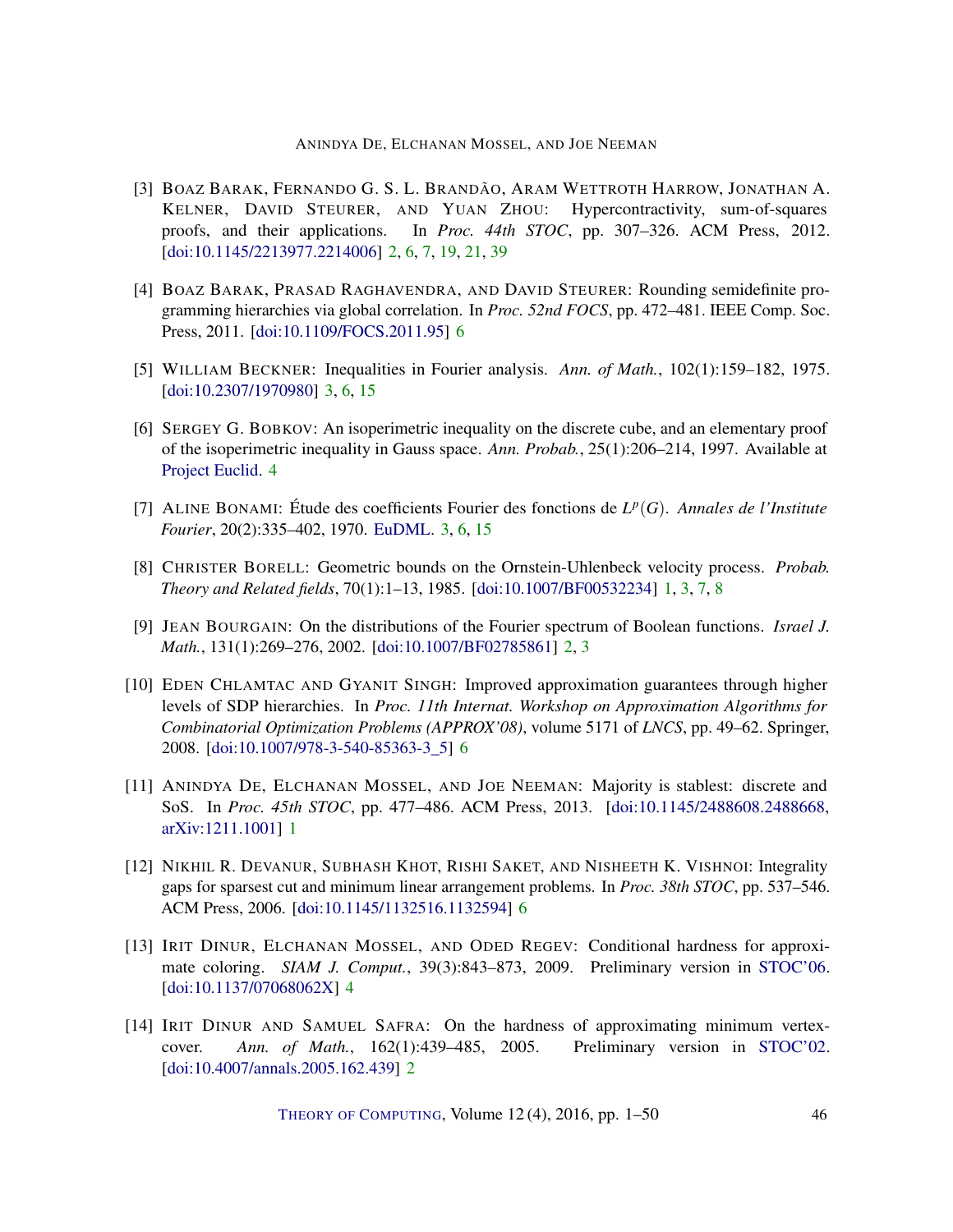- <span id="page-46-14"></span>[15] WILLIAM FELLER: *An Introduction to Probability Theory and its Applications*. John Wiley & Sons, 1968. [12](#page-11-2)
- <span id="page-46-4"></span>[16] DAN S. FELSENTHAL AND MOSHÉ MACHOVER: *The Measurement of Voting Power*. Edward Elgar Publishing, 1998. [2](#page-1-0)
- <span id="page-46-2"></span>[17] EHUD FRIEDGUT AND GIL KALAI: Every monotone graph property has a sharp threshold. *Proc. Amer. Math. Soc.*, 124(10):2993–3002, 1996. [\[doi:10.1090/S0002-9939-96-03732-X\]](http://dx.doi.org/10.1090/S0002-9939-96-03732-X) [2,](#page-1-0) [3](#page-2-1)
- <span id="page-46-9"></span>[18] EHUD FRIEDGUT, GIL KALAI, AND NOAM NISAN: Elections can be manipulated often. In *Proc. 49th FOCS*, pp. 243–249. IEEE Comp. Soc. Press, 2008. [\[doi:10.1109/FOCS.2008.87\]](http://dx.doi.org/10.1109/FOCS.2008.87) [4](#page-3-0)
- <span id="page-46-7"></span>[19] MICHEL X. GOEMANS AND DAVID P. WILLIAMSON: Improved approximation algorithms for maximum cut and satisfiability problems using semidefinite programming. *J. ACM*, 42(6):1115– 1145, 1995. Preliminary version in [STOC'94.](http://dx.doi.org/10.1145/195058.195216) [\[doi:10.1145/227683.227684\]](http://dx.doi.org/10.1145/227683.227684) [3](#page-2-1)
- <span id="page-46-13"></span>[20] DIMA GRIGORIEV: Linear lower bound on degrees of Positivstellensatz calculus proofs for the parity. *Theoret. Comput. Sci.*, 259(1-2):613–622, 2001. [\[doi:10.1016/S0304-3975\(00\)00157-2\]](http://dx.doi.org/10.1016/S0304-3975(00)00157-2) [5](#page-4-0)
- <span id="page-46-12"></span>[21] DIMA GRIGORIEV AND NICOLAI VOROBJOV: Complexity of Null- and Positivstellensatz proofs. *Ann. Pure Appl. Logic*, 113(1-3):153–160, 2001. [\[doi:10.1016/S0168-0072\(01\)00055-0\]](http://dx.doi.org/10.1016/S0168-0072(01)00055-0) [5](#page-4-0)
- <span id="page-46-6"></span>[22] JOHAN HÅSTAD: Some optimal inapproximability results. *J. ACM*, 48(4):798–859, 2001. Preliminary version in [STOC'97.](http://dx.doi.org/10.1145/258533.258536) [\[doi:10.1145/502090.502098\]](http://dx.doi.org/10.1145/502090.502098) [2](#page-1-0)
- <span id="page-46-11"></span>[23] DAVID HILBERT: Über die Darstellung definiter Formen als Summe von Formenquadraten. *Mathematische Annalen*, 32(3):342–350, 1888. [\[doi:10.1007/BF01443605\]](http://dx.doi.org/10.1007/BF01443605) [5](#page-4-0)
- <span id="page-46-8"></span>[24] MARCUS ISAKSSON AND ELCHANAN MOSSEL: Maximally stable Gaussian partitions with discrete applications. *Israel J. Math.*, 189(1):347–396, 2012. [\[doi:10.1007/s11856-011-0181-7,](http://dx.doi.org/10.1007/s11856-011-0181-7) [arXiv:0903.3362\]](http://arxiv.org/abs/0903.3362) [4](#page-3-0)
- <span id="page-46-10"></span>[25] VAITHILINGAM JEYAKUMAR, JEAN BERNARD LASSERRE, AND GUOYIN LI: On polynomial optimization over non-compact semi-algebraic sets. *J. Optim. Theory and Appl.*, 163(3):707–718, 2014. [\[doi:10.1007/s10957-014-0545-3\]](http://dx.doi.org/10.1007/s10957-014-0545-3) [5,](#page-4-0) [21,](#page-20-4) [22](#page-21-4)
- <span id="page-46-1"></span>[26] JEFF KAHN, GIL KALAI, AND NATHAN LINIAL: The influence of variables on boolean functions (extended abstract). In *Proc. 29th FOCS*, pp. 68–80. IEEE Comp. Soc. Press, 1988. [\[doi:10.1109/SFCS.1988.21923\]](http://dx.doi.org/10.1109/SFCS.1988.21923) [2,](#page-1-0) [3,](#page-2-1) [6](#page-5-0)
- <span id="page-46-0"></span>[27] GIL KALAI: A Fourier-theoretic perspective on the Condorcet paradox and Arrow's theorem. *Adv. in Appl. Math.*, 29(3):412–426, 2002. [\[doi:10.1016/S0196-8858\(02\)00023-4\]](http://dx.doi.org/10.1016/S0196-8858(02)00023-4) [1,](#page-0-0) [3](#page-2-1)
- <span id="page-46-5"></span>[28] GIL KALAI: Social indeterminacy. *Econometrica*, 72(5):1565–1581, 2004. [\[doi:10.1111/j.1468-](http://dx.doi.org/10.1111/j.1468-0262.2004.00543.x) [0262.2004.00543.x\]](http://dx.doi.org/10.1111/j.1468-0262.2004.00543.x) [2](#page-1-0)
- <span id="page-46-3"></span>[29] SUBHASH KHOT: On the power of Unique 2-Prover 1-Round Games. In *Proc. 34th STOC*, pp. 767–775. ACM Press, 2002. [\[doi:10.1145/509907.510017\]](http://dx.doi.org/10.1145/509907.510017) [2](#page-1-0)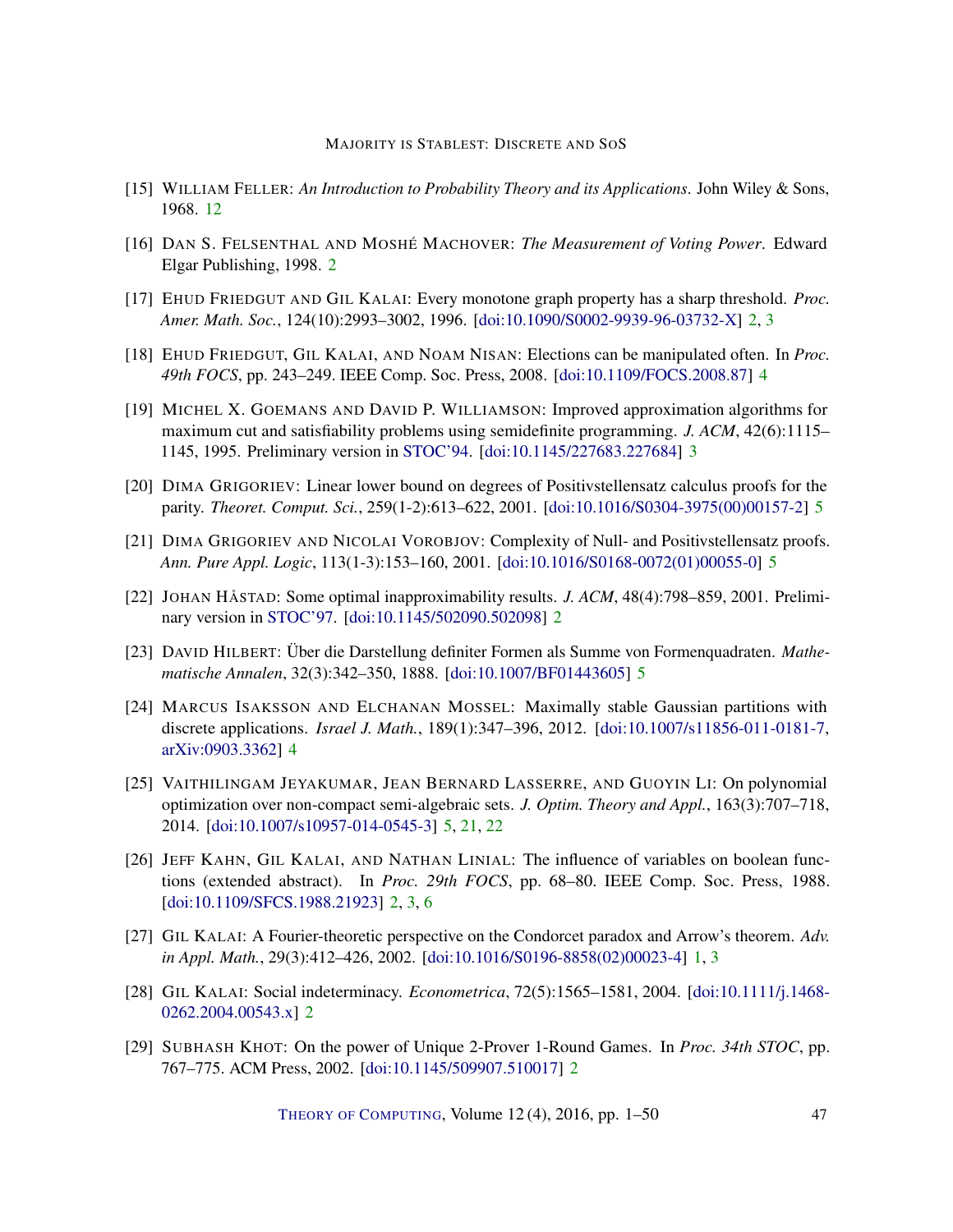- <span id="page-47-0"></span>[30] SUBHASH KHOT, GUY KINDLER, ELCHANAN MOSSEL, AND RYAN O'DONNELL: Optimal inapproximability results for Max-Cut and other 2-variable CSPs? *SIAM J. Comput.*, 37(1):319–357, 2007. Preliminary version in [FOCS'04.](http://dx.doi.org/10.1109/FOCS.2004.49) [\[doi:10.1137/S0097539705447372\]](http://dx.doi.org/10.1137/S0097539705447372) [1,](#page-0-0) [2,](#page-1-0) [3,](#page-2-1) [6,](#page-5-0) [7,](#page-6-0) [38,](#page-37-2) [39,](#page-38-2) [40](#page-39-1)
- <span id="page-47-9"></span>[31] SUBHASH KHOT, PREYAS POPAT, AND RISHI SAKET: Approximate Lasserre integrality gap for Unique Games. In *Proc. 13th Internat. Workshop on Approximation Algorithms for Combinatorial Optimization Problems (APPROX'10)*, volume 6302 of *LNCS*, pp. 298–311. Springer, 2010. [\[doi:10.1007/978-3-642-15369-3\\_23\]](http://dx.doi.org/10.1007/978-3-642-15369-3_23) [6](#page-5-0)
- <span id="page-47-10"></span>[32] SUBHASH KHOT AND RISHI SAKET: SDP integrality gaps with local  $\ell_1$ -embeddability. In *Proc. 50th FOCS*, pp. 565–574. IEEE Comp. Soc. Press, 2009. [\[doi:10.1109/FOCS.2009.37\]](http://dx.doi.org/10.1109/FOCS.2009.37) [6](#page-5-0)
- <span id="page-47-1"></span>[33] SUBHASH KHOT AND NISHEETH K. VISHNOI: The Unique Games Conjecture, integrality gap for cut problems and embeddability of negative type metrics into  $\ell_1$ . *J. ACM*, 62(1), 2015. Preliminary version in [FOCS'05.](http://dx.doi.org/10.1109/SFCS.2005.74) [\[doi:10.1145/2629614,](http://dx.doi.org/10.1145/2629614) [arXiv:1305.4581\]](http://arxiv.org/abs/1305.4581) [2,](#page-1-0) [6,](#page-5-0) [7,](#page-6-0) [37,](#page-36-1) [39](#page-38-2)
- <span id="page-47-3"></span>[34] GUY KINDLER AND RYAN O'DONNELL: Gaussian noise sensitivity and Fourier tails. In *Proc. 27th IEEE Conf. on Computational Complexity (CCC'12)*, pp. 137–147. IEEE Comp. Soc. Press, 2012. [\[doi:10.1109/CCC.2012.35\]](http://dx.doi.org/10.1109/CCC.2012.35) [4](#page-3-0)
- <span id="page-47-6"></span>[35] JEAN-LOUIS KRIVINE: Anneaux préordonnés. *J. Analyse Math.*, 12:307–326, 1964. Available at [HAL.](https://hal.archives-ouvertes.fr/hal-00165658) [5](#page-4-0)
- <span id="page-47-2"></span>[36] JEAN BERNARD LASSERRE: Global optimization with polynomials and the problem of moments. *SIAM J. Optim.*, 11(3):796–817, 2001. [\[doi:10.1137/S1052623400366802\]](http://dx.doi.org/10.1137/S1052623400366802) [2,](#page-1-0) [5,](#page-4-0) [6,](#page-5-0) [19](#page-18-1)
- <span id="page-47-12"></span>[37] JEAN BERNARD LASSERRE: *Moments, Positive Polynomials and Their Applications*. Imperial College Press, London, 2010. [\[doi:10.1142/9781848164468\\_fmatter\]](http://dx.doi.org/10.1142/9781848164468_fmatter) [7,](#page-6-0) [22](#page-21-4)
- <span id="page-47-7"></span>[38] HENRI LOMBARDI, NIKOLAI MNEV, AND MARIE-FRANÇOISE ROY: The Positivstellensatz and small deduction rules for systems of inequalities. *Mathematische Nachrichten*, 181(1):245–259, 1996. [\[doi:10.1002/mana.3211810110\]](http://dx.doi.org/10.1002/mana.3211810110) [5](#page-4-0)
- <span id="page-47-11"></span>[39] GEORGE G. LORENTZ: *Bernstein polynomials*. Chelsea Publishing Company, Inc., 1986. [6,](#page-5-0) [44](#page-43-3)
- <span id="page-47-8"></span>[40] LÁSZLÓ LOVÁSZ AND ALEXANDER SCHRIJVER: Cones of matrices and set-functions and 0-1 optimization. *SIAM J. Optim.*, 1(2):166–190, 1991. [\[doi:10.1137/0801013\]](http://dx.doi.org/10.1137/0801013) [5,](#page-4-0) [6](#page-5-0)
- <span id="page-47-13"></span>[41] ELCHANAN MOSSEL: Lecture notes on Fourier analysis. Available at [author's website,](http://www.stat.berkeley.edu/~mossel/teach/206af05/) 2005. [13](#page-12-0)
- <span id="page-47-4"></span>[42] ELCHANAN MOSSEL: Gaussian bounds for noise correlation of functions. *Geom. Funct. Anal.*, 19(6):1713–1756, 2010. Preliminary version in [FOCS'08.](http://dx.doi.org/10.1109/FOCS.2008.44) [\[doi:10.1007/s00039-010-0047-x,](http://dx.doi.org/10.1007/s00039-010-0047-x) [arXiv:math/0703683\]](http://arxiv.org/abs/math/0703683) [4,](#page-3-0) [17](#page-16-1)
- <span id="page-47-5"></span>[43] ELCHANAN MOSSEL: A quantitative Arrow theorem. *Probab. Theory and Related Fields*, 154(1– 2):49–88, 2012. [\[doi:10.1007/s00440-011-0362-7,](http://dx.doi.org/10.1007/s00440-011-0362-7) [arXiv:0903.2574\]](http://arxiv.org/abs/0903.2574) [4](#page-3-0)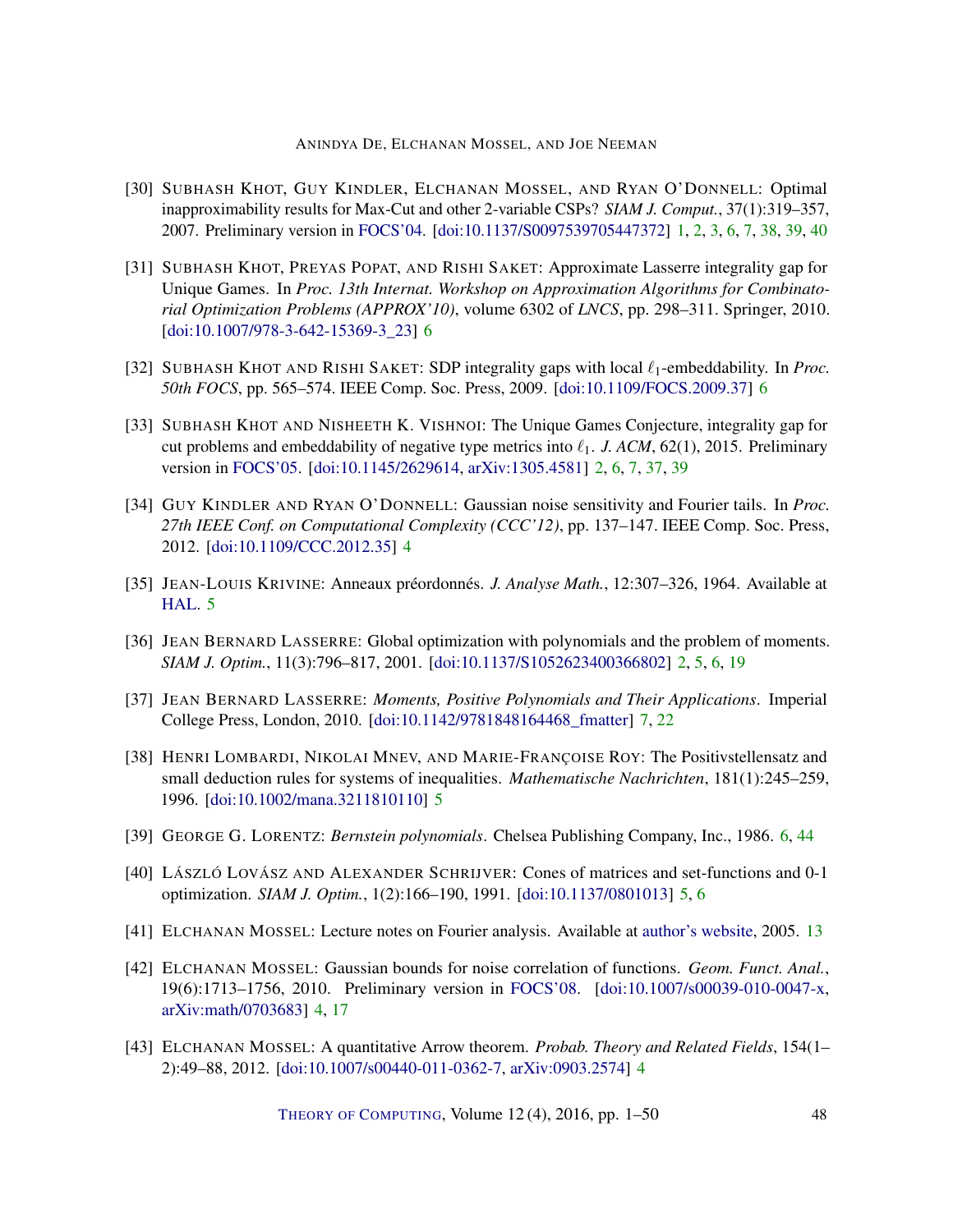- <span id="page-48-4"></span>[44] ELCHANAN MOSSEL AND JOE NEEMAN: Robust optimality of Gaussian noise stability. *J. Eur. Math. Soc.*, 17(2):433–482, 2015. [\[doi:10.4171/JEMS/507,](http://dx.doi.org/10.4171/JEMS/507) [arXiv:1210.4126\]](http://arxiv.org/abs/1210.4126) [4,](#page-3-0) [7,](#page-6-0) [8,](#page-7-3) [9,](#page-8-4) [11](#page-10-2)
- <span id="page-48-0"></span>[45] ELCHANAN MOSSEL, RYAN O'DONNELL, AND KRZYSZTOF OLESZKIEWICZ: Noise stability of functions with low influences: invariance and optimality. *Ann. of Math.*, 171(1):295–341, 2010. Preliminary version in [FOCS'05.](http://dx.doi.org/10.1109/SFCS.2005.53) [\[doi:10.4007/annals.2010.171.295\]](http://dx.doi.org/10.4007/annals.2010.171.295) [1,](#page-0-0) [3,](#page-2-1) [6,](#page-5-0) [7,](#page-6-0) [23](#page-22-1)
- <span id="page-48-9"></span>[46] YURII NESTEROV: *Global quadratic optimization via conic relaxation*. Handbook of Semidefinite Programming. Kluwer, 2000. Available from [Citeseer.](http://citeseerx.ist.psu.edu/viewdoc/summary?doi=10.1.1.21.7365) [5](#page-4-0)
- <span id="page-48-13"></span>[47] RYAN O'DONNELL: *Analysis of Boolean Functions*. Cambridge University Press, 2014. [13](#page-12-0)
- <span id="page-48-5"></span>[48] RYAN O'DONNELL AND YI WU: An optimal SDP algorithm for Max-Cut, and equally optimal long code tests. In *Proc. 40th STOC*, pp. 335–344. ACM Press, 2008. [\[doi:10.1145/1374376.1374425\]](http://dx.doi.org/10.1145/1374376.1374425) [4](#page-3-0)
- <span id="page-48-6"></span>[49] RYAN O'DONNELL AND YUAN ZHOU: Approximability and proof complexity. In *Proc. 24th Ann. ACM-SIAM Symp. on Discrete Algorithms (SODA'13)*, pp. 1537–1556. ACM Press, 2013. [\[doi:10.1137/1.9781611973105.111\]](http://dx.doi.org/10.1137/1.9781611973105.111) [4,](#page-3-0) [6,](#page-5-0) [7,](#page-6-0) [19,](#page-18-1) [20,](#page-19-3) [21,](#page-20-4) [26,](#page-25-1) [37,](#page-36-1) [38,](#page-37-2) [39,](#page-38-2) [40](#page-39-1)
- <span id="page-48-10"></span>[50] PABLO A. PARRILO: *Structured Semidefinite Programs and Semialgebraic Methods in Robustness and Optimization*. Ph. D. thesis, California Institute of Technology, 2000. Available from the [Caltech Thesis Library.](http://thesis.library.caltech.edu/1647/1/Parrilo-Thesis.pdf) [5,](#page-4-0) [6,](#page-5-0) [19](#page-18-1)
- <span id="page-48-12"></span>[51] PRASAD RAGHAVENDRA AND DAVID STEURER: Integrality gaps for strong SDP relaxations of UNIQUE GAMES. In *Proc. 50th FOCS*, pp. 575–585. IEEE Comp. Soc. Press, 2009. [\[doi:10.1109/FOCS.2009.73\]](http://dx.doi.org/10.1109/FOCS.2009.73) [6](#page-5-0)
- <span id="page-48-2"></span>[52] ALEX SAMORODNITSKY AND LUCA TREVISAN: Gowers uniformity, influence of variables, and PCPs. *SIAM J. Comput.*, 39(1):323–360, 2009. Preliminary version in [STOC'06.](http://doi.acm.org/10.1145/1132516.1132519) [\[doi:10.1137/070681612,](http://dx.doi.org/10.1137/070681612) [arXiv:math/0510264\]](http://arxiv.org/abs/math/0510264) [2](#page-1-0)
- <span id="page-48-11"></span>[53] GRANT SCHOENEBECK: Linear level Lasserre lower bounds for certain *k*-CSPs. In *Proc. 49th FOCS*, pp. 593–602. IEEE Comp. Soc. Press, 2008. [\[doi:10.1109/FOCS.2008.74\]](http://dx.doi.org/10.1109/FOCS.2008.74) [5](#page-4-0)
- <span id="page-48-3"></span>[54] WILLIAM FLEETWOOD SHEPPARD: On the application of the theory of error to cases of normal distribution and normal correlation. *Phil. Trans. Royal Soc. London*, 192:101–167, 1899. [\[doi:10.1098/rsta.1899.0003\]](http://dx.doi.org/10.1098/rsta.1899.0003) [3](#page-2-1)
- <span id="page-48-8"></span>[55] NAUM Z. SHOR: Class of global minimum bounds of polynomial functions. *Cybernetics*, 23(6):731– 734, 1987. [\[doi:10.1007/BF01070233\]](http://dx.doi.org/10.1007/BF01070233) [5](#page-4-0)
- <span id="page-48-7"></span>[56] GILBERT STENGLE: A Nullstellensatz and a Positivstellensatz in semialgebraic geometry. *Mathematische Annalen*, 207(2):87–97, 1974. Available at [EuDML.](https://eudml.org/doc/162533) [\[doi:10.1007/BF01362149\]](http://dx.doi.org/10.1007/BF01362149) [5](#page-4-0)
- <span id="page-48-1"></span>[57] MICHEL TALAGRAND: On Russo's approximate 0-1 law. *Ann. Probab.*, 22(3):1576–1587, 1994. Available from [Project Euclid.](https://projecteuclid.org/download/pdf_1/euclid.aop/1176988612) [2,](#page-1-0) [3](#page-2-1)